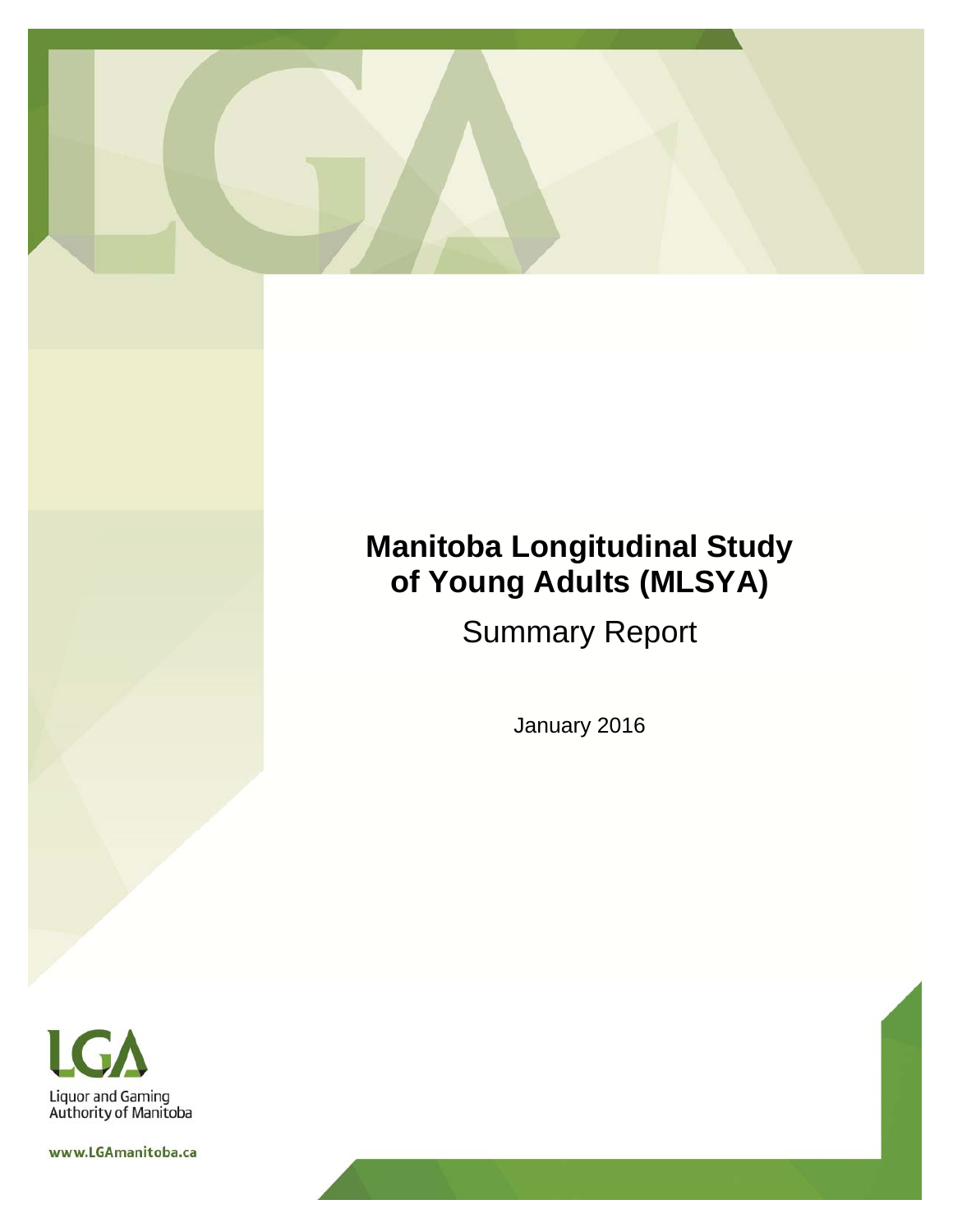### **EXECUTIVE SUMMARY**

The Liquor and Gaming Authority of Manitoba (LGA), formerly the Manitoba Gaming Control Commission (MGCC), holds a research mandate to provide empirical evidence to guide operational, policy, and public interest activities. To accomplish this mandate, the LGA conducts primary research on alcohol and gambling issues, as well as secondary analyses and collaborations with provincial, national and international partners.

In 2006, the former MGCC, the Addictions Foundation of Manitoba and the former Manitoba Lotteries Corporation collaborated to fund the Manitoba Longitudinal Study of Young Adults (MLSYA). The study's objective was to follow a sample of Manitobans between the ages of 18 and 20 over a five-year period from 2007 to 2011 to develop a stronger understanding of the protective characteristics that promote responsible gambling and the risk factors that increase the likelihood of experiencing gambling-related harm. Although monitoring alcohol use was not a component of the MGCC's regulatory framework, the MLSYA survey included measures of alcohol and drug use among participants. The inclusion of indicators measuring alcohol consumption is helpful considering the expanded regulatory mandate of the LGA since April 1, 2014.

The final sample for all waves of data collection included 516 participants who were, on average, 18.9 years of age at recruitment and 22.2 years of age at study completion. Participants were 53% female, with nearly 80% of Caucasian descent. By the final wave of data collection, results indicated high levels of educational attainment (42.3% completed a university or college degree) and workforce participation (81.8%). The results show that young Manitobans represented in this sample have mental and physical health scores comparable to national averages, and these measures remained stable over the four waves of data collection. Self-esteem scores also matched the expected norms for this population.

The majority of participants (approximately 92%) reported gambling on at least one activity at each wave of the study. The most popular gambling activities included scratch tickets, charity raffles and lottery tickets, while the least popular activities included horseracing and online gambling. At the final wave of data collection, 0.6% of participants were classified as problem gamblers, and 12.8% were classified as low- to moderate-risk gamblers. Average monthly spending on all types of gambling activities decreased from approximately \$35 at wave one to \$28 at wave four, and over 70% reported that they set spending or time limits when gambling. The most popular motives to gamble included for fun, to socialize and to win money. When participants were asked if they agreed with a number of common gambling myths about randomness, 39.5% agreed at wave one that it was important to understand how a slot machine or VLT worked in order to play better, while 23.7% agreed that the odds of winning a slot machine changed as you played. Importantly, over the course of the study, the proportion of participants who believed in common gambling myths declined, which indicates that these young adults learned about randomness as they matured.

Patterns of alcohol use remained stable over the four waves of the MLSYA study, with 90% of participants consuming alcohol at each wave. Although most participants consumed alcohol, the frequency of use was relatively low, with nearly 60% of young adults drinking alcohol two to three times a month or less throughout the five years duration. By the final wave of data collection, 58.3% of participants reported having tried marijuana at least once, while 20.5% reporting having tried other substances. Use of marijuana and other substances, however,

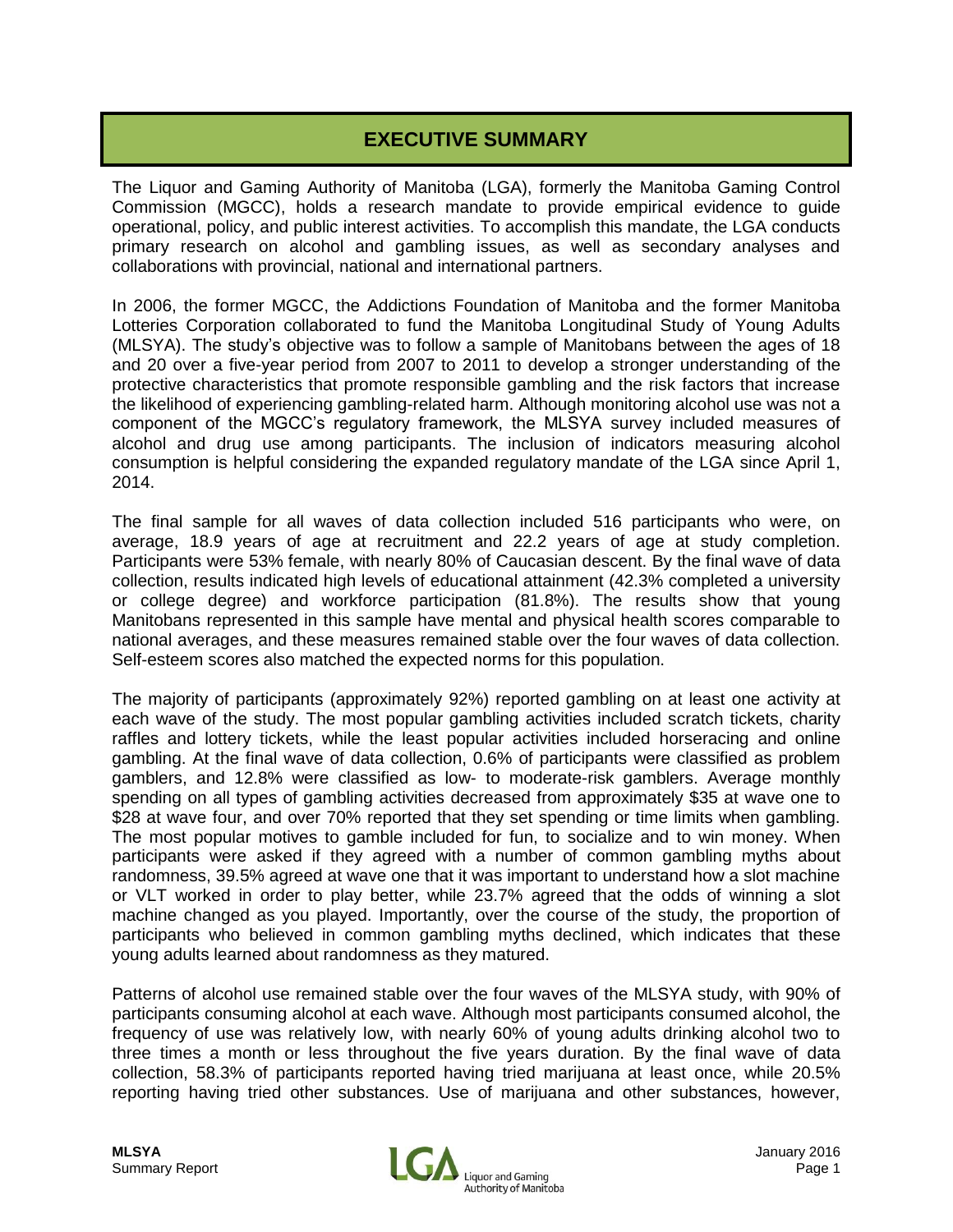remained relatively steady; at each wave of the study, approximately 37% of participants reported marijuana use and approximately 10% reported having used other drugs during the past 12 months.

Since the completion of the MLSYA study, nearly five years ago, numerous researchers have utilized the data access program for projects primarily related to the gambling behaviours of young adults. The wealth of information contained in the MLSYA dataset would support projects related to gambling, alcohol use, drug use, self-esteem, impulsivity and mental or physical health. Appendix B lists the instruments available in the MLSYA dataset, and the LGA welcomes researchers at any level of study to apply to access this unique dataset.

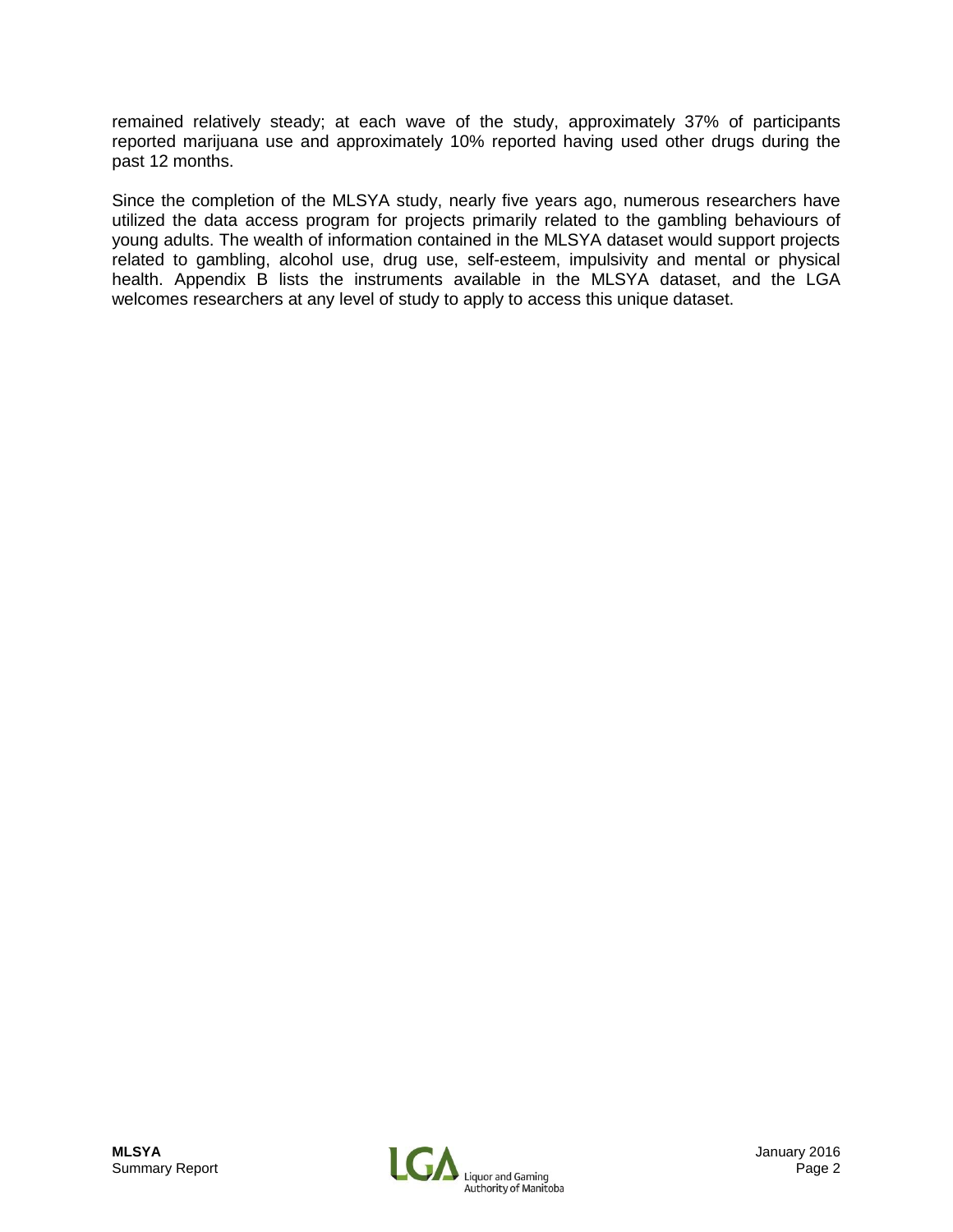### **RESULTS**

This report is intended to inform the public and other broad stakeholders about the general findings of the Manitoba Longitudinal Survey of Young Adults (MLSYA) study. Outlining the full results and their implications are beyond the scope of this report due to the complexity of this project. Moreover, this report does not present statistical tests, significance levels and other methodological details. Readers with interest in or questions about these specific research outcomes are welcome to contact the LGA for further information.

Although the purpose of the MLSYA survey focused on the patterns of gambling behaviours and motives among young adults in Manitoba, the study also included broad psychosocial indicators, demographic characteristics and measures of alcohol and drug utilization. Therefore, while it was not intended to measure the patterns of alcohol and drug use of young adults, this information is helpful to inform the LGA's regulatory responsibilities. Results presented in this report include participants who completed all four waves of the study (n=516), and full details about participant attrition are included in methodological Appendix A.

| <b>Table 1</b> Instruments Included in the MLSYA Study  |  |  |  |  |  |
|---------------------------------------------------------|--|--|--|--|--|
| Demographics: Age, gender, marital status, education,   |  |  |  |  |  |
| employment status, personal/household income, household |  |  |  |  |  |
| composition, religion, citizenship and ethnic identity  |  |  |  |  |  |
| <b>Alcohol Dependence Scale</b>                         |  |  |  |  |  |
| Drug Dependence Scale                                   |  |  |  |  |  |
| <b>Barratt Impulsiveness Scale (BIS-11)</b>             |  |  |  |  |  |
| Canadian Problem Gambling Index (CPGI)                  |  |  |  |  |  |
| Composite International Diagnostic Interview (CIDI-SF)  |  |  |  |  |  |
| <b>Drake Belief and Chance</b>                          |  |  |  |  |  |
| <b>Gambling Attitudes and Fallacies</b>                 |  |  |  |  |  |
| <b>Gambling Motives Questionnaire (GMQ)</b>             |  |  |  |  |  |
| <b>Life Events Questionnaire</b>                        |  |  |  |  |  |
| Multidimensional Scale of Perceived Support             |  |  |  |  |  |
| <b>NEO Five-Factor Inventory</b>                        |  |  |  |  |  |
| Rosenberg Self-Esteem Scale                             |  |  |  |  |  |
| <b>SF-8 Health Survey</b>                               |  |  |  |  |  |
| Spiritual Involvement and Beliefs Scale (SIBS-R)        |  |  |  |  |  |
| <b>Ways of Coping Questionnaire</b>                     |  |  |  |  |  |

The specific instruments and measures included in the study are listed above in Table 1. Please refer to the codebook in Appendix B for further details regarding these questionnaires. The longitudinal nature of the MLSYA project allows for the examination of changing patterns of behaviours, motives and various health outcomes of the participants in the study, and has been useful for answering detailed research questions asked by gambling scholars (Afifi, Nicholson, Martins & Sareen, 2014; Edgerton, Melnyk & Roberts, 2014; Lambe, Mackinnon & Stewart, 2014). This report provides a brief descriptive summary of demographic characteristics, health, well-being, alcohol use, drug use and gambling behaviours.

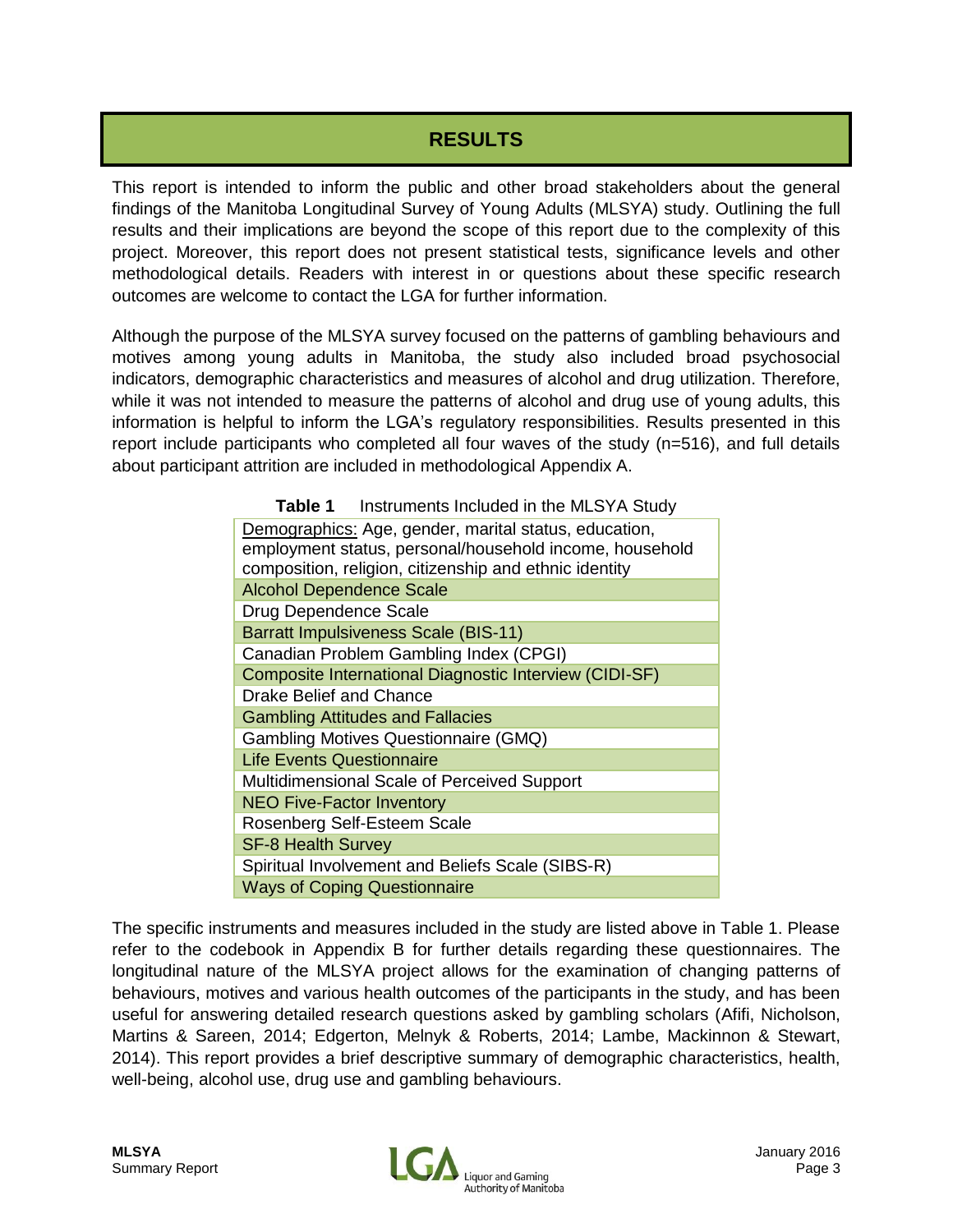### **DEMOGRAPHICS**

#### **WHO ARE THE MLSYA PARTICIPANTS?**

Unless otherwise noted, these demographic results focused on study respondents at wave four of data collection. The average age of participants at the beginning and end of the study was 18.9 and 22.2 years respectively. 53% were female, 50.2% reported their marital status as single, 11.9% were married or common-law and 38.0% were in relationships. Nearly 80% of participants were of Caucasian descent, and when specifically asked, over 8% self-identified as Aboriginal/Métis/First Nations. Over half of the sample (53.8%) reported religious affiliation, with the greatest proportions being Roman Catholic (15.0%) and Christian (15.4%).

The sample contained many individuals focused on post-education training, with 84% having at least some college/university education and 53% report being full- or part-time post-secondary students. Moreover, 42.3% of respondents had completed their university/college degrees by the end of wave four. Employment rates were high, with 81.8% of participants in the workforce. Nearly 60% of participants resided with their parents and 79% were from the Winnipeg region. Table 2 illustrates the main activities of participants over the four waves of the study.

|                    | Wave 1      | Wave 2      | Wave 3      | Wave 4      |
|--------------------|-------------|-------------|-------------|-------------|
|                    | Number (%)  | Number (%)  | Number (%)  | Number (%)  |
| <b>Working</b>     | 125 (24.2%) | 169 (32.8%) | 182 (35.3%) | 215 (41.7%) |
| <b>Student</b>     | 373 (72.3%) | 331 (64.1%) | 312 (60.5%) | 278 (53.9%) |
| Other <sup>1</sup> | 18 (3.5%)   | $16(3.1\%)$ | 22 (4.3%)   | 23(4.5%)    |
| <b>TOTAL</b>       | 516 (100%)  | 516 (100%)  | 516 (100%)  | 516 (100%)  |

#### **Table 2** Main Activity

<sup>1</sup> The other category contains activities such as looking for work, caring for children, household work among other activities.

### **HEALTH AND WELL-BEING**

Overall, participants reported high levels of health and well-being, with 86% stating they had no long-term health conditions and over 70% rated their health as excellent or very good by wave four of the study. The survey measured physical and mental health in greater detail by asking questions related to limitations to physical health, bodily pain, general health perceptions, vitality, social functioning, emotional problems and mental health (Ware, Kosinski, Dewey & Gandek, 2001). Over the four waves of the MLSYA study, participants reported stable mental and physical health scoring well within the normal range of a healthy adult population.

The Rosenberg Self-Esteem Scale (Rosenberg, 1965) measured self-esteem in waves one and three of the study. These questions asked participants a series of questions related to their personal self-worth, and average scores were stable and consistent with normal responses of young adults. In sum, the MLSYA sample reflected what would be expected of the young adult population in terms of general well-being, physical and mental health.

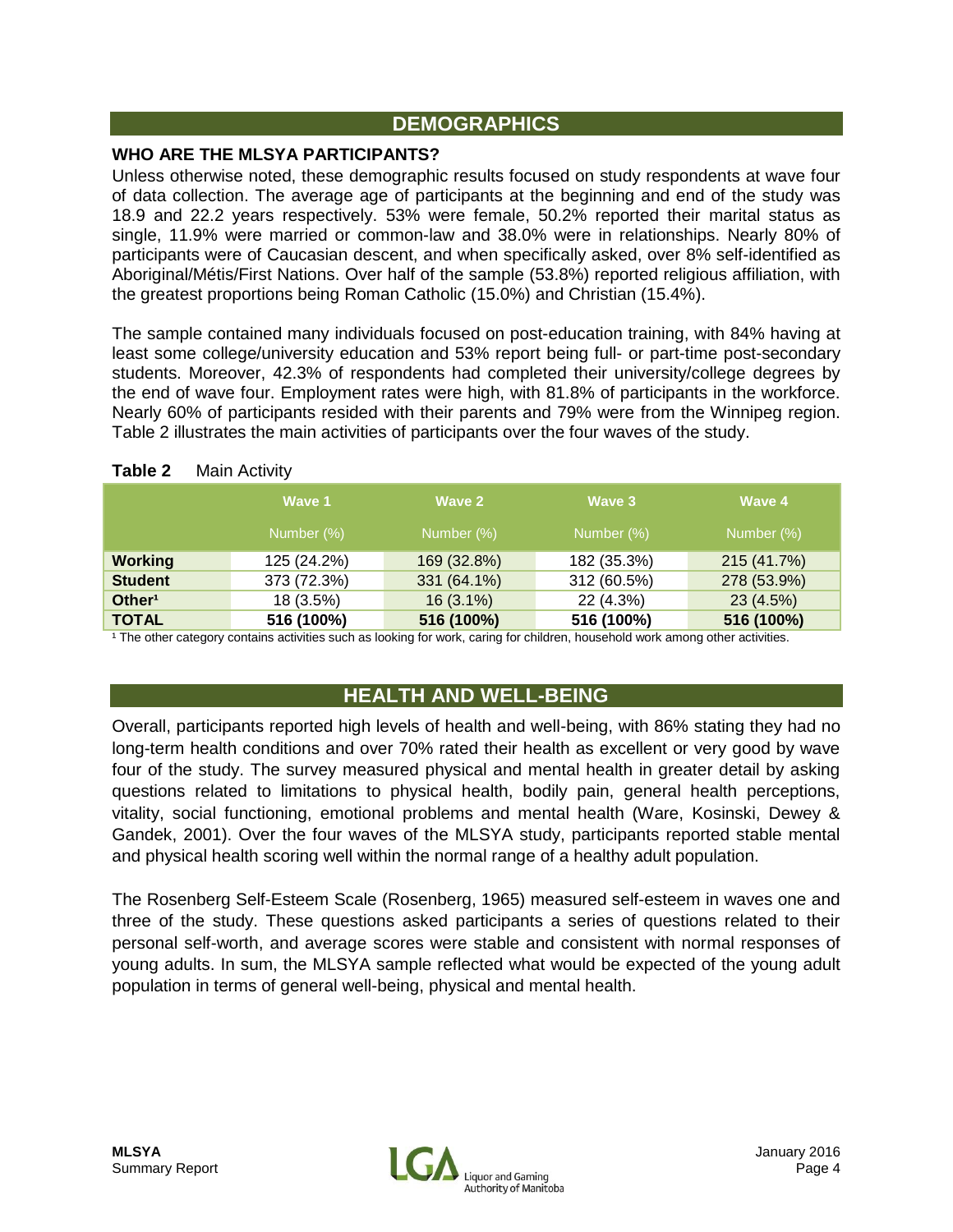### **ALCOHOL AND DRUG USE**

Using questions adapted from the Canadian Community Health Survey (Statistics Canada, 2003), the MLSYA dataset contains measures of alcohol and drug consumption, frequency of use and alcohol and drug dependency. Appendix B contains further details about the specific measures utilized in the four waves of data collection.

#### Alcohol Use

The proportion of MLSYA participants who consumed alcohol in the previous year remained stable, while excess alcohol use declined over the four waves. 90% of all participants reported some degree of alcohol consumption in the past 12 months at each interval of data collection. The Canadian Tobacco, Alcohol and Drugs Survey (CTADS), which measured alcohol consumption for youth between the ages of 15-19, indicated previous 12 month use of alcohol at a rate of 60.3% (Health Canada, 2013). The proportion of 20-24 year olds who used alcohol within the previous 12 month period was 83.2% (Health Canada, 2013). Although the proportion of alcohol users in the MLSYA was slightly higher than these national averages, differences in measurement and ways of categorizing groups could have accounted for these discrepancies.

Table 3 illustrates the frequency of alcohol use among participants as well as the average across the four waves. Mirroring the results of general alcohol consumption, the frequency of alcohol use was generally stable. Over the duration of the MLSYA, 52% of those who consumed alcohol reported drinking two to three times a month or less.

|                | Less than<br>once a<br>month | Once a<br>month | 2-3 times a<br>month | Once a<br>week | 2-3 times a<br>week | 4-6 times a<br>week | Every day |
|----------------|------------------------------|-----------------|----------------------|----------------|---------------------|---------------------|-----------|
| Wave 1         | 18.6%                        | 10.0%           | 30.6%                | 19.9%          | 16.5%               | 4.1%                | 0.4%      |
| Wave 2         | 19.1%                        | 11.4%           | 32.7%                | 16.1%          | 15.5%               | 4.3%                | 0.9%      |
| <b>Wave 3</b>  | 18.6%                        | 11.1%           | 32.5%                | 17.0%          | 15.9%               | 3.9%                | 0.9%      |
| Wave 4         | 18.1%                        | 11.2%           | 28.9%                | 19.8%          | 17.5%               | 4.1%                | 0.4%      |
| <b>AVERAGE</b> | 18.6%                        | 10.9%           | 31.2%                | 18.2%          | 16.4%               | 4.1%                | 0.7%      |

#### **Table 3** Frequency of Alcohol Use

In 2011, Canada's Low-Risk Drinking Guidelines were released, and although these recommendations were not available at the time of the MLSYA study, the questionnaires contained closely equivalent measures (Health Canada, 2013). These drinking guidelines (Canadian Centre on Substance Abuse, 2013) suggest both "special occasion" and "weekly" low-risk drinking limits based on gender. Weekly drinking limits suggest 15 drinks a week for men, with no more than three drinks a day, and 10 weekly drinks for women with no more than two a day. For special occasions, men should not exceed four drinks and no more than three drinks for women on any single event. Therefore, a male consuming five or more drinks per occasion or 16 or more drinks a week would exceed the recommended low-risk drinking guidelines.

All study participants who consumed liquor were asked "How often in the past 12 months have you had five or more drinks on one occasion?" to measure the prevalence of harmful levels of alcohol use. Those who answered "once a month" were asked a separate series of questions to assess how their alcohol use impacted their emotional state, their level of dependency and other harm-related indicators. Table 4 indicates the rates of overconsumption of alcohol by occasion and shows that overconsumption remained relatively stable. Nearly 50% of

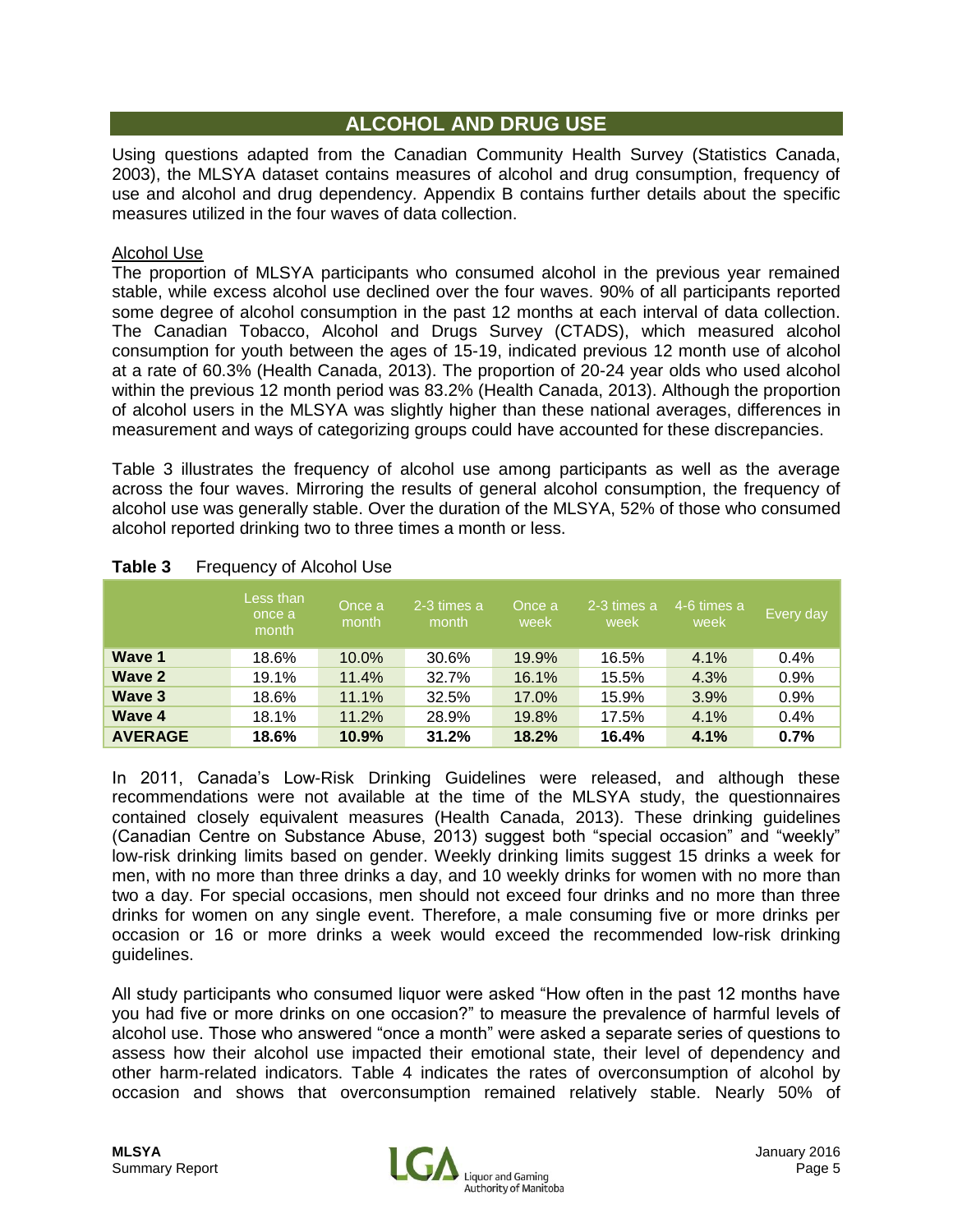participants reported that their alcohol consumption exceeded five or more drinks on a special occasion "less than once a month" or "never" over the duration of the study.

|                | <b>Never</b> | Less than<br>once a<br>month | Once a<br>month | 2-3 times a<br>month | Once a<br>week | More than<br>once a week |
|----------------|--------------|------------------------------|-----------------|----------------------|----------------|--------------------------|
| Wave 1         | 15.0%        | 30.2%                        | 19.3%           | 22.5%                | $9.9\%$        | 3.2%                     |
| Wave 2         | 16.0%        | 32.0%                        | 21.4%           | 19.7%                | 7.3%           | 3.7%                     |
| Wave 3         | 16.4%        | 36.5%                        | 14.7%           | 17.1%                | 11.6%          | 3.7%                     |
| Wave 4         | 14.3%        | 38.2%                        | 17.5%           | 17.7%                | 8.4%           | 3.9%                     |
| <b>AVERAGE</b> | 15.4%        | 34.2%                        | 18.2%           | 19.3%                | 9.3%           | 3.6%                     |

**Table 4** Frequency of Alcohol Overconsumption (five or more drinks on one occasion)

Participants who drank alcohol were also asked "Have you ever regularly drunk more than 12 drinks a week?" as a measure of weekly excessive alcohol use. Importantly, rates of weekly excessive alcohol consumption declined by the end of the fourth wave of the MLSYA study from 18.7% to 16.6%. Figure 1 illustrates the proportion of participants who reported that they had at some point regularly exceeded weekly drinking limits.



**Figure 1** Rates of Alcohol Overconsumption (ever regularly exceeded 12 drinks per week)

Overall, rates of alcohol overconsumption among MLSYA participants were not significantly different from national surveys measuring alcohol use that exceeded the low-risk guidelines. Among those who drink, national prevalence of regular weekly alcohol overconsumption was 11.9% for 15 to 19 year olds and 24.1% for 20 to 24 year olds when last measured in 2013 (Health Canada, 2013).

#### Drug Use

The MLSYA study measured participants' use of drugs in addition to alcohol. Concerning marijuana use, the questionnaire asked "Have you ever tried marijuana, cannabis or hashish?" and thus the percentages reflect young adults who have tried the substance, and therefore, may not be consistently using. As shown in Figure 2, the overall proportion of participants who had tried marijuana and other drugs gradually increased between the four waves of data collection. By the end of wave four, 58% of participants had tried marijuana, and 20% had tried other drugs. National surveys reported lifetime marijuana use for youth for aged 15 to 19 and 20 to 24 years at 25.8% and 41.7% respectively (Health Canada, 2013). In regards to lifetime use for other drugs, rates were 7.9% for 15 to 19 year olds and 16.8% for 20 to 24 year olds (Health

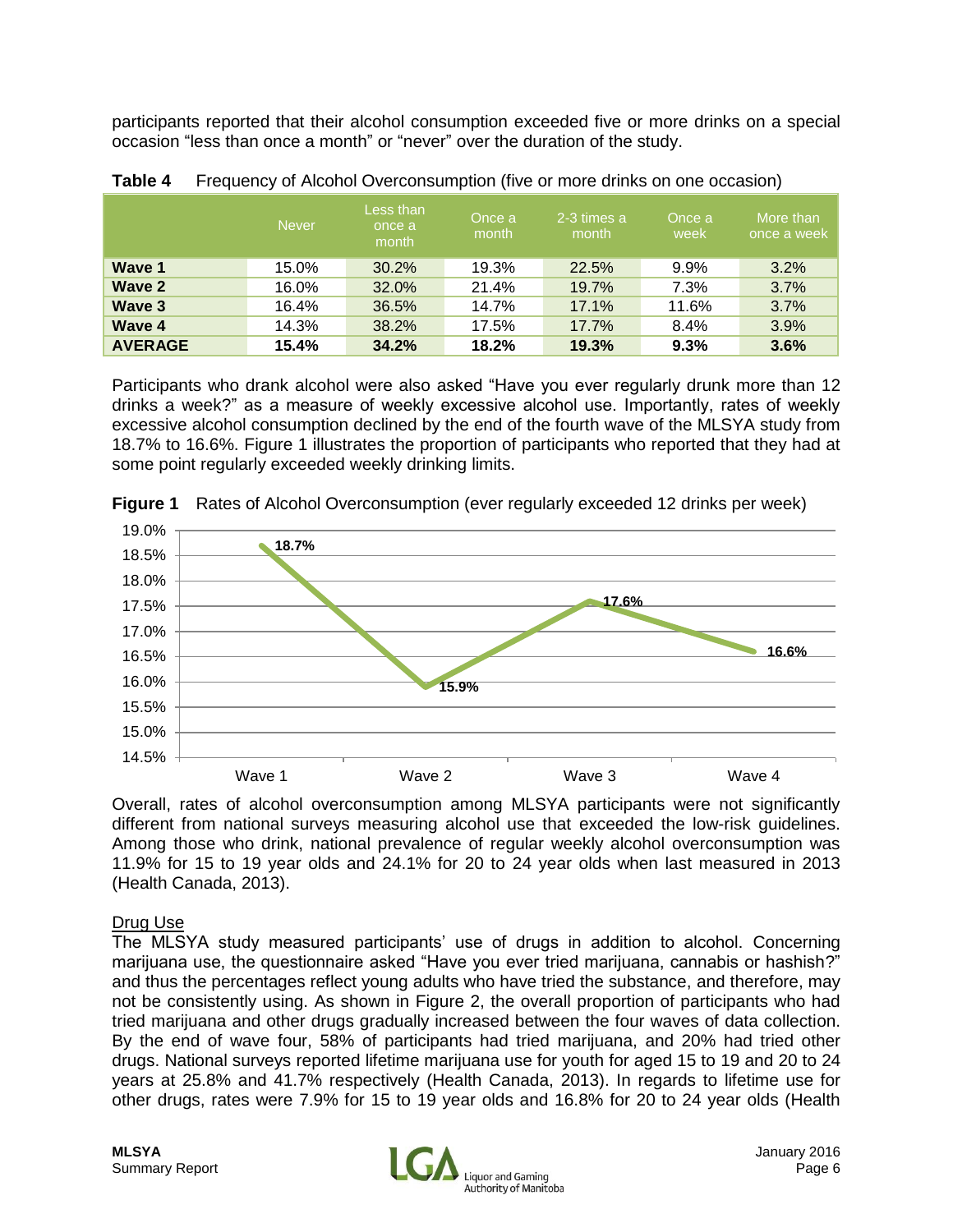Canada, 2013). In other words, the MLSYA participants had slightly higher lifetime marijuana and other drug use when compared to the national population, but these differences may have occurred by chance or because the CTADS survey includes participants between the ages of 15 and 17, whereas the MLSYA did not.



**Figure 2** Lifetime Rates of Marijuana and Other Drug Initiation (have tried the substance)

Most participants were not frequently utilizing marijuana or other drugs, however, and rates of drug use over the past 12 months remained stable over the MLSYA study as illustrated by Figure 3. These percentages are lower than the proportion of the sample who had tried drugs. For respondents who used marijuana in the previous 12 months, 66% used it one to three times a month or less at wave four of the study. In other words, although a high proportion of participants experimented with marijuana and other drugs, very few participants were using these drugs habitually.



**Figure 3** Rates of Marijuana and Other Drug Use (Have used the substance in the 12 months)

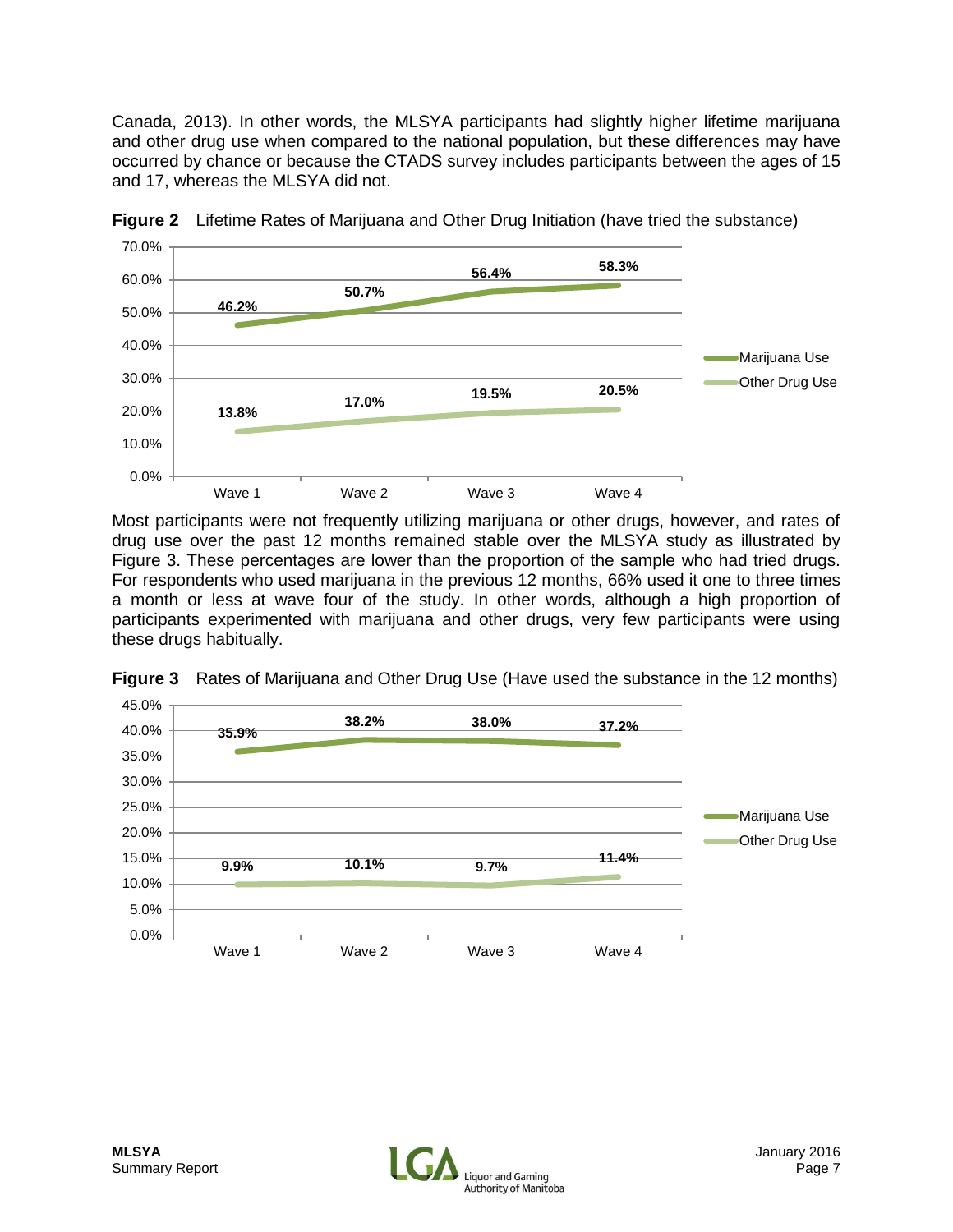### **GAMBLING ACTIVITIES**

The MLSYA dataset contained measures of gambling participation, problem gambling, the amount of money spent on gambling activities, beliefs in erroneous myths, motives for gambling and limit setting behaviours. See Appendix B for further details about the specific measures utilized in the four waves of data collection.

#### **Participation**

Involvement in a variety of gambling activities was used to determine gambling participation of young adults. Those who reported never engaging in any of the gambling activities listed in Figure 4 were classified as non-gamblers.



**Figure 4** Gambling Participation by Type of Activity

Overall participation in rates in all gambling activities remained fairly stable across waves, with decreases in most activity categories and slight increases in sports select, charity raffles, bingo, horse racing and online sports betting. There was a noticeable decline in the popularity of scratch tickets, slot machines, VLTs, games of skill and poker at home between waves one and four of data collection. Scratch tickets, charity raffles, slot machines, and poker at home were the most popular activities reported at the beginning of the study. Online gambling and horse racing were the least popular forms of gambling among young adults, which was consistent with the rest of the adult Manitoban population (LGA, 2014). Importantly, the MLSYA study concluded prior to the rise in popularity of online daily fantasy sports leagues (e.g. DraftKings and FanDuel) and future research should determine if there has been a significant increase in gambling participation (and spending) for sports and online activities.

#### Gambling Classification

The Problem Gambling Severity Index (PGSI) is a nine-item subscale contained within the Canadian Problem Gambling Index (CPGI). PGSI results are categorized as follows: non-

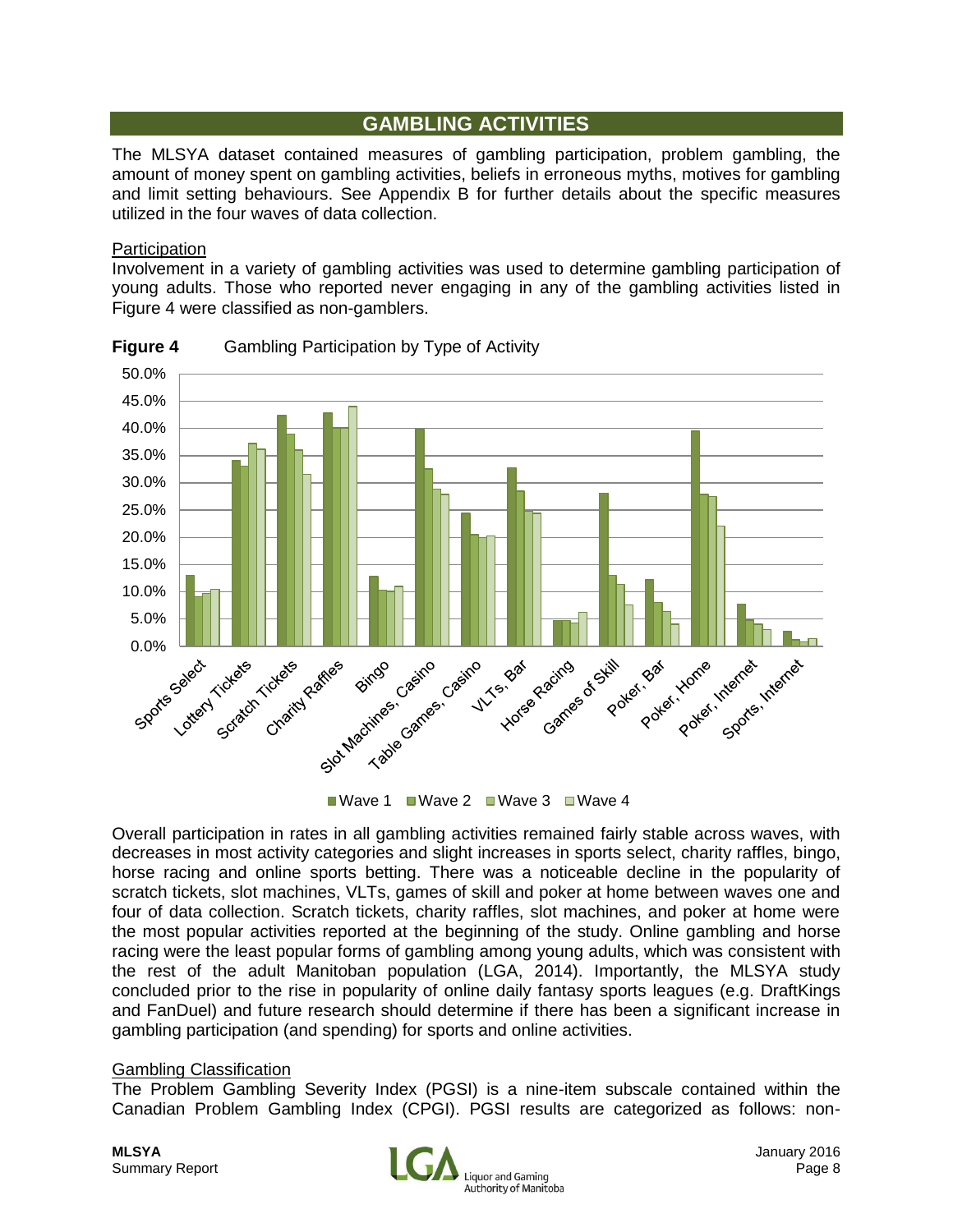gambler, non-problem gambler, low risk gambler, moderate risk gambler, and problem gambler. Those who did not participate in any gambling activity in the past year are classified as 'nongamblers'. On this basis, 87.4% of young adults were classified as gamblers at the beginning of the study, a percentage that increased over the course of the MLSYA study to 91.9% by wave four. Importantly, those classified as problem gamblers or those at risk for problem gambling decreased over the course of the MLSYA study, as illustrated in Figure 5.





#### Spending

Participation rates, however, only portray one aspect of gambling behaviours. The amount of money spent on particular gambling activities provided further insight into the significance of certain gambling types over others. Respondents were asked "In the past 12 months, how much money did you spend, not including winnings, on [gambling activity] in a typical month?" to collect information about typical spending on gambling activities.

Figure 6 illustrates spending trends over the four waves of data collection, with significant declines in table games and sports select monthly spending. Major increases in monthly spending occurred for internet sports gambling, and significant variation in poker spending at the bar and poker spending on the internet. This variation is due to smaller proportions of gambling participation in these categories and should be interpreted with caution as outliers greatly influence these categories. Overall, average monthly spending on all types of gambling activities decreased from \$35.55 in wave one to \$28.34 by wave four.

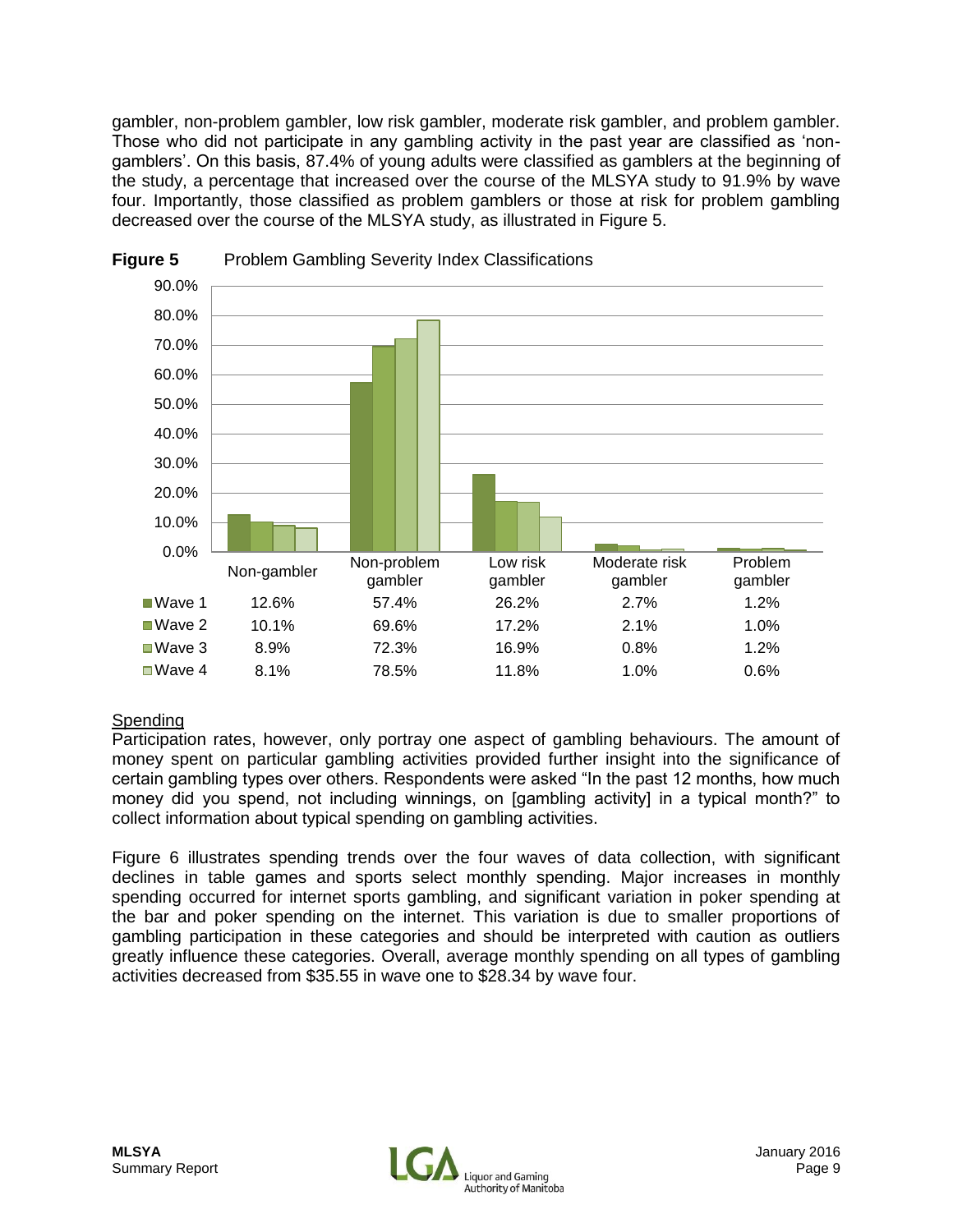

#### Belief in Erroneous Gambling Myths

Young adults in the MLSYA sample were asked questions about their agreement with seven common gambling myths based off questions measuring participants' beliefs about randomness (MGCC, 2007). These questions include "the odds of winning on a slot machine change as you are playing" (odds); "it is important to understand exactly how a slot machine or VLT works in order to play better" (understanding); "having a system when playing slot machines or VLTs increases the chance of winning" (system); "staying at the same slot machine or VLT will improve your chance of winning" (same machine); "if you have been losing for a while, odds are you are due for a win" (losing); "if you flip a coin and get heads 5 times in a row, your next flip is likely to be tails" (coin flip); and "a series of numbers such as 12-5-23-7 is more likely to win than a series of numbers like 1-2-3-4" (numbers). Figure 7 portrays the percentage of participants who agreed with these myths, and compares the significant decline in myths agreement between waves one and four of data collection.

The most popular myth was the belief that understanding how the machine worked in order to play better, with 39.5% of participants in agreement at wave one. By the fourth wave, only 26.7% of participants agreed with the same statement, but it still remained the most popular erroneous belief about randomness. At wave one, the odds myth (23.7% agreement), numbers myth (22.6% agreement) and the coin flip myth (19.4% agreement) were also common erroneous beliefs. Significantly, over the five years of the study, all myths saw a decline in agreement among participants. This suggests that as the young adults in the MLSYA study matured, their understanding of the randomness of gambling increased. This is critical because responsible gambling is greatly facilitated by ensuring that individuals, and particularly young

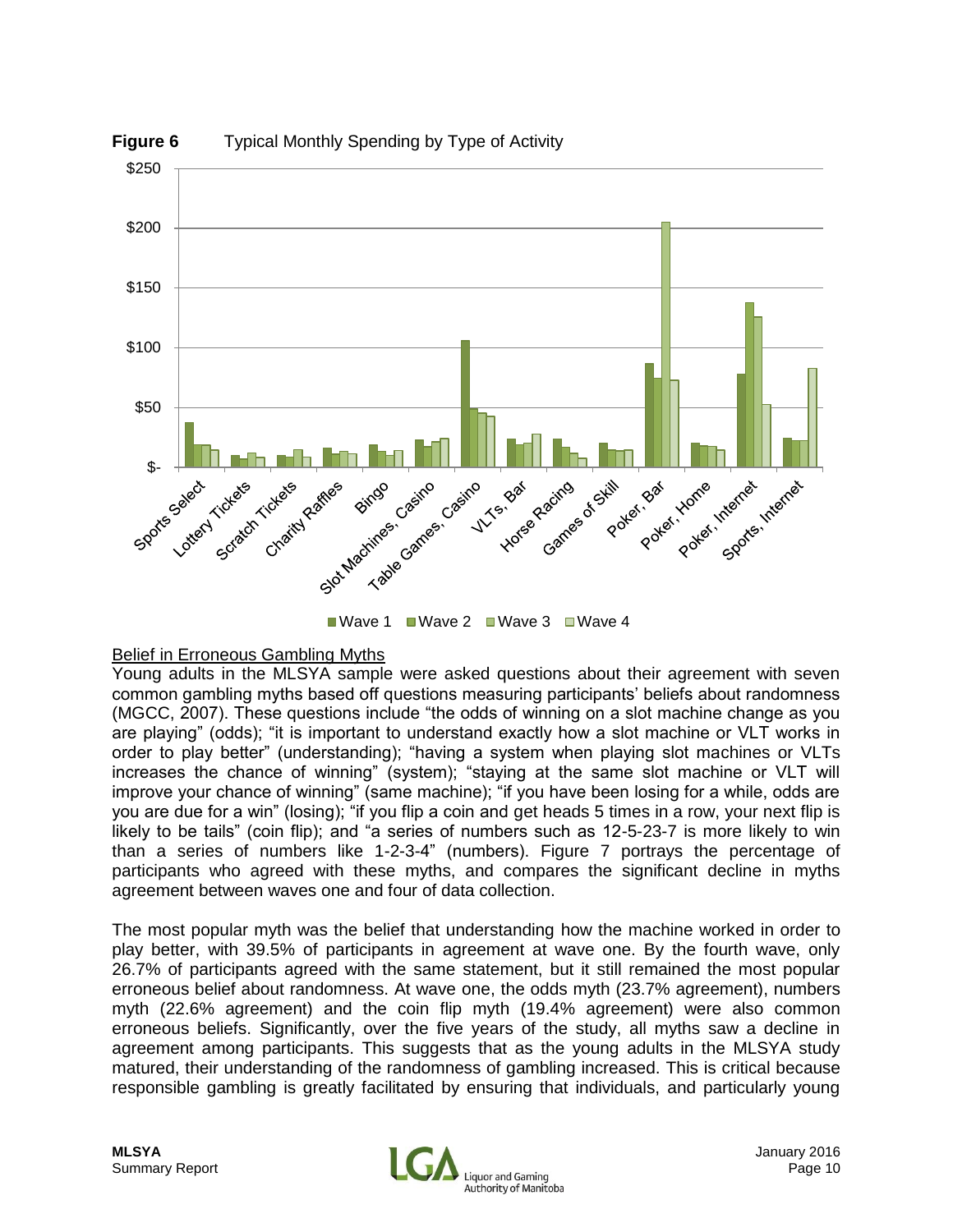adults, have a proper understanding of randomness and probability in relation to most gambling activities (Derevensky & Gilbeau, 2015).



**Figure 7** Percentage of Agreement with Gambling Myths

#### **Motives**

The Gambling Motives Questionnaire (GMQ) was included in wave four of the MLSYA as an assessment tool of respondents' motives for participating in gambling activities. The GMQ measures participants' reasons for gambling based on the three motivational themes of enhancement (to increase positive emotions), coping (to reduce or avoid negative emotions) and social (to increase social affiliation). In 2013, the MGCC developed nine additional financial motive items to supplement the GMQ (Dechant, 2014). Respondents' answered each item using the same scale as the GMQ and the most reliable measures now are included as the GMQ-F.

The most popular motives for participating in gambling activities in this young adult sample were for fun, to socialize and to win money, respectively. Table 5 illustrates the frequency of certain motivations the MLSYA participants reported for their gambling activities. Coping motives were the least frequently reported, although 21.0% of participants stated that they "sometimes" gambled "to relax".

| Thinking about all the times you<br>gamble, how often do you<br>gamble | Never or<br>almost never | <b>Sometimes</b> | <b>Often</b> | Almost always<br>or always |
|------------------------------------------------------------------------|--------------------------|------------------|--------------|----------------------------|
| <b>SOCIAL MOTIVES (GMQ)</b>                                            |                          |                  |              |                            |
| Because it's something you do on<br>special occasions?                 | 49.8                     | 36.9             | 11.1         | 2.2                        |
| To be sociable?                                                        | 41.6                     | 38.1             | 15.7         | 4.6                        |
| Because it makes a social gathering<br>more enjoyable?                 | 64.4                     | 27.4             | 6.9          | 1.3                        |
| Because it is what most of your<br>friends do when you get together?   | 67.3                     | 23.5             | 7.3          | 2.0                        |

#### **Table 5** Frequency of Gambling Motives

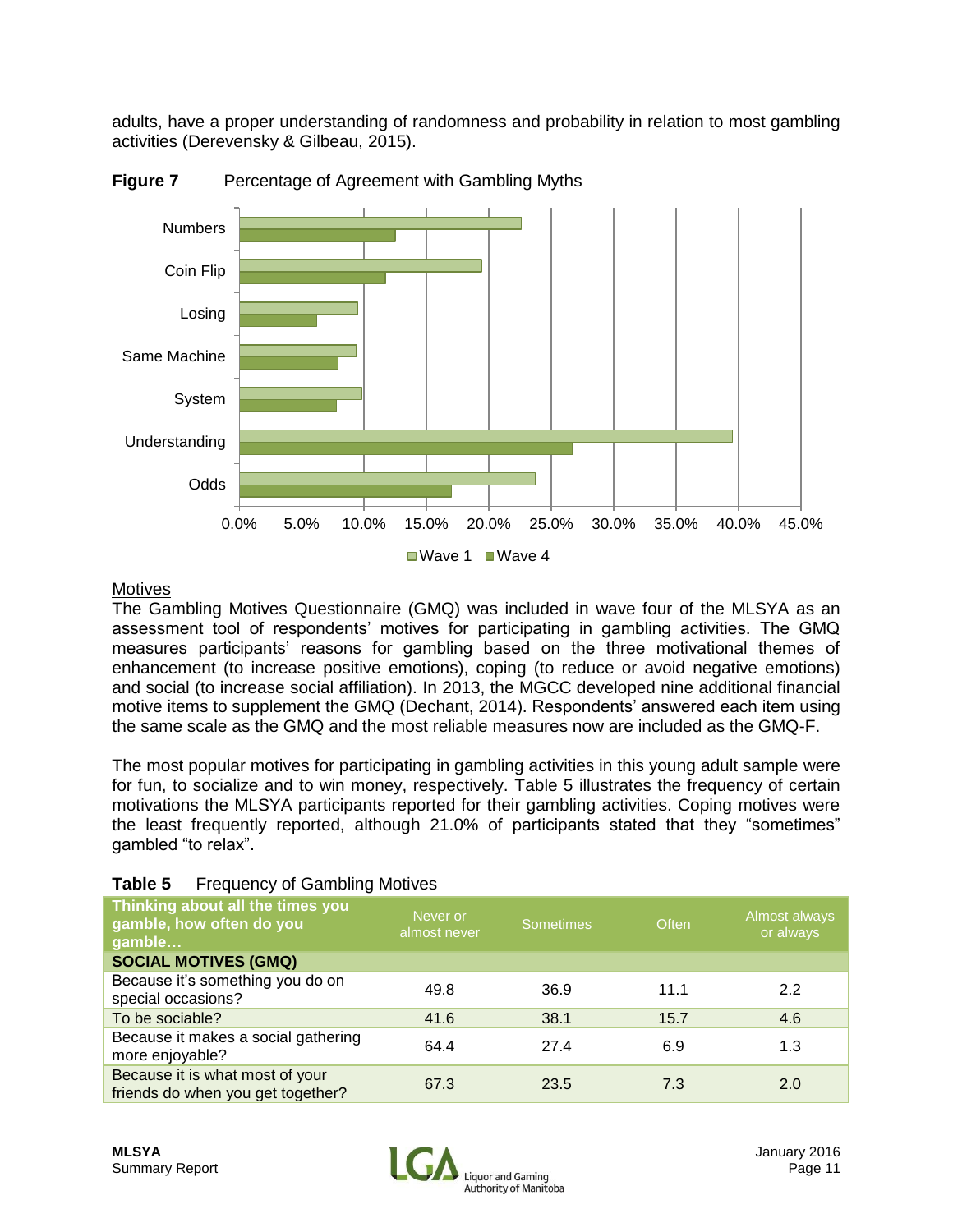| As a way to celebrate?                                                         | 55.1 | 36.1 | 7.5  | 1.3 |
|--------------------------------------------------------------------------------|------|------|------|-----|
| <b>ENHANCEMENT MOTIVES (GMQ)</b>                                               |      |      |      |     |
| Because it's fun?                                                              | 27.9 | 42.5 | 21.9 | 7.7 |
| Because it's exciting?                                                         | 45.8 | 34.5 | 15.3 | 4.4 |
| Because you like the feeling?                                                  | 64.4 | 24.1 | 10.0 | 1.5 |
| Because it makes you feel good?                                                | 74.6 | 17.5 | 6.4  | 1.5 |
| To get a "high" feeling?                                                       | 82.3 | 13.3 | 3.8  | 0.7 |
| <b>COPING MOTIVES (GMQ)</b>                                                    |      |      |      |     |
| To relax?                                                                      | 71.5 | 21.0 | 6.2  | 1.3 |
| To cheer up when you're in a bad<br>mood?                                      | 89.4 | 8.0  | 2.0  | 0.7 |
| Because you feel more self-confident<br>or sure of yourself?                   | 90.3 | 9.1  | 0.4  | 0.2 |
| To forget your worries?                                                        | 88.1 | 10.0 | 1.5  | 0.4 |
| Because it helps when you feel<br>depressed or nervous?                        | 91.4 | 6.9  | 1.3  | 0.4 |
| <b>FINANCIAL MOTIVES</b>                                                       |      |      |      |     |
| To win money?                                                                  | 43.1 | 36.3 | 13.1 | 7.5 |
| Because you enjoy thinking about<br>what you would do if you won a<br>jackpot? | 47.8 | 33.2 | 10.8 | 8.2 |
| Because winning would change your<br>lifestyle?                                | 73.2 | 17.5 | 5.1  | 4.2 |
| To earn money?                                                                 | 70.4 | 20.6 | 5.5  | 3.5 |

#### Limit Setting

To investigate the tendency of young adults to use limit setting strategies when gambling, participants were asked to what extent they agree with the following statements, "When I gamble, I set spending or time limits for myself" and "When I set spending or time limits, I stick to these limits". At wave one, Over 50% of young adults report they "always" or "often" set spending or time limits. This percentage continued to increase over time, with over 70% reporting that they set spending and/or time limits on their gambling behaviours at wave four. When questioned about adhering to their spending or time limits, those who answered "often" or "always" were considered to be adhering to their self-imposed gambling limits. The tendency of young adults to stick to a limit continued to improve across waves of data collection, with over 90% adhering to their self-imposed gambling limits at wave four.

#### **FUTURE DIRECTIONS**

Going forward, the LGA will conduct small-scale internal analyses of the MLSYA data while actively seeking collaborative opportunities on large-scale research projects. The findings from these initiatives provide insight that drives the evidence-based policy development within the LGA. The valuable information provided by the MLSYA study informs the LGA's public education and social responsibility campaigns related to our alcohol and gambling regulatory mandate.

#### Academic publication

The LGA plans to develop manuscripts based on the MLSYA data for publication in academic journals as well as descriptive reporting expanding upon this current document to share through our website and other venues. Descriptive analyses involve modeling the changes over time in

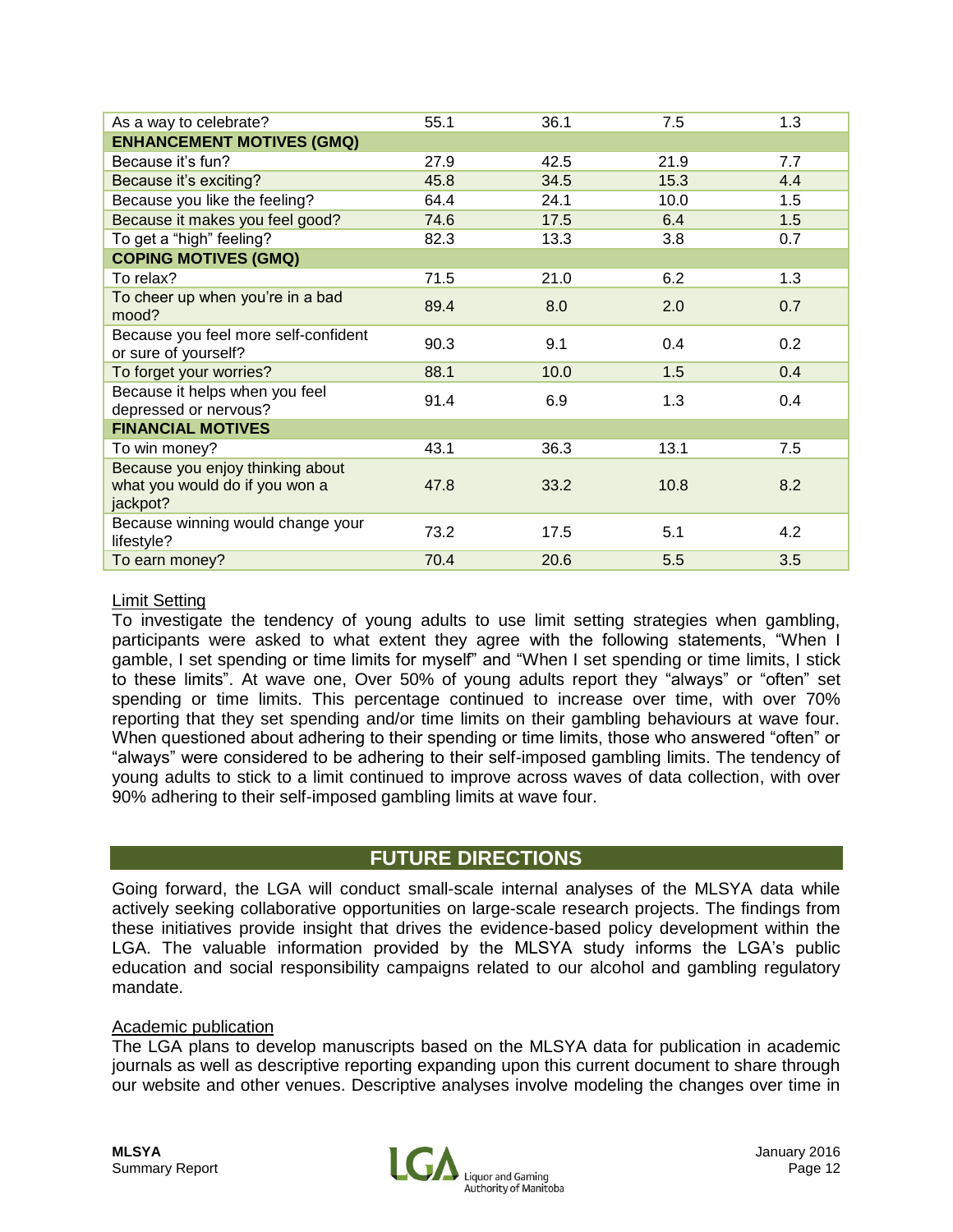gambling participation, spending, activities, and differences across gender and other demographic measures.

Additional research initiatives assess the relationships between myth disbelief and responsible gambling behavior in young adults, limit-setting behavior and motives in young adults, the relationship of alcohol use and gambling behaviors. Other analyses emphasize the strength of the longitudinal survey design to examine how gambling participation shifts during the transition to adulthood from late adolescence. Many of these academic publication opportunities will not only provide valuable information to the alcohol and gambling research communities, but also to internal and external LGA stakeholders by providing a firm empirical basis for public education and policy development initiatives.

#### Data Access Program

On behalf of the MLSYA partners, the LGA administers this program to allow external researchers access this valuable dataset. This unique program allows research groups outside of the LGA to access all or part of the MLSYA dataset and conduct their own research. The anticipated results of this program will not only assist in knowledge translation across academia and government, but will also contribute important research results to the field of gambling activities, alcohol use, health measures and motivations of young adults. The LGA encourages all researchers, but especially Manitoba-based students and research professionals, to submit well-developed research proposals to the LGA for the data access program.

Please visit LGAmanitoba.ca or email [research@LGAmanitoba.ca](mailto:research@LGAmanitoba.ca) for more information about the data access program.

### **REFERENCES**

- Afifi, T. O., Nicholson, R., Martins, S. S., & Sareen, J. (2016). A Longitudinal Study of the Temporal Relation between Problem Gambling and Mental and Substance Use Disorders among Young Adults. *Canadian Journal of Psychiatry*, 61(2), 102-111.
- Canadian Centre on Substance Abuse (2013). *Canada's Low-Risk Alcohol Drinking Guidelines.* Retrieved from [http://www.ccsa.ca/Resource%20Library/2012-Canada-Low-Risk-](http://www.ccsa.ca/Resource%20Library/2012-Canada-Low-Risk-Alcohol-Drinking-Guidelines-Brochure-en.pdf)[Alcohol-Drinking-Guidelines-Brochure-en.pdf](http://www.ccsa.ca/Resource%20Library/2012-Canada-Low-Risk-Alcohol-Drinking-Guidelines-Brochure-en.pdf)
- Dechant, K. (2014). Show me the money: incorporating financial motives into the gambling motives questionnaire. *Journal of Gambling Studies*, 30(4), 949-965.
- Derevensky, J. L., & Gilbeau, L. (2015). Adolescent Gambling: Twenty-five Years of Research. *The Canadian Journal of Addiction*, 6(2), 4-12.
- Edgerton, J., Melnyk, T., & Roberts, L. (2014). Problem Gambling and the Youth-to-Adulthood Transition: Assessing Problem Gambling Severity Trajectories in a Sample of Young Adults. *Journal of Gambling Studies*, 31(4), 1463-85.

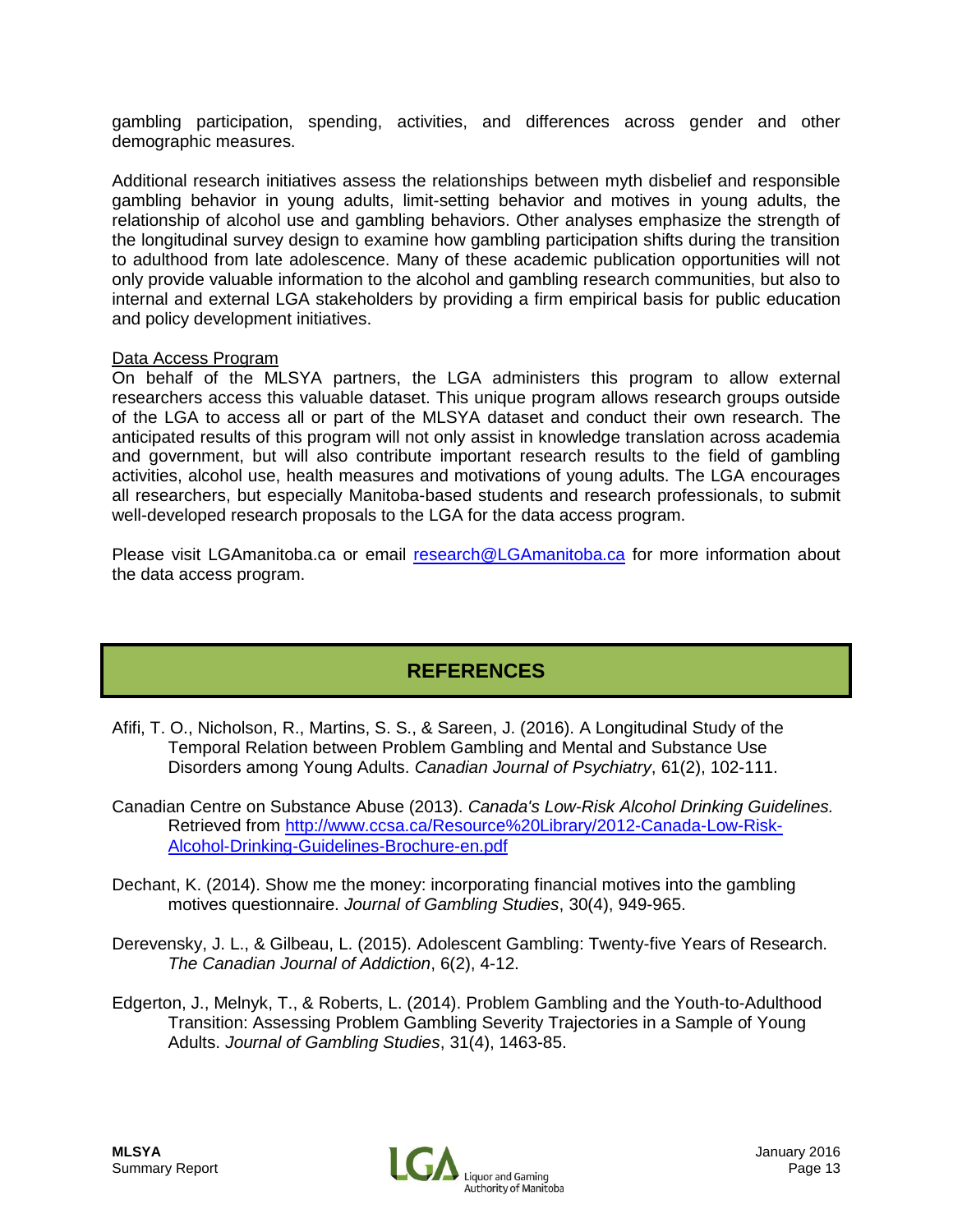- Health Canada (2013). Canadian Tobacco, Alcohol and Drugs Survey (CTADS): Detailed Tables for 2013. Retrieved from [http://healthycanadians.gc.ca/science-research](http://healthycanadians.gc.ca/science-research-sciences-recherches/data-donnees/ctads-ectad/tables-tableaux-2013-eng.php)[sciences-recherches/data-donnees/ctads-ectad/tables-tableaux-2013-eng.php](http://healthycanadians.gc.ca/science-research-sciences-recherches/data-donnees/ctads-ectad/tables-tableaux-2013-eng.php)
- Lambe, L., Mackinnon, S. P., & Stewart, S. H. (2014). Validation of the Gambling Motives Questionnaire in Emerging Adults. *Journal of Gambling Behavior*, 31(3), 1-19.
- Liquor and Gaming Authority of Manitoba (2014). *Liquor and Gambling in Manitoba.* Retrieved from [http://lgamanitoba.ca/social-responsibility/research/projects/liquor-and-gambling-in](http://lgamanitoba.ca/social-responsibility/research/projects/liquor-and-gambling-in-manitoba/)[manitoba/](http://lgamanitoba.ca/social-responsibility/research/projects/liquor-and-gambling-in-manitoba/)
- Manitoba Gaming Control Commission (2007). *Manitobans and Gambling II.* Retrieved from <http://lgamanitoba.ca/documents/manitobans-and-gambling-ii-report.pdf>
- Rosenberg, M. (1965). *Society and the Adolescent Self-Image.* Princeton, NJ: Princeton University Press.
- Statistics Canada (2003). Community Health Survey. Retrieved from <http://www23.statcan.gc.ca/imdb/p2SV.pl?Function=getSurvey&Id=4995>
- Ware, J. E., Kosinski, M., Dewey, J. E., & Gandek, B. (2001). *How to Score and Interpret Single-Item Health Status Measures: A Manual for Users of the SF-8 Health Survey.* Lincoln, RI: QualityMetric, Inc.

# **ACKNOWLEDGEMENTS**

The LGA is grateful to the Manitobans who participated in this research and to the Addictions Foundation of Manitoba and Manitoba Liquor & Lotteries for their collaboration on the MLSYA study. Furthermore, the LGA acknowledges Prairie Research Associates' skilled data collection, particularly due to the complex nature of longitudinal survey design.

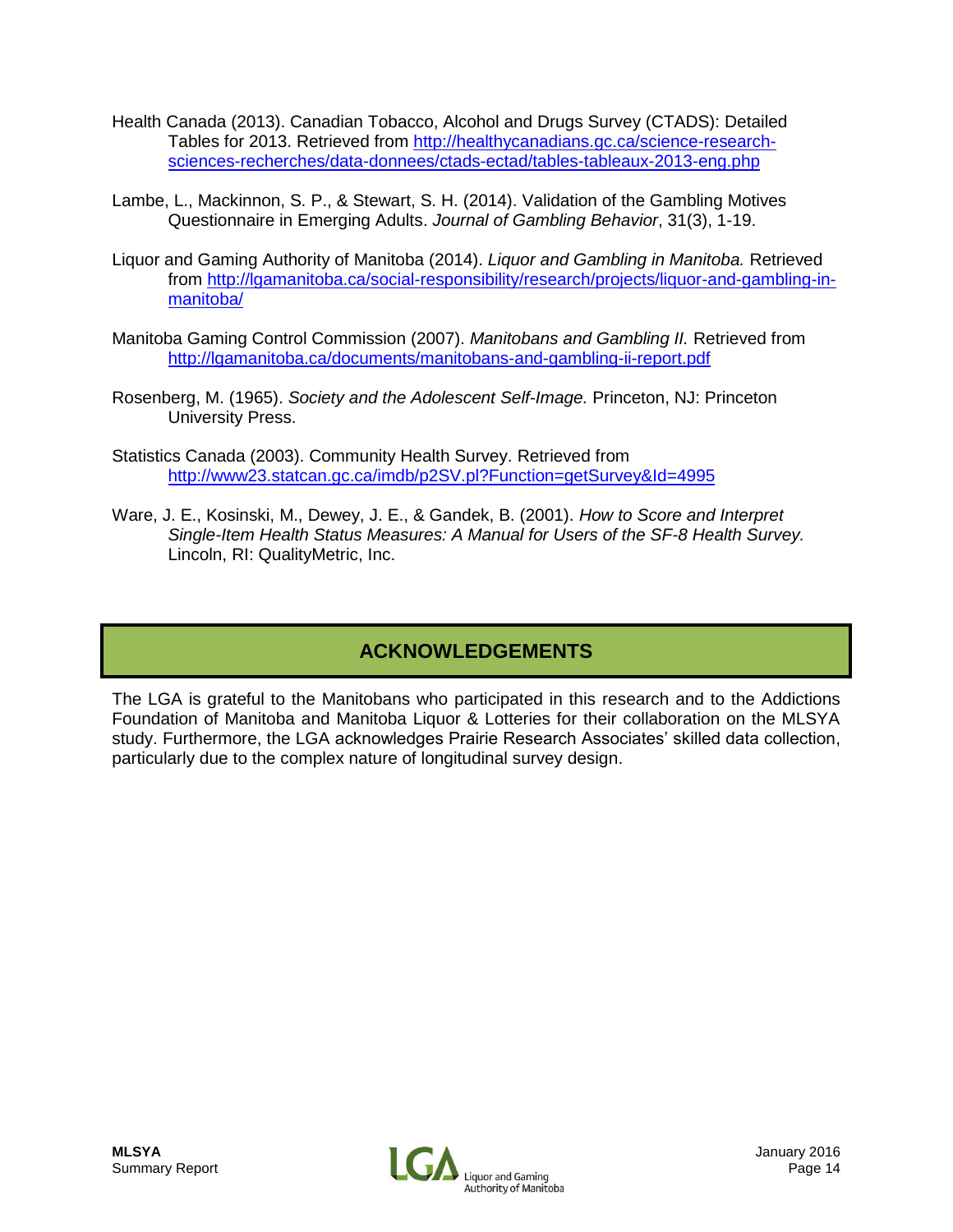# **APPENDIX A:** METHODOLOGY

In November 2007, the LGA contracted Prairie Research Associates Inc. (PRA) to recruit participants and collect data for the MLSYA. Although the sample is partly a convenience sample, and therefore not truly random, the sample is reasonably representative of the Manitoba population, with the exception of overrepresentation of participants living in Winnipeg (80% of the sample compared to 55% of the population). Table 6 profiles MLSYA participants' demographic characteristics at each study wave.

|                                                                                                                                                             | <b>Wave 1</b><br>$(n = 679)$ | <b>Wave 2</b><br>(n = 607) | Wave 3<br>$(n = 561)$ | Wave 4<br>$(n=518)$ | 2006<br><b>Census</b> |
|-------------------------------------------------------------------------------------------------------------------------------------------------------------|------------------------------|----------------------------|-----------------------|---------------------|-----------------------|
| Gender                                                                                                                                                      |                              |                            |                       |                     |                       |
| Male                                                                                                                                                        | 47.9%                        | 47.1%                      | 47.1%                 | 47.1%               | 50.7%                 |
| Female                                                                                                                                                      | 52.1%                        | 52.9%                      | 52.9%                 | 52.9%               | 49.3%                 |
| Age (based on Wave 1 survey)                                                                                                                                |                              |                            |                       |                     |                       |
| 18 years                                                                                                                                                    | 35.6%                        | 35.1%                      | 35.1%                 | 35.9%               | 33.3%                 |
| 19 years                                                                                                                                                    | 36.8%                        | 37.6%                      | 37.4%                 | 36.3%               | 33.6%                 |
| 20 years                                                                                                                                                    | 27.5%                        | 27.3%                      | 27.5%                 | 27.8%               | 33.2%                 |
| Region                                                                                                                                                      |                              |                            |                       |                     |                       |
| Winnipeg                                                                                                                                                    | 79.7%                        | 79.1%                      | 79.1%                 | 78.8%               | 55.4%                 |
| Manitoba (excluding<br>Winnipeg)                                                                                                                            | 20.3%                        | 20.6%                      | 20.5%                 | 19.7%               | 44.6%                 |
| Outside Manitoba                                                                                                                                            | ٠                            | 0.3%                       | 0.4%                  | 1.6%                |                       |
| Aboriginal                                                                                                                                                  |                              |                            |                       |                     |                       |
| Yes                                                                                                                                                         | 11.8%                        | 10.7%                      | 9.8%                  | 8.7%                | 15.5%                 |
| Note: With the exception of gender and age, all 2006 Census information presented is for the entire Manitoba<br>population and not just 18 to 20 year olds. |                              |                            |                       |                     |                       |

#### **Table 6** Profile of MLSYA Participants by Wave

At wave one, participants were recruited through various means, including random-digit dialing, onsite casino recruitment, advertisements at post-secondary institutions and VLT lounges, the MLSYA website and toll-free telephone number, and participant referrals. Those who agreed to participate at wave one took part in a telephone survey and then were sent an additional survey by email or mail. At each subsequent wave (waves two to four), participants who had completed the previous wave were contacted by phone and/or email and asked to take part in the next wave of the study. Once again, at each wave, participants completed a survey by telephone and then were sent a second survey by email or mail. Table 6 presents the times of data collection, participation rates, and retention rates between waves. Overall participant retention was excellent, at 76% upon completion of wave four.

| Table 7 | <b>Participation Rates</b> |
|---------|----------------------------|
|---------|----------------------------|

|                                                                                                          | <b>Wave 1</b> | Wave 2        | Wave 3        | Wave 4        |
|----------------------------------------------------------------------------------------------------------|---------------|---------------|---------------|---------------|
| <b>Start of Data Collection</b>                                                                          | November 2007 | December 2008 | May 2010      | May 2011      |
| <b>End of Data Collection</b>                                                                            | October 2008  | December 2009 | December 2010 | December 2011 |
| <b>Participants</b>                                                                                      | 679           | 607           | 561           | 518           |
| <b>Retention Rate (%)</b>                                                                                | ---           | 89.4          | 92.4          | 85.3          |
| Note Dertiginante were these who completed both parts (telephone and mail/email curvey) of coop wave Two |               |               |               |               |

*Note.* Participants were those who completed both parts (telephone and mail/email survey) of each wave. Two participants completed all waves except the second wave, meaning that 516 participants completed all four waves of the MLSYA. Percentage of retention from the previous wave is reported.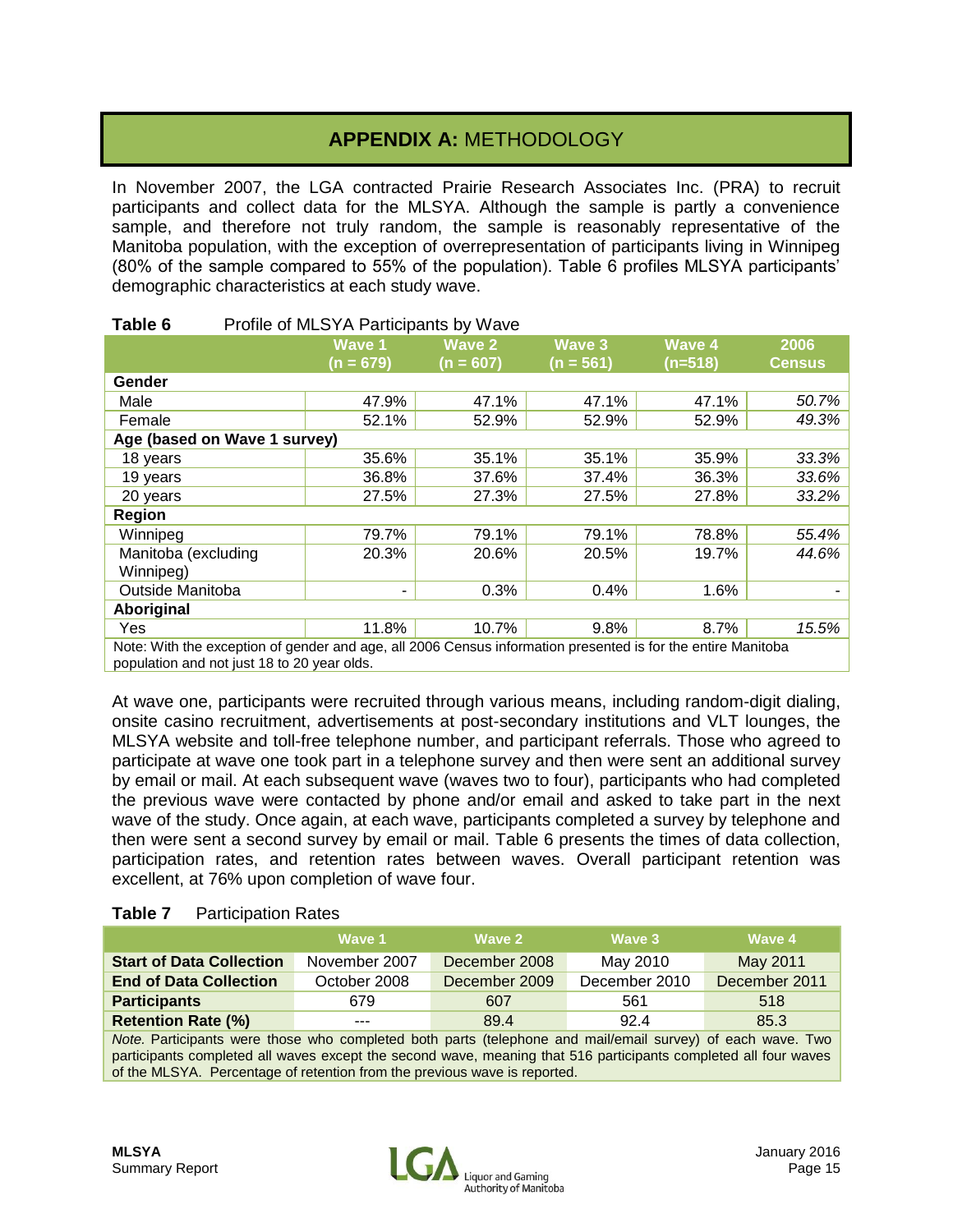To improve retention, PRA contacted participants between each wave at several occasions. In December, participants were sent a postcard that wished them a happy holiday season and thanked them for their continued participation in the MLSYA study. On their birthdays, participants received an email card to wish them a happy birthday. Finally, approximately one week before the start of the next wave, participants received a reminder email that also asked them to update their contact information if there were any changes.

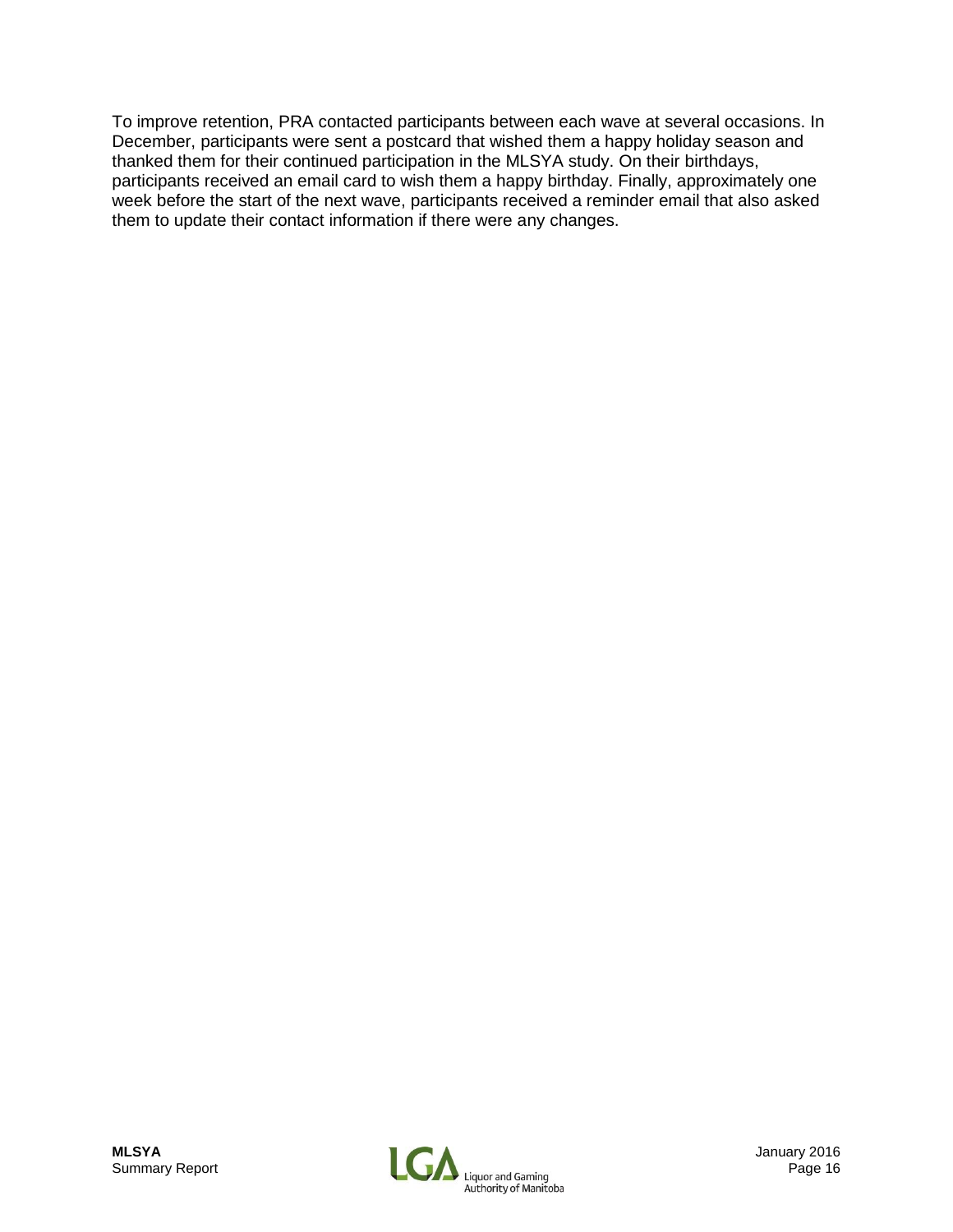# **APPENDIX B:** MLSYA CODEBOOK

### **Alcohol Dependence Scale**

Waves 1, 2, 3, 4

| <b>Variable Names:</b> | ALCDSW1, ALCDSMW1, ALCDSW2, ALCDSMW2, ALCDSW3,                               |
|------------------------|------------------------------------------------------------------------------|
|                        | ALCDSMW3, ALCDSW4, ALCDSMW4                                                  |
| <b>Description:</b>    | This variable measures alcohol consumption and indicates whether individuals |
|                        | show signs of alcohol dependence.                                            |
| <b>Key Source:</b>     | Statistics Canada (2003). Canadian Community Health Survey, Cycle 2.1.       |
|                        | Available Online at                                                          |
|                        | http://www23.statcan.gc.ca/imdb/p2SV.pl?Function=getSurvey&Id=4995.          |

| <b>Scale/Item Name</b>    | Wave 1<br>$(n=325)$ |      | Wave 2<br>$(n=279)$ |     | Wave 3<br>$(n=232)$ |      | Wave 4<br>$(n=209)$ |       |
|---------------------------|---------------------|------|---------------------|-----|---------------------|------|---------------------|-------|
|                           | Mean                | S-D  | Mean                | S-D | Mean                | S-D  | Mean                | $S-D$ |
| Alcohol Dependence        | 1.95                | .56  | .76                 | .48 | 1.49                | 1.31 | 1.33                | .29   |
| Alcohol Dependence (Mod.) | 2.41                | 2.00 | 2.16                | .85 | 1.84                | .69  | 1.69                | .66   |

The Alcohol Dependence Scale was adapted with some modification from the Canadian Community Health Survey, Cycle 2.1 (Statistics Canada), which in turn utilized a shortened version from the Composite International Diagnostic Interview Short-Form. Respondents in all four waves of the MLSYA were first asked the question "*How often in the past 12 months have you had five or more drinks on one occasion?*". Those who answered at least '*once a month'* were then asked a series of nine questions designed to assess alcohol dependence during the past year. An example question includes: '*In the past 12 months, did you ever find that you had to drink more alcohol than usual to get the same effect or that the same amount of alcohol had less effect on you than usual?*'. Possible scores range from 0 to 9, with higher scores indicating a greater chance of alcohol dependence.

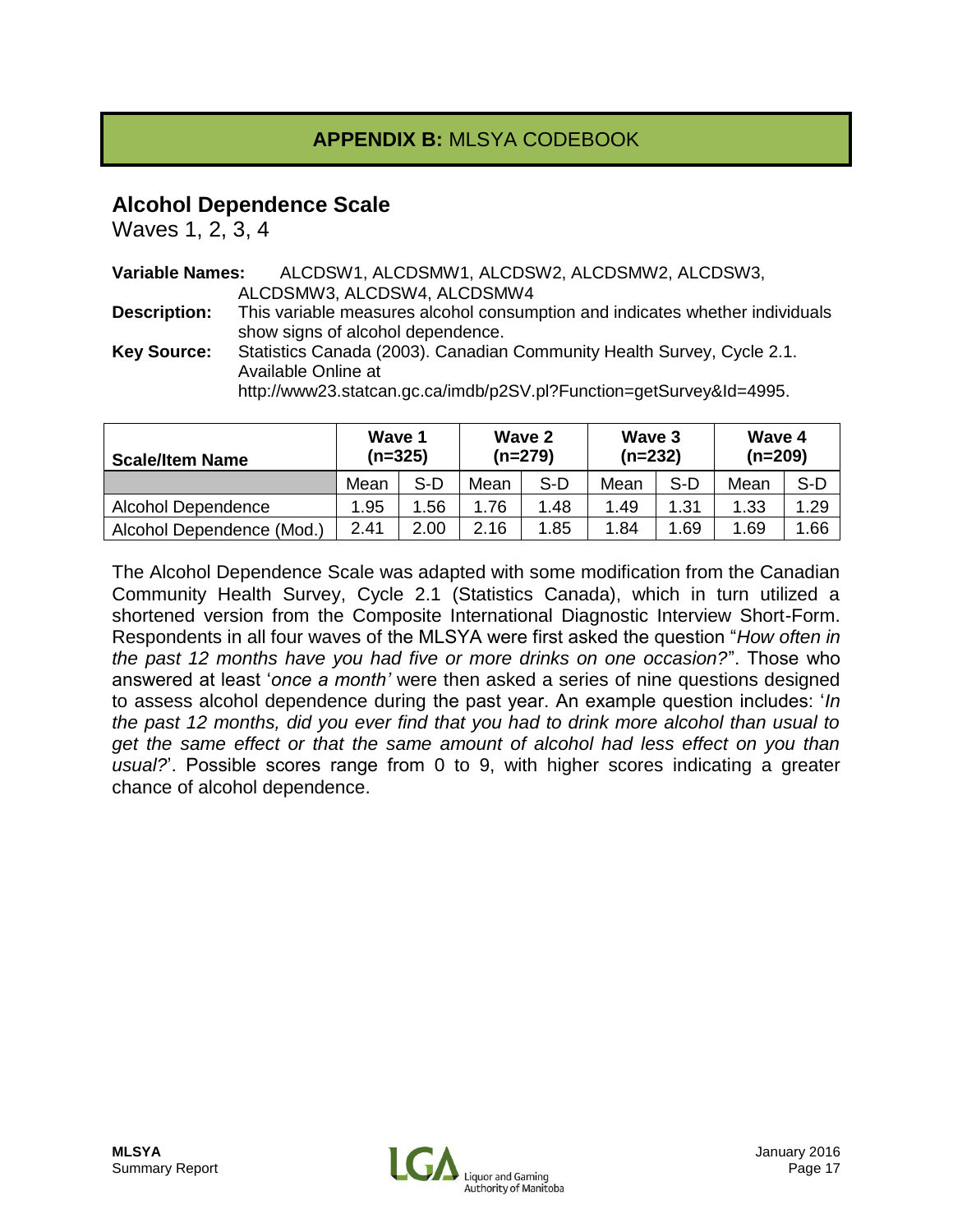| <b>Derived Variable</b>                            | <b>Computation Variables</b>                                                 |
|----------------------------------------------------|------------------------------------------------------------------------------|
| Alcohol Dependence Scale W1<br>(ALCDSW1)           | ALD1W1, ALD3W1, ALD4W1, ALD5W1, ALD6W1, ALD9W1                               |
| Alcohol Dependence Scale Modified<br>W1 (ALCDSMW1) | ALD1W1, ALD3W1, ALD4W1, ALD5W1, ALD6W1, ALD9W1,<br>ALD10W1, ALD11W1, ALD13W1 |
| Alcohol Dependence Scale W2<br>(ALCDSW2)           | ALD1W2, ALD3W2, ALD4W2, ALD5W2, ALD6W2, ALD9W2                               |
| Alcohol Dependence Scale Modified<br>W2 (ALCDSMW2) | ALD1W2, ALD3W2, ALD4W2, ALD5W2, ALD6W2, ALD9W2,<br>ALD10W2, ALD11W2, ALD13W2 |
| Alcohol Dependence Scale W3<br>(ALCDSW3)           | ALD1W3, ALD3W3, ALD4W3, ALD5W3, ALD6W3, ALD9W3                               |
| Alcohol Dependence Scale Modified<br>W3 (ALCDSMW3) | ALD1W3, ALD3W3, ALD4W3, ALD5W3, ALD6W3, ALD9W3,<br>ALD10W3, ALD11W3, ALD13W3 |
| Alcohol Dependence Scale W4<br>(ALCDSW4)           | ALD1W4, ALD3W4, ALD4W4, ALD5W4, ALD6W4, ALD9W4                               |
| Alcohol Dependence Scale Modified<br>W4 (ALCDSMW4) | ALD1W4, ALD3W4, ALD4W4, ALD5W4, ALD6W4, ALD9W4,<br>ALD10W4, ALD11W4, ALD13W4 |

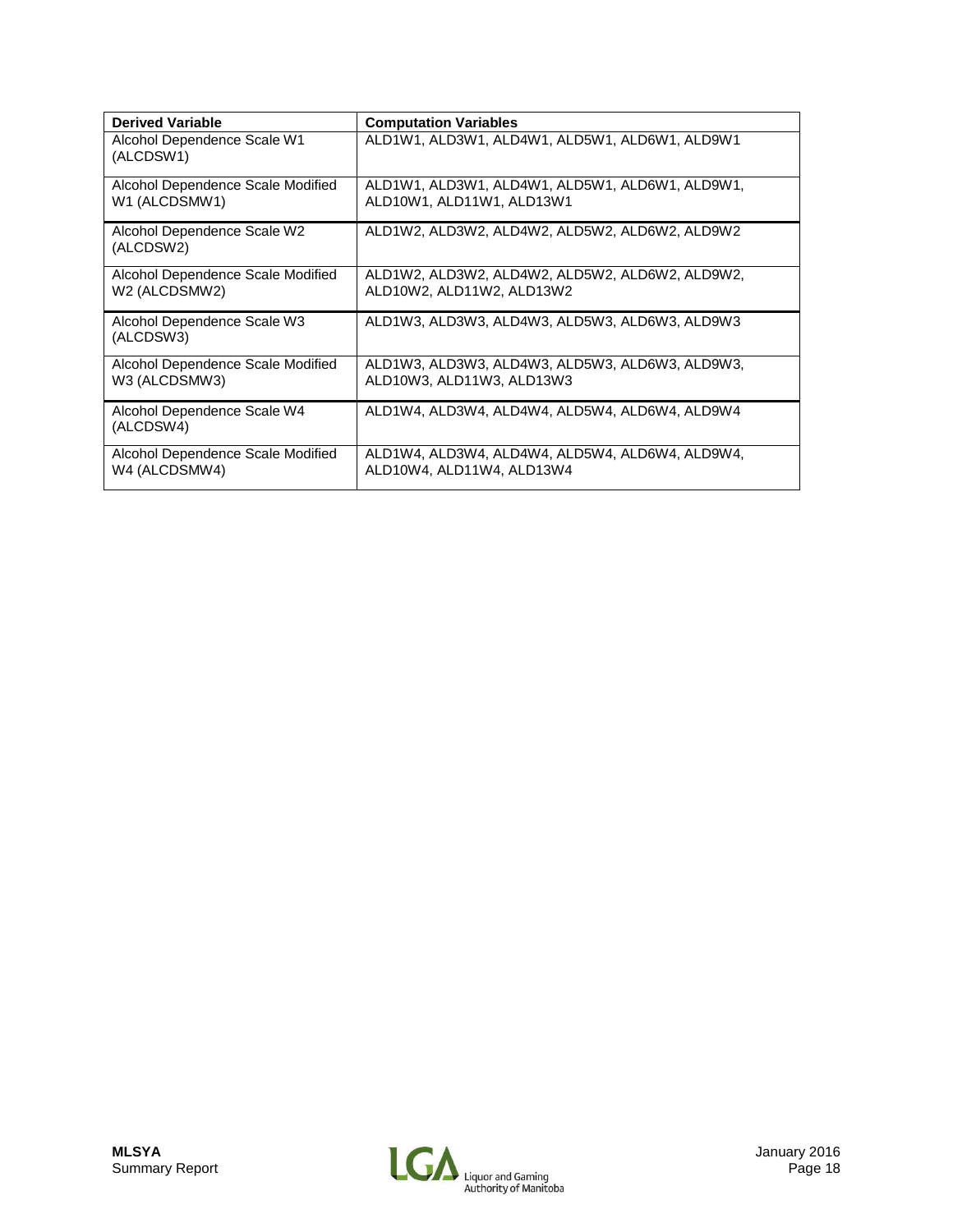# **Barratt Impulsiveness Scale (BIS-11)**

Waves 2, 4

#### **Variable Names:** BISW2, BISW4

**Description:** This instrument measures the extent that respondents exhibit impulsive traits in their thoughts or behaviors.

**Key Source:** Patton, J. H., Stanford, M. S. & Barratt, E. S. (1995). Factor Structure of the Barratt Impulsiveness Scale. *Journal of Clinical Psychology*, 51(6), 768-774.

| <b>Scale/Item Name</b>               | Wave 2<br>$(n=604)$ |       | Wave 4<br>$(n=517)$ |       |  |
|--------------------------------------|---------------------|-------|---------------------|-------|--|
|                                      | Mean                | S-D   | Mean                | S-D   |  |
| Barratt Impulsiveness Scale (BIS-11) | 63.59               | 10.35 | 61.15               | 10.42 |  |

The Barratt Impulsiveness Scale-11 is a 30-item instrument used in waves 2 and 4 of the MLSYA to measure the six primary dimensions of impulsiveness: (1) *Attention,* (2) *motor impulsiveness,* (3) *self-control,* (4) *cognitive complexity,* (5) *perseverance,* and (6) *cognitive instability*. Though the scale's authors have proposed subscales to measure each of these dimensions, analysis made it clear that this approach was not viable with the MLSYA dataset. Instead, an overall impulsiveness score was calculated by summing responses to all 30 items on the BIS-11, with higher scores indicating a tendency towards more impulsive thoughts/behavior. All questions are designed as 4 point Likert items with valid responses of: 1) *Rarely/Never*, 2) *Occasionally*, 3) *Often*, and 4) *Almost Always/Always* (negatively worded questions were reverse-coded). Possible scores range from a minimum of 30 to a maximum of 120.

| <b>Derived Variable</b>                   | <b>Computation Variables</b>                                                                                                                                                                                                                                                             |
|-------------------------------------------|------------------------------------------------------------------------------------------------------------------------------------------------------------------------------------------------------------------------------------------------------------------------------------------|
| Barratt Impulsiveness Scale W2<br>(BISW2) | BIS1W2, BIS2W2, BIS3W2, BIS4W2, BIS5W2, BIS6W2, BIS7W2,<br>BIS8W2, BIS9W2, BIS10W2, BIS11W2, BIS12W2, BIS13W2,<br>BIS13W2, BIS14W2, BIS15W2, BIS16W2, BIS17W2, BIS18W2,<br>BIS19W2, BIS20W2, BIS21W2, BIS22W2, BIS23W2, BIS24W2,<br>BIS25W2, BIS26W2, BIS27W2, BIS28W2, BIS29W2, BIS30W2 |
| Barratt Impulsiveness Scale W4<br>(BISW4) | BIS1W4, BIS2W4, BIS3W4, BIS4W4, BIS5W4, BIS6W4, BIS7W4,<br>BIS8W4, BIS9W4, BIS10W4, BIS11W4, BIS12W4, BIS13W4,<br>BIS13W4, BIS14W4, BIS15W4, BIS16W4, BIS17W4, BIS18W4,<br>BIS19W4, BIS20W4, BIS21W4, BIS22W4, BIS23W4, BIS24W4,<br>BIS25W4, BIS26W4, BIS27W4, BIS28W4, BIS29W4, BIS30W4 |

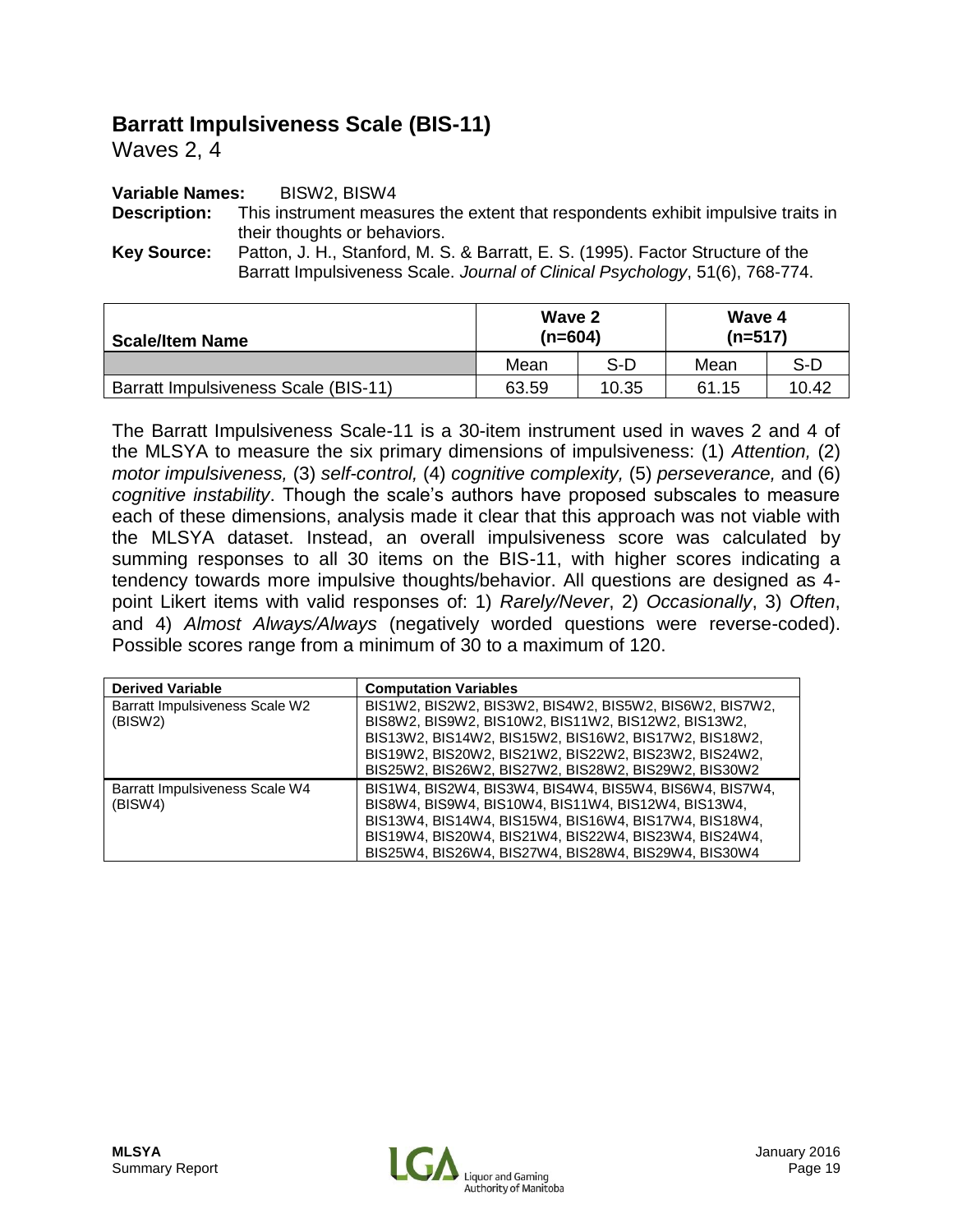## **Beliefs About Randomness**

Waves 1, 2, 3, 4

**Variable Names:** BAR1W1, BAR2W1, BAR3W1, BAR4W1, BAR5W1, BAR6W1, BAR7W1, BAR1W2, BAR2W2, BAR3W2, BAR4W2, BAR5W2, BAR6W2, BAR7W2, BAR1W3, BAR2W3, BAR3W3, BAR4W3, BAR5W3, BAR6W3, BAR7W3, BAR1W4, BAR2W4, BAR3W4, BAR4W4, BAR5W4, BAR6W4, BAR7W4, **Description:** These variables indicate the percentage of respondents who agree with various erroneous statements about randomness.

**Key Source:** Manitoba Gaming Control Commission (2007). *Manitobans and Gambling II*. Retrieved online at lgamanitoba.ca/documents/manitobans-and-gambling-iireport.pdf.

| <b>Scale/Item Name</b>                                                                                   | Wave 1<br>$(n=679)$ | Wave 2<br>$(n=624)$ | Wave 3<br>$(n=578)$ | Wave 4<br>$(n=530)$ |
|----------------------------------------------------------------------------------------------------------|---------------------|---------------------|---------------------|---------------------|
|                                                                                                          | % Agree             | % Agree             | % Agree             | % Agree             |
| The odds of winning on a slot machine<br>change as you are playing.                                      | 24.7                | 16.7                | 13.3                | 9.6                 |
| It is important to understand exactly how a<br>slot machine or VLT works in order to play<br>better.     | 39.0                | 27.1                | 23.2                | 17.0                |
| Having a system when playing slot<br>machines or VLTs increases the chances<br>of winning.               | 10.5                | 7.7                 | 6.4                 | 4.2                 |
| Staying at the same slot machine or VLT<br>will improve your chances of winning.                         | 9.1                 | 7.9                 | 6.2                 | 3.6                 |
| If you have been losing for a while, odds<br>are you are due for a win.                                  | 10.8                | 7.1                 | 5.0                 | 3.8                 |
| If you flip a coin and get heads 5 times in a<br>row, your next flip is likely to be tails.              | 20.8                | 13.0                | 10.4                | 8.1                 |
| A series of numbers such as 12-5-23-7 is<br>more likely to win than a series of numbers<br>like 1-2-3-4. | 21.9                | 12.8                | 11.2                | 6.6                 |

| <b>Derived Variable</b>             | <b>Computation Variables</b>                           |
|-------------------------------------|--------------------------------------------------------|
| Beliefs About Randomness W1 (BARW1) | BAR1W1, BAR2W1, BAR3W1, BAR4W1, BAR5W1, BAR6W1, BAR7W1 |
| Beliefs About Randomness W2 (BARW2) | BAR1W2, BAR2W2, BAR3W2, BAR4W2, BAR5W2, BAR6W2, BAR7W2 |
| Beliefs About Randomness W3 (BARW3) | BAR1W3, BAR2W3, BAR3W3, BAR4W3, BAR5W3, BAR6W3, BAR7W3 |
| Beliefs About Randomness W4 (BARW4) | BAR1W4, BAR2W4, BAR3W4, BAR4W4, BAR5W4, BAR6W4, BAR7W4 |

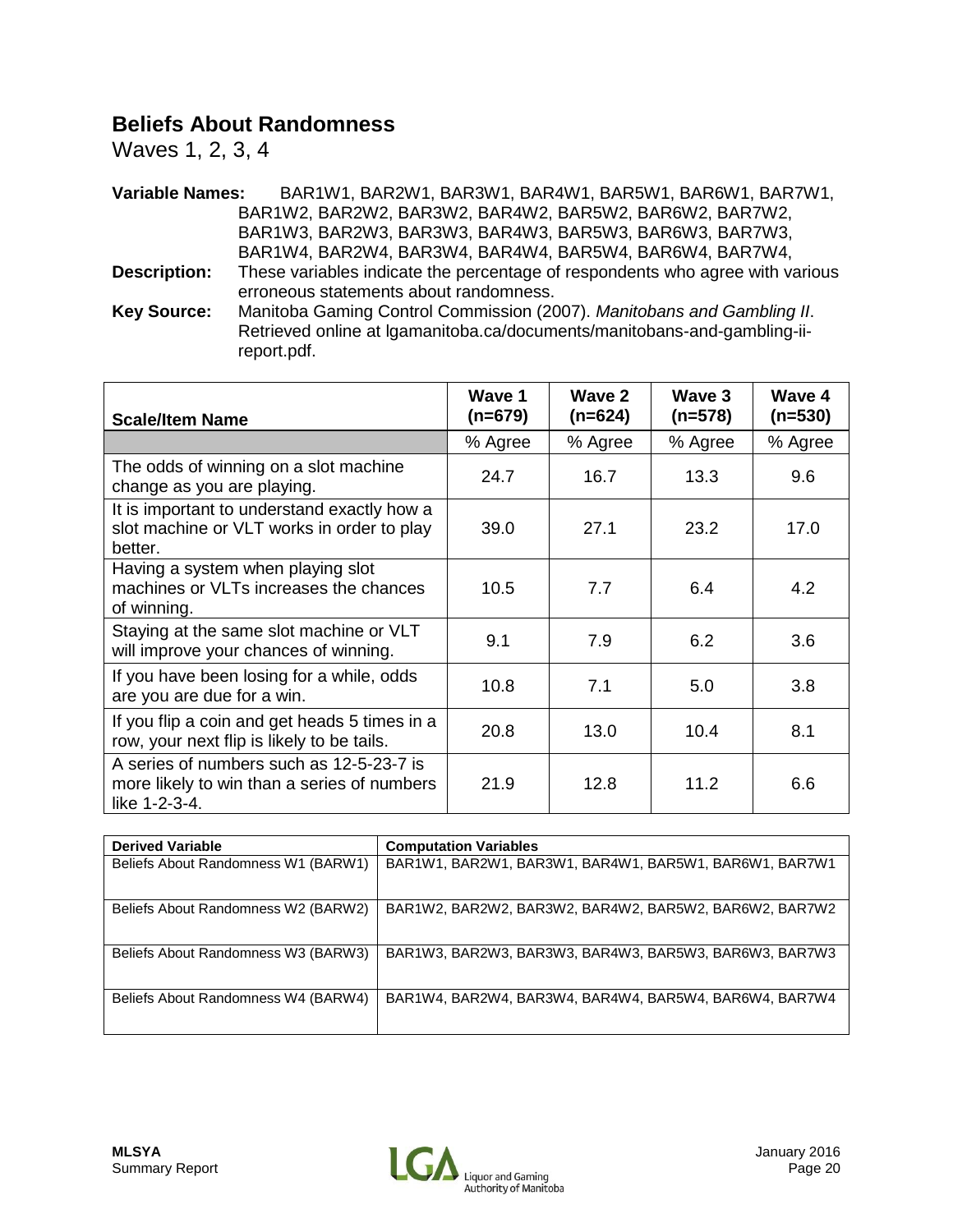# **Canadian Problem Gambling Index (CPGI)**

Waves 1, 2, 3, 4

#### **Variable Names:** *See below.*

**Description:** The Canadian Problem Gambling Index measures prevalence of gambling behavior and problem gambling with an emphasis on related social and environmental factors.

**Key Source:** Ferris, J. & Wynne, H. (2001). *The Canadian Problem Gambling Index: Final Report.* Ottawa, ON: Canadian Centre on Substance Abuse.

| <b>Scale/Item Name</b>                                                                     |          | Wave 1 (n=679)     |           |          | Wave 2 (n=624)     |             |             | Wave 3 (n=578)     |          |          | Wave 4 (n=530)     |         |
|--------------------------------------------------------------------------------------------|----------|--------------------|-----------|----------|--------------------|-------------|-------------|--------------------|----------|----------|--------------------|---------|
| In the past 12 months have<br>you bet or spent money on:                                   | %<br>Yes | Mean \$*<br>/month | Mode      | %<br>Yes | Mean \$*<br>/month | Mode        | $\%$<br>Yes | Mean \$*<br>/month | Mode     | %<br>Yes | Mean \$*<br>/month | Mode    |
| Sport Select?                                                                              | 13.1     | \$36.91            | \$10.00   | 10.1     | \$24.90            | \$5.00      | 9.9         | \$20.32            | \$10.00  | 10.2     | 14.43              | \$10.00 |
| Lottery tickets?                                                                           | 35.2     | \$11.40            | \$10.00   | 34.3     | \$7.76             | \$5.00      | 38.4        | \$12.40            | \$5.00   | 36       | 8.52               | \$2.00  |
| Instant-win?                                                                               | 43.4     | \$11.54            | \$5.00    | 39.6     | \$9.64             | \$5.00      | 36.2        | \$15.49            | \$5.00   | 32.3     | 8.97               | \$5.00  |
| Charity raffles?                                                                           | 41.7     | \$16.95            | \$10.00   | 40.9     | \$13.78            | \$10.00     | 41.5        | \$14.28            | \$10.00  | 44       | 11.37              | \$5.00  |
| Bingo?                                                                                     | 12.4     | \$28.21            | \$10.00   | 10.7     | \$13.85            | \$10.00     | 10.2        | \$11.89            | \$2.00   | 11.1     | 13.86              | \$2.00  |
| Slot machines?                                                                             | 42.6     | \$28.59            | \$20.00   | 36.4     | \$21.91            | \$20.00     | 30.1        | \$25.01            | \$20.00  | 27.9     | 24.01              | \$20.00 |
| Table games at casino?                                                                     | 24.9     | \$105.87           | \$20.00   | 22       | \$48.43            | \$20.00     | 20.6        | \$47.54            | \$20.00  | 20.9     | 44.25              | \$10.00 |
| VLTs?                                                                                      | 35.5     | \$31.55            | \$20.00   | 32.5     | \$24.44            | \$20.00     | 26.8        | \$29.53            | \$20.00  | 25.1     | 30.11              | \$10.00 |
| Horse races?                                                                               | 5.9      | \$28.75            | \$20.00   | 4.5      | \$24.50            | \$20.00     | 4.2         | \$11.48            | \$2.00   | 6.2      | 7.45               | 5 and 1 |
| Games of skill?                                                                            | 28.9     | \$21.86            | 10 and 20 | 15.7     | \$16.60            | \$10.00     | 12.6        | \$14.54            | \$20.00  | 7.5      | 20.71              | \$5.00  |
| Poker at bar or lounge?                                                                    | 13.7     | \$73.55            | \$10.00   | 9.6      | \$70.96            | \$20.00     | 6.9         | \$191.69           | \$20.00  | 4.2      | 115.05             | \$20.00 |
| Poker at home?                                                                             | 40.4     | \$23.45            | \$10.00   | 28.2     | \$20.54            | \$20.00     | 27.7        | \$17.78            | \$20.00  | 22.3     | 15.75              | \$5.00  |
| Internet casino?                                                                           | 8.1      | \$71.36            | \$20.00   | 5.1      | \$141.88           | \$20.00     |             | \$121.68           | \$100.00 | 3        | 52.81              | \$50.00 |
| Internet sports?                                                                           | 2.8      | \$42.81            | 10 and 30 | 1.1      | \$19.57            | $2$ and $5$ | 0.9         | \$22.50            | \$20.00  | 1.3      | 82.86              | \$20.00 |
| Mean includes only respondents who bet or spent money on that particular type of gambling. |          |                    |           |          |                    |             |             |                    |          |          |                    |         |

| <b>Variable Description</b> | <b>Variable Names</b>                                 |
|-----------------------------|-------------------------------------------------------|
| Sport Select                | CPG1AW1, CPG2AW1, CPG3AW1, CPG4AW1, CPG5AW1, CPG6AW1, |
| Bet or spent money?         | CPG1AW2, CPG2AW2, CPG3AW2, CPG4AW2, CPG5AW2, CPG6AW2, |
| (CPG1A)                     | CPG1AW3. CPG2AW3. CPG3AW3. CPG4AW3. CPG5AW3. CPG6AW3. |
| How often bet? (CPG2A)      | CPG1AW4. CPG2AW4. CPG3AW4. CPG4AW4. CPG5AW4. CPG6AW4  |
| Time spent? (CPG3A)         |                                                       |
| Money spent? (CPG4A)        |                                                       |
| Largest amount spent?       |                                                       |
| (CPG5A)                     |                                                       |
| Who do you play with?       |                                                       |
| (CPG6A)                     |                                                       |
| Lottery Tickets             | CPG1BW1, CPG2BW1, CPG3BW1, CPG4BW1, CPG5BW1, CPG6BW1, |
| Bet or spent money?         | CPG1BW2, CPG2BW2, CPG3BW2, CPG4BW2, CPG5BW2, CPG6BW2, |
| (CPG1B)                     | CPG1BW3, CPG2BW3, CPG3BW3, CPG4BW3, CPG5BW3, CPG6BW3, |
| How often bet? (CPG2B)      | CPG1BW4, CPG2BW4, CPG3BW4, CPG4BW4, CPG5BW4, CPG6BW4  |
| Time spent? (CPG3B)         |                                                       |
| Money spent? (CPG4B)        |                                                       |
| Largest amount spent?       |                                                       |
| (CPG5B)                     |                                                       |
| Who do you play with?       |                                                       |
| (CPG6B)                     |                                                       |
| $Instant-win$               | CPG1CW1, CPG2CW1, CPG3CW1, CPG4CW1, CPG5CW1, CPG6CW1, |
| Bet or spent money?         | CPG1CW2, CPG2CW2, CPG3CW2, CPG4CW2, CPG5CW2, CPG6CW2, |
| (CPG1C)                     | CPG1CW3, CPG2CW3, CPG3CW3, CPG4CW3, CPG5CW3, CPG6CW3, |
| How often bet? (CPG2C)      | CPG1CW4, CPG2CW4, CPG3CW4, CPG4CW4, CPG5CW4, CPG6CW4  |
| Time spent? (CPG3C)         |                                                       |
| Money spent? (CPG4C)        |                                                       |
| Largest amount spent?       |                                                       |
| (CPG5C)                     |                                                       |
| Who do you play with?       |                                                       |
| (CPG6C)                     |                                                       |

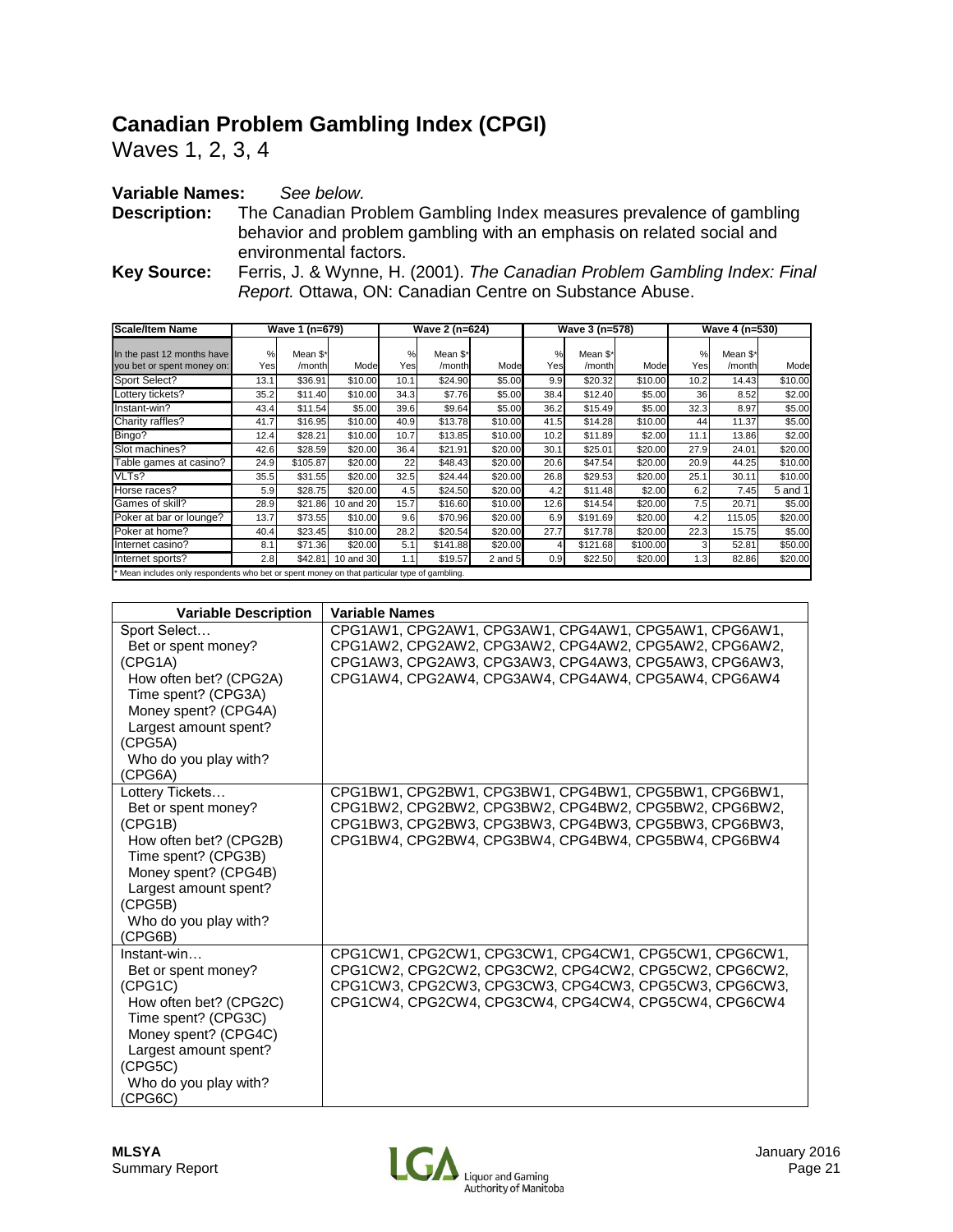| Charity raffles<br>Bet or spent money?<br>(CPG1D)<br>How often bet? (CPG2D)<br>Time spent? (CPG3D)<br>Money spent? (CPG4D)<br>Largest amount spent?<br>(CPG5D)<br>Who do you play with?<br>(CPG6D)       | CPG1DW1, CPG2DW1, CPG3DW1, CPG4DW1, CPG5DW1, CPG6DW1,<br>CPG1DW2, CPG2DW2, CPG3DW2, CPG4DW2, CPG5DW2, CPG6DW2,<br>CPG1DW3, CPG2DW3, CPG3DW3, CPG4DW3, CPG5DW3, CPG6DW3,<br>CPG1DW4, CPG2DW4, CPG3DW4, CPG4DW4, CPG5DW4, CPG6DW4 |
|----------------------------------------------------------------------------------------------------------------------------------------------------------------------------------------------------------|---------------------------------------------------------------------------------------------------------------------------------------------------------------------------------------------------------------------------------|
| Bingo<br>Bet or spent money?<br>(CPG1E)<br>How often bet? (CPG2E)<br>Time spent? (CPG3E)<br>Money spent? (CPG4E)<br>Largest amount spent?<br>(CPG5E)<br>Who do you play with?<br>(CPG6E)                 | CPG1EW1, CPG2EW1, CPG3EW1, CPG4EW1, CPG5EW1, CPG6EW1,<br>CPG1EW2, CPG2EW2, CPG3EW2, CPG4EW2, CPG5EW2, CPG6EW2,<br>CPG1EW3, CPG2EW3, CPG3EW3, CPG4EW3, CPG5EW3, CPG6EW3,<br>CPG1EW4, CPG2EW4, CPG3EW4, CPG4EW4, CPG5EW4, CPG6EW4 |
| Slot machines<br>Bet or spent money?<br>(CPG1F)<br>How often bet? (CPG2F)<br>Time spent? (CPG3F)<br>Money spent? (CPG4F)<br>Largest amount spent?<br>(CPG5F)<br>Who do you play with?<br>(CPG6F)         | CPG1FW1, CPG2FW1, CPG3FW1, CPG4FW1, CPG5FW1, CPG6FW1,<br>CPG1FW2, CPG2FW2, CPG3FW2, CPG4FW2, CPG5FW2, CPG6FW2,<br>CPG1FW3, CPG2FW3, CPG3FW3, CPG4FW3, CPG5FW3, CPG6FW3,<br>CPG1FW4, CPG2FW4, CPG3FW4, CPG4FW4, CPG5FW4, CPG6FW4 |
| Table games at casino<br>Bet or spent money?<br>(CPG1G)<br>How often bet? (CPG2G)<br>Time spent? (CPG3G)<br>Money spent? (CPG4G)<br>Largest amount spent?<br>(CPG5G)<br>Who do you play with?<br>(CPG6G) | CPG1GW1, CPG2GW1, CPG3GW1, CPG4GW1, CPG5GW1, CPG6GW1,<br>CPG1GW2, CPG2GW2, CPG3GW2, CPG4GW2, CPG5GW2, CPG6GW2,<br>CPG1GW3, CPG2GW3, CPG3GW3, CPG4GW3, CPG5GW3, CPG6GW3,<br>CPG1GW4, CPG2GW4, CPG3GW4, CPG4GW4, CPG5GW4, CPG6GW4 |
| VLTs<br>Bet or spent money?<br>(CPG1H)<br>How often bet? (CPG2H)<br>Time spent? (CPG3H)<br>Money spent? (CPG4H)<br>Largest amount spent?<br>(CPG5H)<br>Who do you play with?<br>(CPG6H)                  | CPG1HW1, CPG2HW1, CPG3HW1, CPG4HW1, CPG5HW1, CPG6HW1,<br>CPG1HW2, CPG2HW2, CPG3HW2, CPG4HW2, CPG5HW2, CPG6HW2,<br>CPG1HW3, CPG2HW3, CPG3HW3, CPG4HW3, CPG5HW3, CPG6HW3,<br>CPG1HW4, CPG2HW4, CPG3HW4, CPG4HW4, CPG5HW4, CPG6HW4 |
| Horse races<br>Bet or spent money? (CPG1I)<br>How often bet? (CPG2I)<br>Time spent? (CPG3I)<br>Money spent? (CPG4I)<br>Largest amount spent?<br>(CPG5I)<br>Who do you play with?<br>(CPG6I)              | CPG1IW1, CPG2IW1, CPG3IW1, CPG4IW1, CPG5IW1, CPG6IW1,<br>CPG1IW2, CPG2IW2, CPG3IW2, CPG4IW2, CPG5IW2, CPG6IW2,<br>CPG1IW3, CPG2IW3, CPG3IW3, CPG4IW3, CPG5IW3, CPG6IW3,<br>CPG1IW4, CPG2IW4, CPG3IW4, CPG4IW4, CPG5IW4, CPG6IW4 |

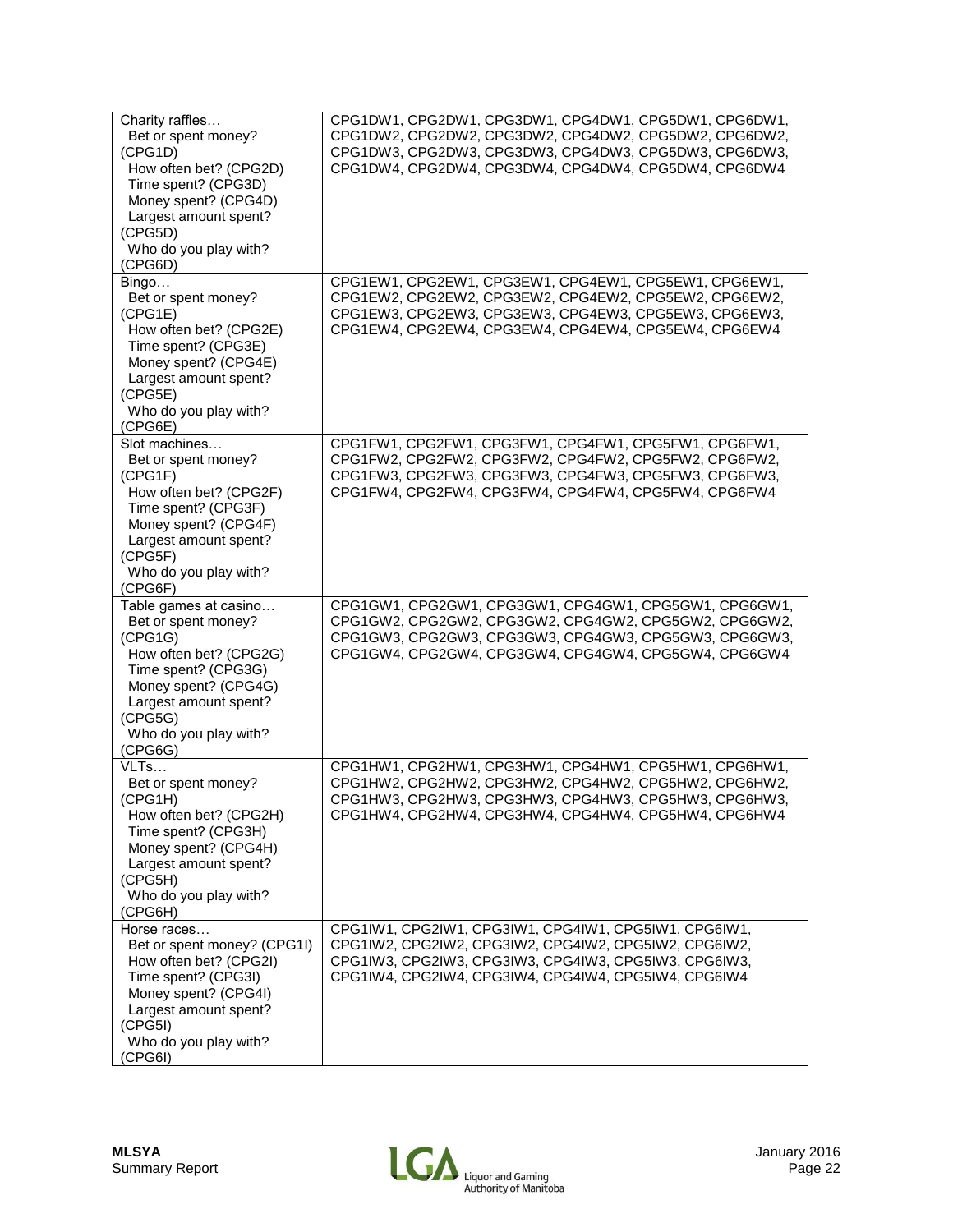| Games of skill<br>Bet or spent money?<br>(CPG1J)<br>How often bet? (CPG2J)<br>Time spent? (CPG3J)<br>Money spent? (CPG4J)<br>Largest amount spent?<br>(CPG5J)<br>Who do you play with?<br>(CPG6J)             | CPG1JW1, CPG2JW1, CPG3JW1, CPG4JW1, CPG5JW1, CPG6JW1,<br>CPG1JW2, CPG2JW2, CPG3JW2, CPG4JW2, CPG5JW2, CPG6JW2,<br>CPG1JW3, CPG2JW3, CPG3JW3, CPG4JW3, CPG5JW3, CPG6JW3,<br>CPG1JW4, CPG2JW4, CPG3JW4, CPG4JW4, CPG5JW4, CPG6JW4 |
|---------------------------------------------------------------------------------------------------------------------------------------------------------------------------------------------------------------|---------------------------------------------------------------------------------------------------------------------------------------------------------------------------------------------------------------------------------|
| Poker at bar or lounge<br>Bet or spent money?<br>(CPG1K)<br>How often bet? (CPG2K)<br>Time spent? (CPG3K)<br>Money spent? (CPG4K)<br>Largest amount spent?<br>(CPG5K)<br>Who do you play with?<br>(CPG6K)     | CPG1KW1, CPG2KW1, CPG3KW1, CPG4KW1, CPG5KW1, CPG6KW1,<br>CPG1KW2, CPG2KW2, CPG3KW2, CPG4KW2, CPG5KW2, CPG6KW2,<br>CPG1KW3, CPG2KW3, CPG3KW3, CPG4KW3, CPG5KW3, CPG6KW3,<br>CPG1KW4, CPG2KW4, CPG3KW4, CPG4KW4, CPG5KW4, CPG6KW4 |
| Poker at home<br>Bet or spent money?<br>(CPG1L)<br>How often bet? (CPG2L)<br>Time spent? (CPG3L)<br>Money spent? (CPG4L)<br>Largest amount spent?<br>(CPG5L)<br>Who do you play with?<br>(CPG6L)              | CPG1LW1, CPG2LW1, CPG3LW1, CPG4LW1, CPG5LW1, CPG6LW1,<br>CPG1LW2, CPG2LW2, CPG3LW2, CPG4LW2, CPG5LW2, CPG6LW2,<br>CPG1LW3, CPG2LW3, CPG3LW3, CPG4LW3, CPG5LW3, CPG6LW3,<br>CPG1LW4, CPG2LW4, CPG3LW4, CPG4LW4, CPG5LW4, CPG6LW4 |
| Internet casino<br>Bet or spent money?<br>(CPG1M)                                                                                                                                                             | CPG1MW1, CPG2MW1, CPG3MW1, CPG4MW1, CPG5MW1, CPG6MW1,<br>CPG1MW2, CPG2MW2, CPG3MW2, CPG4MW2, CPG5MW2, CPG6MW2,<br>CPG1MW3, CPG2MW3, CPG3MW3, CPG4MW3, CPG5MW3, CPG6MW3,                                                         |
| How often bet? (CPG2M)<br>Time spent? (CPG3M)<br>Money spent? (CPG4M)<br>Largest amount spent?<br>(CPG5M)<br>Who do you play with?                                                                            | CPG1MW4, CPG2MW4, CPG3MW4, CPG4MW4, CPG5MW4, CPG6MW4                                                                                                                                                                            |
| (CPG6M)<br>Internet sports<br>Bet or spent money?<br>(CPG1N)<br>How often bet? (CPG2N)<br>Time spent? (CPG3N)<br>Money spent? (CPG4N)<br>Largest amount spent?<br>(CPG5N)<br>Who do you play with?<br>(CPG6N) | CPG1NW1, CPG2NW1, CPG3NW1, CPG4NW1, CPG5NW1, CPG6NW1,<br>CPG1NW2, CPG2NW2, CPG3NW2, CPG4NW2, CPG5NW2, CPG6NW2,<br>CPG1NW3, CPG2NW3, CPG3NW3, CPG4NW3, CPG5NW3, CPG6NW3,<br>CPG1NW4, CPG2NW4, CPG3NW4, CPG4NW4, CPG5NW4, CPG6NW4 |

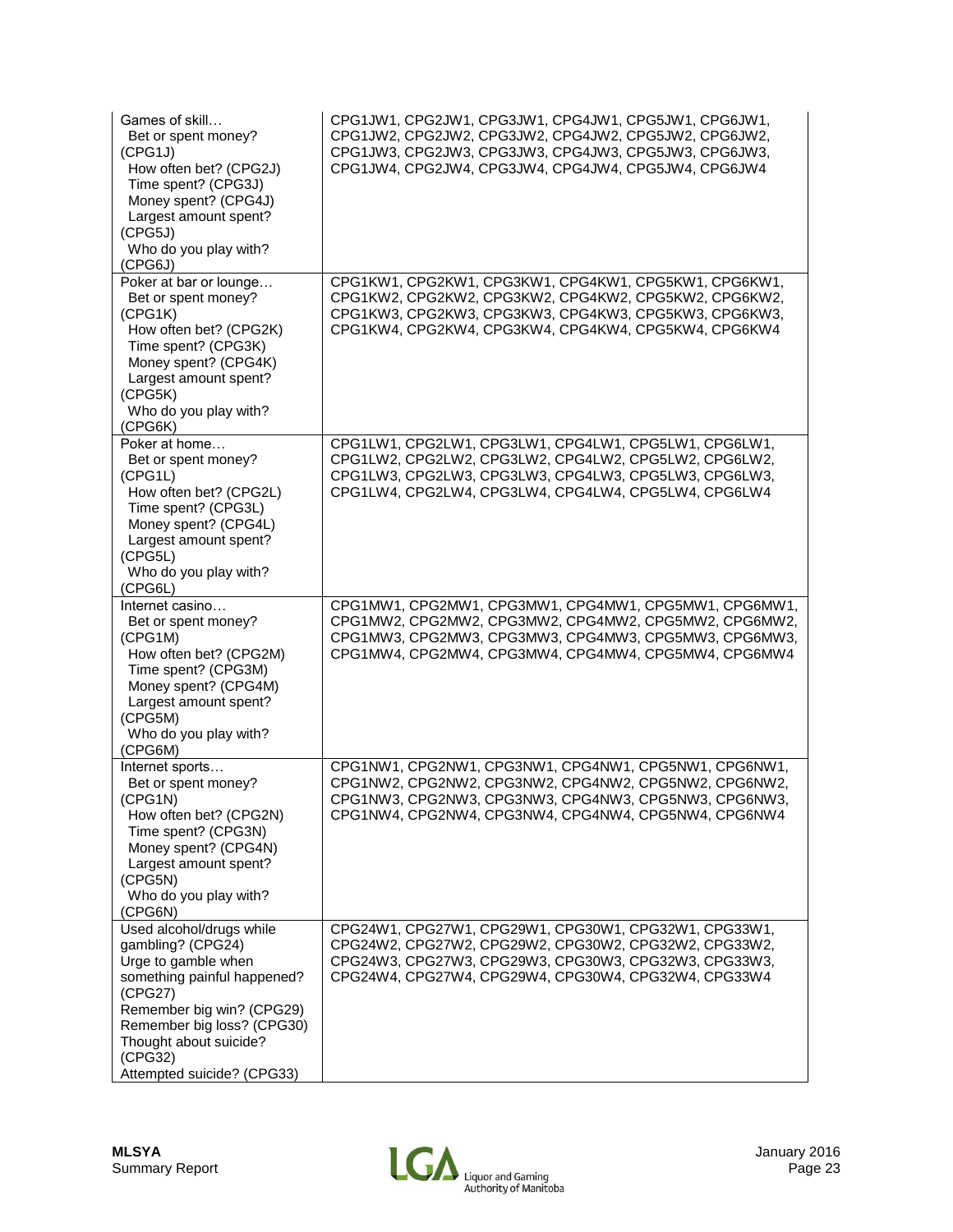#### Notes:

'Bet or spent money': In the past 12 months, have you bet or spent money on X?

'How often bet': In the past year, how often did you bet or spend money on X?

'Time spent': In the past year, how much time did you normally spend each time you bet or spent money on X?

'Money spent': In the past 12 months, how much money did you spend, not including winnings, on X in a typical month?

'Largest amount spent': In the past 12 months, what is the largest amount of money you spent on X in any one day? 'Who do you play with': When you spend money on X, who do you participate, play, or go with?

'Used alcohol/drugs while gambling': Thinking about the past 12 months, how often have you used alcohol or drugs while gambling?

'Urge to gamble when something painful happened': Thinking about the past 12 months, how often did you have the urge to gamble when something painful happened?

'Remember big win': Do you remember a big win when you first started gambling?

'Remember big loss': Do you remember a big loss when you first started gambling?

'Thought about suicide': Have you ever seriously thought about committing suicide as a result of your gambling?

'Attempted suicide': Have you ever attempted suicide as a result of your gambling?

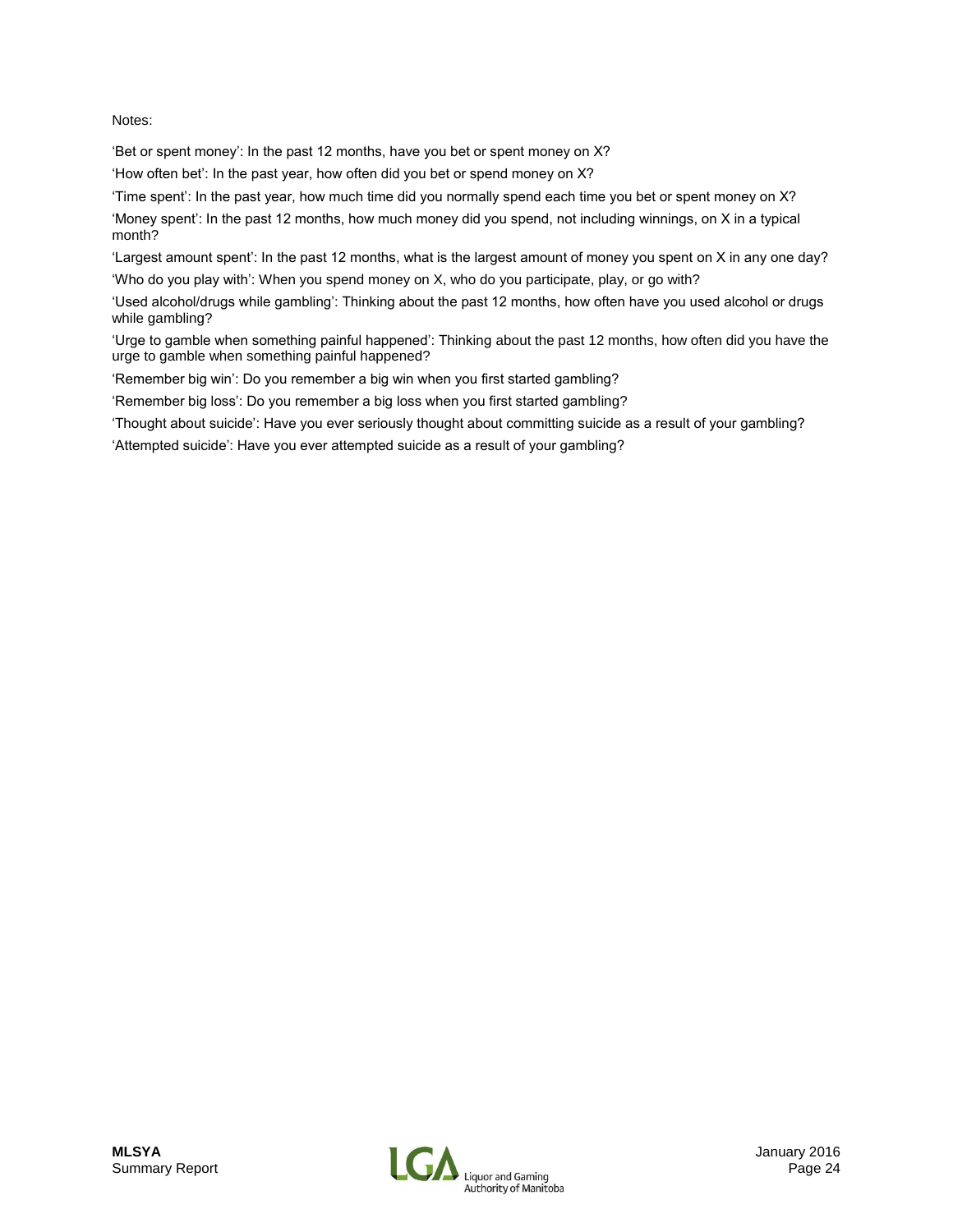# **Problem Gambling Severity Index (PGSI)**

Waves 1, 2, 3, 4

**Variable Names:** PGSIW1, PGSIRW1, PGSIW2, PGSIRW2, PGSIW3, PGSIRW3, PGSIW4, PGSIRW4

**Description:** The Problem Gambling Severity Index is a subsection of the Canadian Problem Gambling Index (CPGI) that measures severity of gambling related harm. **Key Source:** Ferris, J. & Wynne, H. (2001). *The Canadian Problem Gambling Index: Final Report.* Ottawa, ON: Canadian Centre on Substance Abuse.

| <b>Scale/Item Name</b>         | Wave 1<br>$(n=679)$ | Wave 2<br>$(n=624)$ | Wave 3<br>$(n=578)$ | Wave 4<br>$(n=530)$ |
|--------------------------------|---------------------|---------------------|---------------------|---------------------|
|                                | %                   | %                   | %                   | %                   |
| PGSI - Non-Gambler             | 11.5                | 9.3                 | 8.5                 | 8.1                 |
| PGSI - Non-Problem Gambler (0) | 57.0                | 69.1                | 71.8                | 78.1                |
| PGSI - Low Risk (1-4)          | 26.8                | 18.3                | 17.5                | 11.7                |
| PGSI - Moderate Risk (5-7)     | 3.2                 | 1.9                 | 0.7                 | 1.1                 |
| PGSI - Problem Gambler (8+)    | 1.5                 | 1.4                 | 1.6                 | 0.9                 |

The Problem Gambling Severity Index (PGSI) is a 9-item subscale contained within the Canadian Problem Gambling Index (CPGI). This instrument was administered to every survey participant, in all four waves of the MLSYA study. Possible scores on the PGSI range from 0 to 27, with higher scores indicating greater severity of gambling related harm. The raw score is derived from Likert scale items with possible answers of '*never*', '*sometimes*', '*most of the time*', or 'almost always'. Example questions include<sup>1</sup>: 'How often have you gone back another day to *try to win back the money you lost?*' and '*How often have you bet more than you could really afford to lose?*'. Cut-points for interpreting the PGSI have been recently been established as: 0 – non-problem gambler, 1-4 – low risk gambler, 5-7 – moderate risk gambler, 8+ – problem gambler. In addition, those who did participate in any gambling activity in the past year are marked as 'non-gamblers'.



 $1$  Respondents are instructed to base their responses on the past 12 months.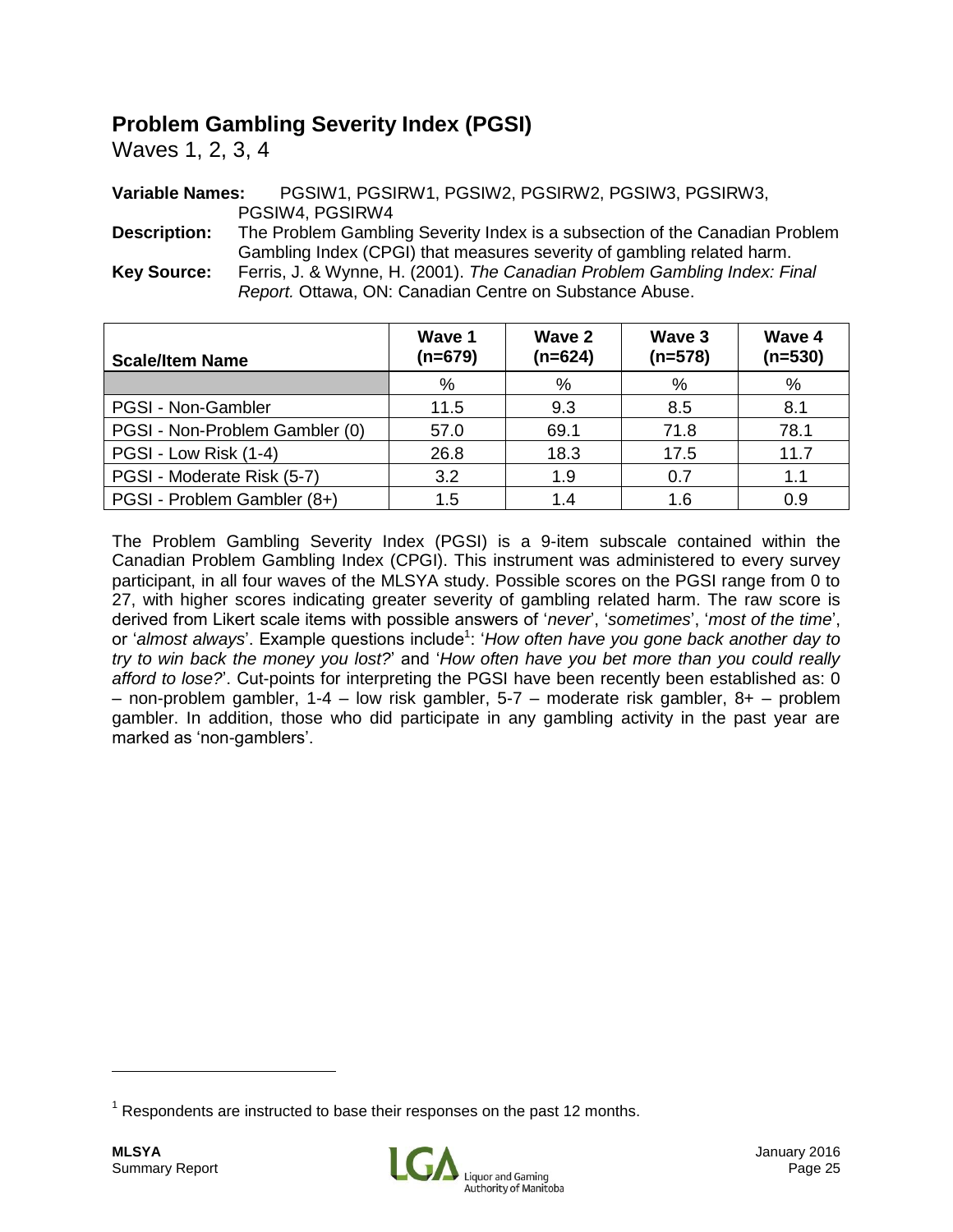| <b>Derived Variable</b>              | <b>Computation Variables</b>                    |
|--------------------------------------|-------------------------------------------------|
| Problem Gambling Severity Index      | CPGI7W1, CPGI8W1, CPGI10W1, CPGI11W1, CPGI13W1, |
| W1 (PGSIW1)                          | CPGI15W1, CPGI16W1, CPGI17W1, CPGI18W1          |
| Problem Gambling Severity Index      |                                                 |
| - Raw Scores W1 (PGSIRW1)            |                                                 |
| Problem Gambling Severity Index      | CPGI7W2, CPGI8W2, CPGI10W2, CPGI11W2, CPGI13W2, |
| W <sub>2</sub> (PGSIW <sub>2</sub> ) | CPGI15W2, CPGI16W2, CPGI17W2, CPGI18W2          |
| Problem Gambling Severity Index      |                                                 |
| - Raw Scores W2 (PGSIRW2)            |                                                 |
| Problem Gambling Severity Index      | CPGI7W3, CPGI8W3, CPGI10W3, CPGI11W3, CPGI13W3, |
| W3 (PGSIW3)                          | CPG115W3, CPG116W3, CPG117W3, CPG118W3          |
| Problem Gambling Severity Index      |                                                 |
| - Raw Scores W3 (PGSIRW3)            |                                                 |
| Problem Gambling Severity Index      | CPGI7W4, CPGI8W4, CPGI10W4, CPGI11W4, CPGI13W4, |
| W4 (PGSIW4)                          | CPGI15W4, CPGI16W4, CPGI17W4, CPGI18W4          |
| Problem Gambling Severity Index      |                                                 |
| - Raw Scores W4 (PGSIRW4)            |                                                 |

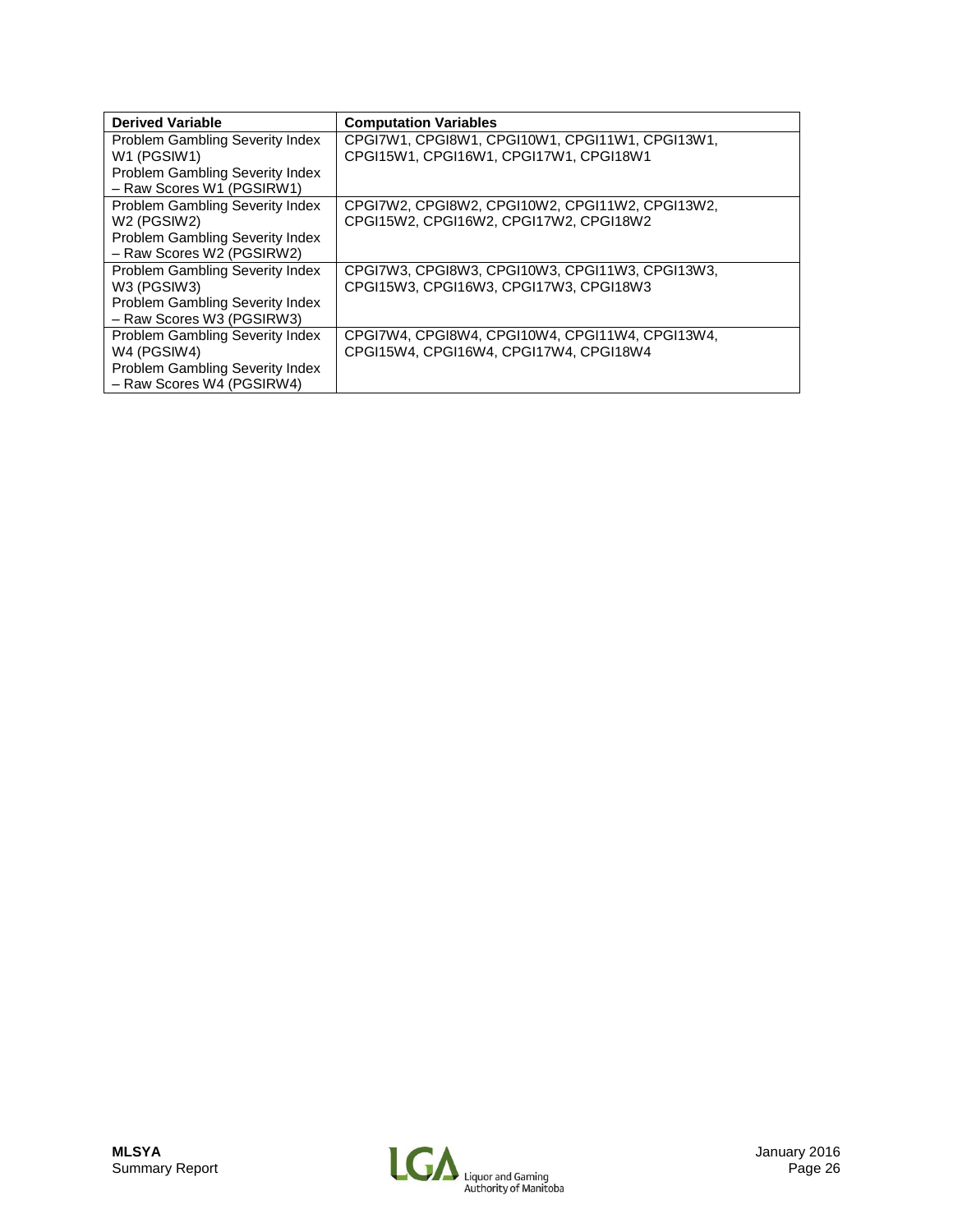# **Composite International Diagnostic Interview (CIDI-SF)**

Waves 1, 2, 3, 4

| <b>Variable Names:</b> | CIDIGAW1, CIDIMDPW1, CIDIMDCW1, CIDIOCW1, CIDIPGW1,                              |
|------------------------|----------------------------------------------------------------------------------|
|                        | CIDIGAW2, CIDIMDPW2, CIDIMDCW2, CIDIOCW2, CIDIPGW2, CIDIGAW3,                    |
|                        | CIDIMDPW3, CIDIMDCW3, CIDIOCW3, CIDIPGW3, CIDIGAW4, CIDIMDPW4,                   |
|                        | CIDIMDCW4, CIDIOCW4, CIDIPGW4                                                    |
| <b>Description:</b>    | These four instruments, taken from the Composite International Diagnostic        |
|                        | Interview (CIDI), diagnose cases of Generalized Anxiety Disorder, Major          |
|                        | Depression, Obsessive Compulsive Disorder, and Pathological Gambling.            |
| <b>Key Source:</b>     | Walters, E. E., Kessler, R. C., Nelson, C. B., & Mroczek, D. (2002). Scoring the |
|                        | World Health Organization's Composite International Diagnostic Interview Short   |
|                        | Form (CIDI-SF).                                                                  |

| <b>Scale/Item Name</b>              | Wave 1<br>$(n=679)$ | Wave 2<br>$(n=624)$ | Wave 3<br>$(n=578)$ | Wave 4<br>$(n=530)$ |
|-------------------------------------|---------------------|---------------------|---------------------|---------------------|
|                                     | %                   | %                   | %                   | %                   |
| <b>Generalized Anxiety Disorder</b> | 3.1                 | 3.0                 | 2.9                 | 4.5                 |
| Major Depression (probable case)    | 16.1                | 12.5                | 13.2                | 10.6                |
| <b>OCD</b>                          | 5.6                 | 3.5                 | 2.2                 | 0.9                 |
| <b>Pathological Gambler</b>         | 3.7                 | 2.6                 | 2.2                 | 2.5                 |
| Subclinical Pathological Gambler    | 9.0                 | 5.1                 | 5.0                 | 4.9                 |
| Non-Pathological Gambler            | 75.8                | 83.2                | 84.3                | 84.5                |
| Non-Gambler                         | 11.5                | 9.1                 | 8.5                 | 8.1                 |

The Composite International Diagnostic Interview Short Form (CIDI-SF) is comprised of numerous instruments designed to detect cases of various mental and behavioral disorders. For the MLSYA, the CIDI instruments to detect Generalized Anxiety Disorder, Major Depression, Obsessive Compulsive Disorder, and Pathological Gambling were included. All respondents were asked to complete each of the instruments on all four waves of the MLSYA. Below are brief descriptions of each survey component.

*Generalized Anxiety Disorder* – This section of the CIDI allows for a full diagnostic assessment of GAD. A positive diagnosis for GAD results only if the following four conditions are met: (1) Respondent endorses an anxious period lasting at least 6 months; (2) Anxious period was excessive, manifested more days than not, and involved more than one item of worry; (3) Anxious feelings were beyond the control of the individual; and (4) Anxiety coincided with three or more physical symptoms (e.g. restless, tired, irritable, etc.). These diagnosis instructions correspond with the criteria listed in the Diagnostic and Statistical Manual of Mental Disorders (DSM-IV).

*Major Depression* – This section of the CIDI determines the likelihood of diagnosis for Major Depression. The instrument included in the MLSYA is a short-form version which does not constitute a comprehensive diagnosis of Major Depression. Instead, the short-form instrument indicates the probability that Major Depression would be diagnosed by a clinician using the full CIDI instrument.

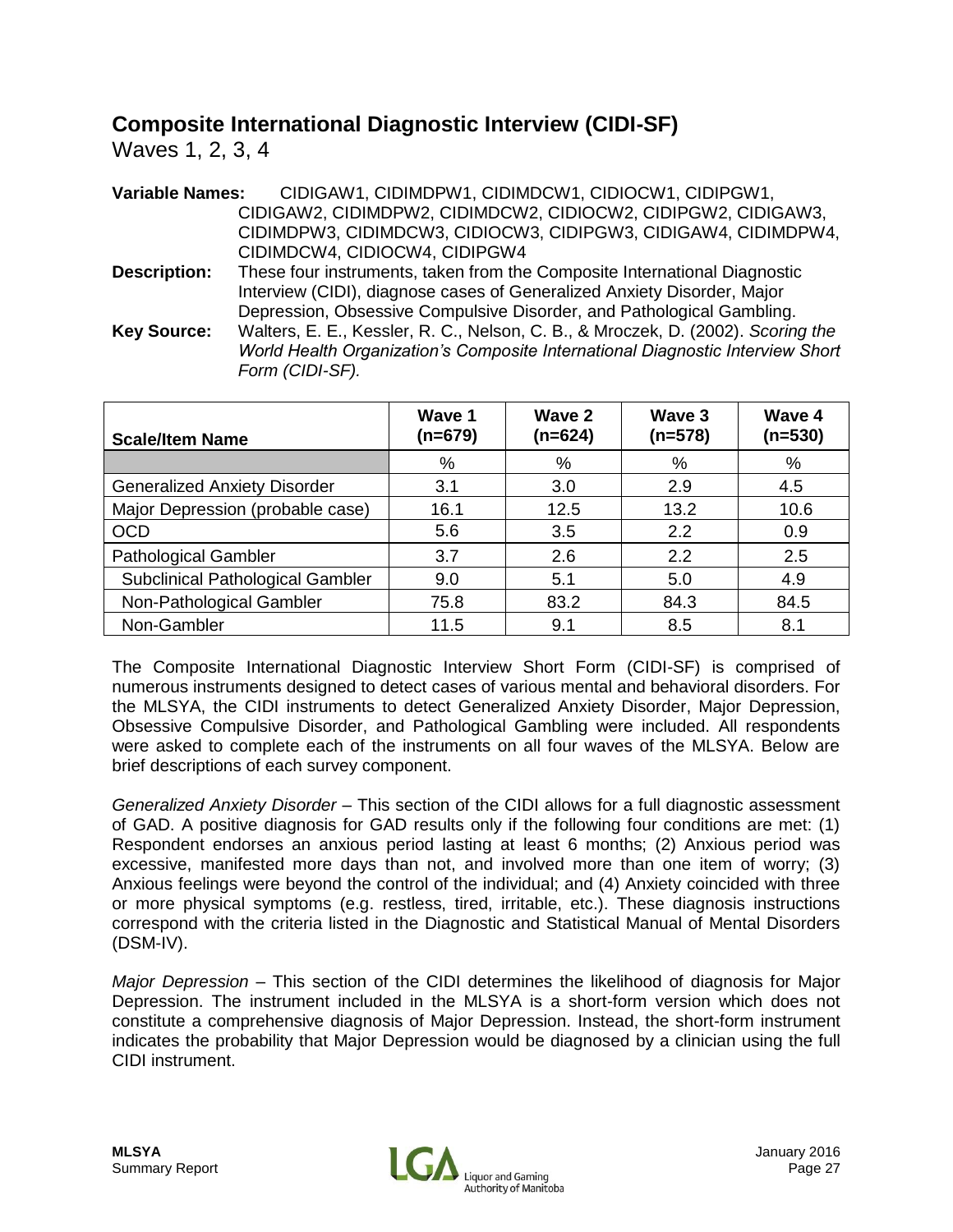Survey participants were first asked two series of questions to determine whether they meet the diagnostic requirement for either dysphoria (unpleasant mood), or anhedonia (inability to experience pleasure). Provided this initial condition is met, probability of diagnosis for major depression is calculated based on the sum of positive responses to each of seven symptom questions (e.g. feeling tired, trouble concentrating, loss of interest, etc.). Scores of three or more indicate probable cases of major depression. Higher scores coincide with a greater probability of diagnosis<sup>2</sup>. Two different variables were created to show probable vs. non-probable cases of Major Depression (CIDIMDC), and to show the probabilities of diagnosis associated with respondents' scores for this scale (CIDIMDP).

*Obsessive Compulsive Disorder* – This section of the CIDI is designed to classify respondents as either probable or non-probable cases for diagnosis of Obsessive-Compulsive Disorder according to the DSM-IV. The instrument begins by assessing the presence of obsessive thoughts (e.g. 'My hands are constantly dirty' or 'I might harm someone') or compulsive behaviors/thoughts (e.g. constantly checking whether a door is locked). Obsessions and compulsions are then evaluated whether they are recognized as unreasonable, causing marked distress, or as causing significant interference. One point is scored for each category endorsed, with possible scores ranging from 0-3. A score of 3 corresponds with a probable case of obsessive-compulsive disorder (probability of 84%), and scores less than 3 indicate nonprobable cases (< 6%).

*Pathological Gambling* – The CIDI section to assess Pathological Gambling is taken directly from the DSM-IV criteria. A series of questions are first asked to determine whether the respondent: a) Ever bet or spent money on gambling activities; b) Had a time in their lives when gambling interfered with close relationships or important responsibilities such as work or school; c) Lied to others about the extent of their gambling; and/or d) Ever spent \$250 or more on gambling in a single year. Endorsement of any item b through d prompts a series of questions covering the ten diagnostic criteria for pathological gambling listed in the DSM-IV. A classification of 'pathological gambler' is attributed to those respondents who meet five or more DSM-IV criteria. Scores of 1 through 4 are classified as 'subclinical pathological gambler', scores of 0 are classified as 'non-pathological gambler', and those who had never gambled are coded as 'non-gambler'.



 $^2$  Scores and probabilities of diagnosis for Major Depression are as follows: 3 – 55.4%, 4 – 81.3%, 5&6 – 89.0%, 7 – 90.8%.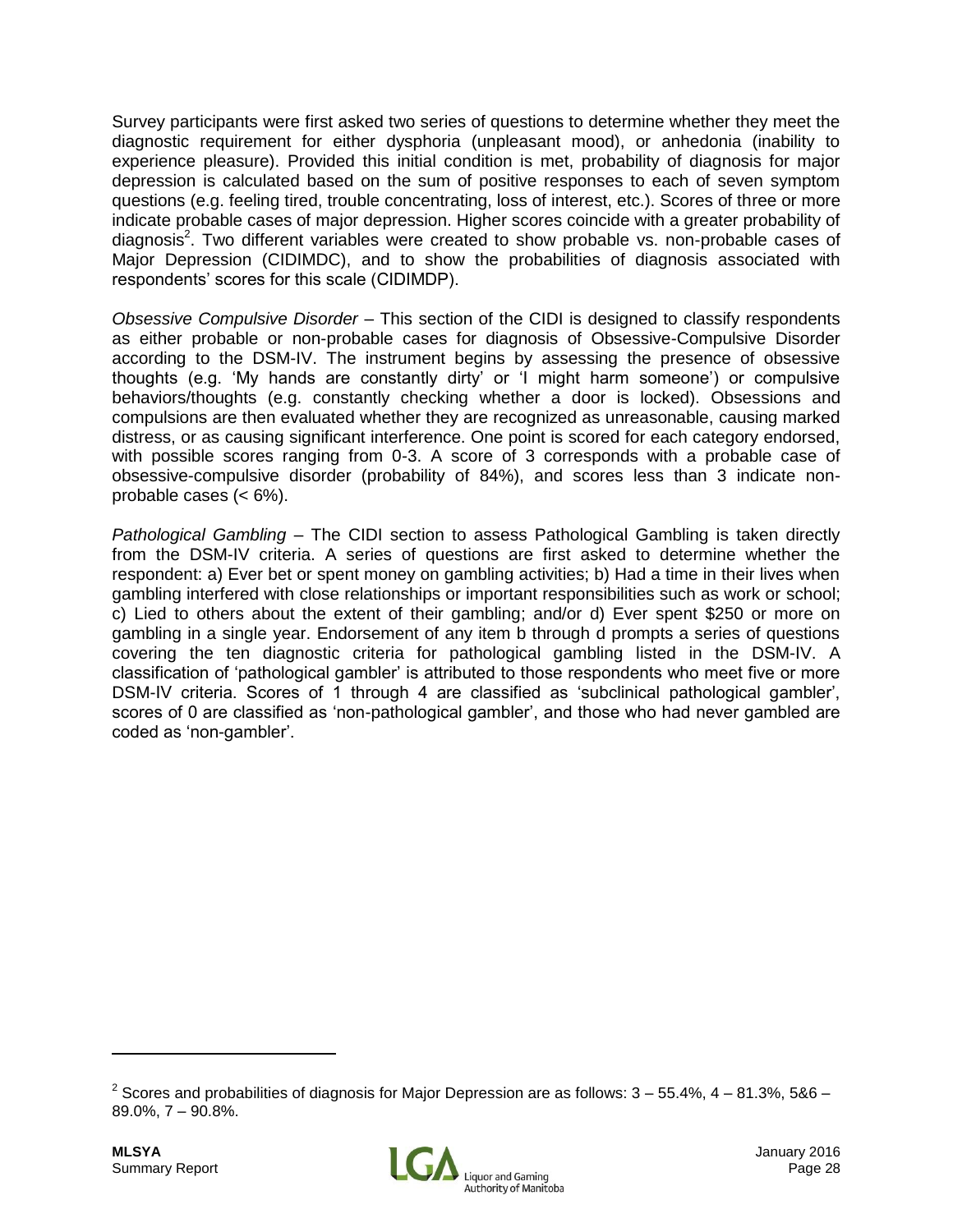| <b>Derived Variable</b>                                                            | <b>Computation Variables</b>                                                                                                                                                                                                   |
|------------------------------------------------------------------------------------|--------------------------------------------------------------------------------------------------------------------------------------------------------------------------------------------------------------------------------|
| GAD W1 (CIDIGAW1)                                                                  | GAD1W1, GAD1AW1, GAD2W1, GAD2AW1, GAD2AUW1, GAD2BW1,<br>GAD2BUW1, GAD4W1, GAD5W1, GAD6W1, GAD7W1, GAD8W1,<br>GAD9W1, GAD10W1, GAD111W1 TO GAD116W1, GAD12AW1,<br>GAD12BW1, GAD12CW1, GAD12DW1, GAD12EW1, GAD12FW1,<br>GAD12GW1 |
| Major Depression Prob W1<br>(CIDIMDPW1)<br>Major Depression Case W1<br>(CIDIMDCW1) | MD1W1, MD1AW1, MD1BW1, MD1CW1, MD1DW1, MD2W1,<br>MD2AW1, MD2BW1, MD3W1, MD3AW1, MD4W1, MD5W1, MD6W1,<br>MD9W1, MD9AW1, MD9BW1, MD9CW1, MD10W1, MD10AW1,<br>MD10BW1, MD11W1, MD11AW1, MD12W1, MD13W1, MD14W1                    |
| OCD W1 (CIDIOCW1)                                                                  | OCD1W1, OCD2W1, OCD4W1, OCD5W1, OCD6W1, OCD7W1,<br>OCD8W1, OCD9W1, OCD10W1, OCD11W1, OCD13W1, OCD14W1,<br>OCD15W1                                                                                                              |
| Pathological Gambling W1<br>(CIDIPGW1)                                             | PG1W1, PG6W1, PG8AW1, PG8BW1, PG8CW1, PG8DW1, PG10AW1,<br>PG10BW1, PG10CW1, PG10DW1, PG10EW1, PG10FW1, PG10GW1,<br>PG10HW1, PG10IW1, PG10JW1, PG10KW1, PG13W1                                                                  |
| GAD W2 (CIDIGAW2)                                                                  | GAD1W2, GAD1AW2, GAD2W2, GAD2AW2, GAD2AUW2, GAD2BW2,<br>GAD2BUW2, GAD4W2, GAD5W2, GAD6W2, GAD7W2, GAD8W2,<br>GAD9W2, GAD10W2, GAD111W2 TO GAD116W2, GAD12AW2,<br>GAD12BW2, GAD12CW2, GAD12DW2, GAD12EW2, GAD12FW2,<br>GAD12GW2 |
| Major Depression Prob W2<br>(CIDIMDPW2)<br>Major Depression Case W2<br>(CIDIMDCW2) | MD1W2, MD1AW2, MD1BW2, MD1CW2, MD1DW2, MD2W2,<br>MD2AW2, MD2BW2, MD3W2, MD3AW2, MD4W2, MD5W2, MD6W2,<br>MD9W2, MD9AW2, MD9BW2, MD9CW2, MD10W2, MD10AW2,<br>MD10BW2, MD11W2, MD11AW2, MD12W2, MD13W2, MD14W2                    |
| OCD W2 (CIDIOCW2)                                                                  | OCD1W2, OCD2W2, OCD4W2, OCD5W2, OCD6W2, OCD7W2,<br>OCD8W2, OCD9W2, OCD10W2, OCD11W2, OCD13W2, OCD14W2,<br>OCD15W2                                                                                                              |
| Pathological Gambling W2<br>(CIDIPGW2)                                             | PG1W2, PG6W2, PG8AW2, PG8BW2, PG8CW2, PG8DW2, PG10AW2,<br>PG10BW2, PG10CW2, PG10DW2, PG10EW2, PG10FW2, PG10GW2,<br>PG10HW2, PG10IW2, PG10JW2, PG10KW2, PG13W2                                                                  |
| GAD W3 (CIDIGAW3)                                                                  | GAD1W3, GAD1AW3, GAD2W3, GAD2AW3, GAD2AUW3, GAD2BW3,<br>GAD2BUW3, GAD4W3, GAD5W3, GAD6W3, GAD7W3, GAD8W3,<br>GAD9W3, GAD10W3, GAD111W3 TO GAD116W3, GAD12AW3,<br>GAD12BW3, GAD12CW3, GAD12DW3, GAD12EW3, GAD12FW3,<br>GAD12GW3 |
| Major Depression Prob W3<br>(CIDIMDPW3)<br>Major Depression Case W3<br>(CIDIMDCW3) | MD1W3, MD1AW3, MD1BW3, MD1CW3, MD1DW3, MD2W3,<br>MD2AW3, MD2BW3, MD3W3, MD3AW3, MD4W3, MD5W3, MD6W3,<br>MD9W3, MD9AW3, MD9BW3, MD9CW3, MD10W3, MD10AW3,<br>MD10BW3, MD11W3, MD11AW3, MD12W3, MD13W3, MD14W3                    |
| OCD W3 (CIDIOCW3)                                                                  | OCD1W3, OCD2W3, OCD4W3, OCD5W3, OCD6W3, OCD7W3,<br>OCD8W3, OCD9W3, OCD10W3, OCD11W3, OCD13W3, OCD14W3,<br>OCD15W3                                                                                                              |
| Pathological Gambling W3<br>(CIDIPGW3)                                             | PG1W3, PG6W3, PG8AW3, PG8BW3, PG8CW3, PG8DW3, PG10AW3,<br>PG10BW3, PG10CW3, PG10DW3, PG10EW3, PG10FW3, PG10GW3,<br>PG10HW3, PG10IW3, PG10JW3, PG10KW3, PG13W3                                                                  |
| GAD W4 (CIDIGAW4)                                                                  | GAD1W4, GAD1AW4, GAD2W4, GAD2AW4, GAD2AUW4, GAD2BW4,<br>GAD2BUW4, GAD4W4, GAD5W4, GAD6W4, GAD7W4, GAD8W4,<br>GAD9W4, GAD10W4, GAD111W4 TO GAD116W4, GAD12AW4,<br>GAD12BW4, GAD12CW4, GAD12DW4, GAD12EW4, GAD12FW4,<br>GAD12GW4 |
| Major Depression Prob W4<br>(CIDIMDPW4)<br>Major Depression Case W4<br>(CIDIMDCW4) | MD1W4, MD1AW4, MD1BW4, MD1CW4, MD1DW4, MD2W4,<br>MD2AW4, MD2BW4, MD3W4, MD3AW4, MD4W4, MD5W4, MD6W4,<br>MD9W4, MD9AW4, MD9BW4, MD9CW4, MD10W4, MD10AW4,<br>MD10BW4, MD11W4, MD11AW4, MD12W4, MD13W4, MD14W4                    |
| OCD W4 (CIDIOCW4)                                                                  | OCD1W4, OCD2W4, OCD4W4, OCD5W4, OCD6W4, OCD7W4,<br>OCD8W4, OCD9W4, OCD10W4, OCD11W4, OCD13W4, OCD14W4,<br>OCD15W4                                                                                                              |
| Pathological Gambling W4<br>(CIDIPGW4)                                             | PG1W4, PG6W4, PG8AW4, PG8BW4, PG8CW4, PG8DW4, PG10AW4,<br>PG10BW4, PG10CW4, PG10DW4, PG10EW4, PG10FW4, PG10GW4,<br>PG10HW4, PG10IW4, PG10JW4, PG10KW4, PG13W4                                                                  |

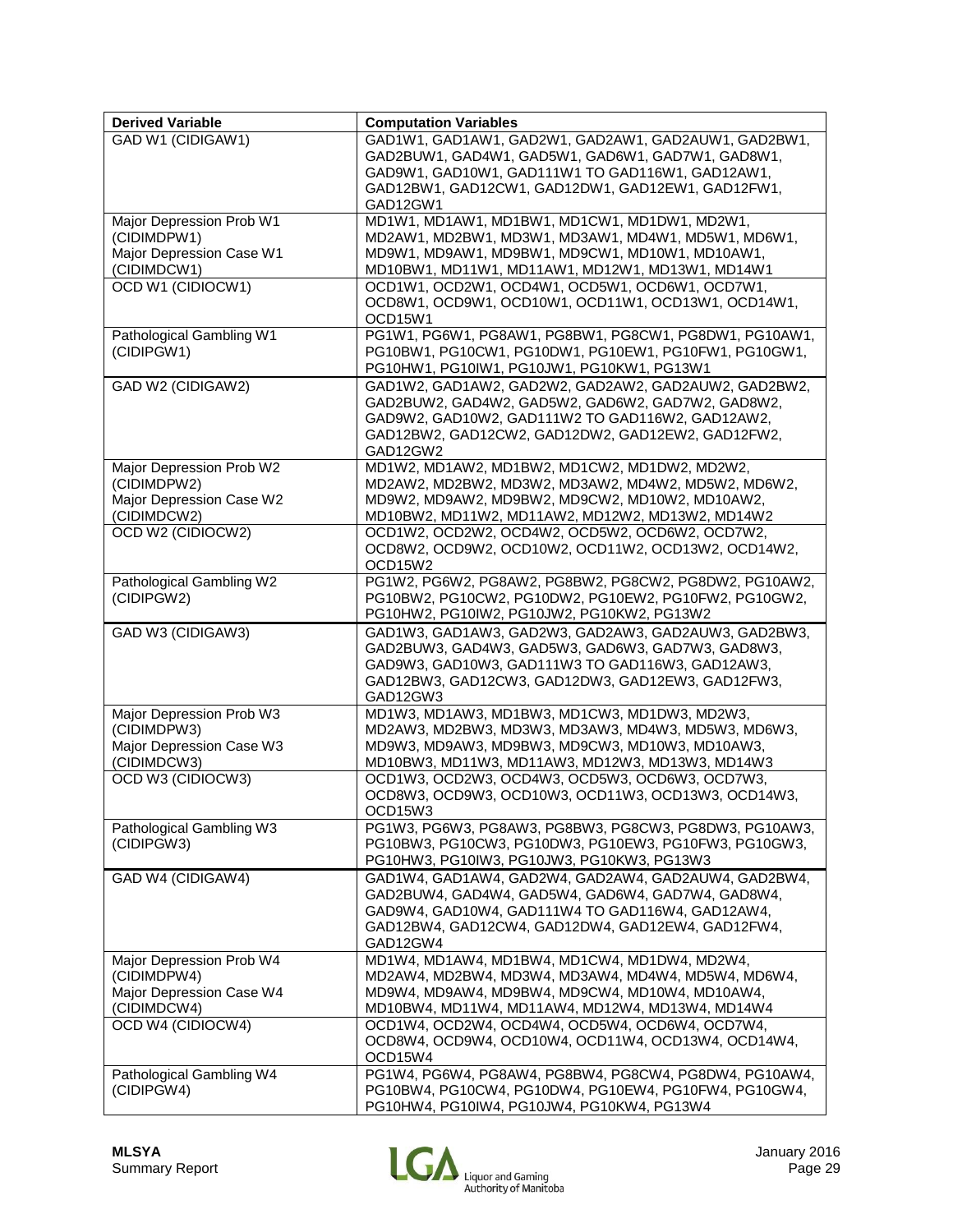## **Drake Beliefs About Chance Inventory**

Waves 1, 3

**Variable Names:** DRAKTOTW1, DRAKSUPW1, DRAKIOCW1, DRAKTOTW3, DRAKSUPW3, DRAKIOCW3 **Description:** These variables indicate the degree to which individuals demonstrate two major cognitive errors associated with random events: Superstition and illusion of control. **Key Source:** Wood, W. S. & Clapham, M. M. (2005). Development of the Drake Beliefs About Chance Inventory. *Journal of Gambling Studies, 21*(4), 411-430.

| <b>Scale/Item Name</b>      | Wave 1 | $(n=678)$ | Wave 3<br>$(n=559)$ |       |  |
|-----------------------------|--------|-----------|---------------------|-------|--|
|                             | Mean   | S-D       | Mean                | S-D   |  |
| Drake - Total Beliefs       | 41.18  | 13.94     | 37.28               | 13.64 |  |
| Drake - Superstition        | 20.07  | 7.68      | 18.44               | 7.49  |  |
| Drake - Illusion of Control | 21.11  | 8.11      | 18.84               | 7.85  |  |

The Drake Beliefs about Chance Inventory is a 22-item instrument used in waves 1 and 3 of the MLSYA to assess two major cognitive errors that tend to associate with random events: Illusion of control and superstition. Error-prone and illogical thought patterns have been identified as plausible explanations for excessive gambling behavior.

Three separate scores were calculated from the Drake instrument. There is a score for 'illusion of control' (e.g. '*I will be more successful if I have a system to play the slot machines*'), a score for 'superstition' (e.g. '*I can improve my chances of winning by performing specific rituals*'), and an overall score which is the summed total of the two. All questions are 5-point Likert items ranging from 1 ('*Strongly disagree*') to 5 ('*Strongly agree*'). Possible scores range from 11 to 55 for either subscale and 22 to 110 for the overall scale.

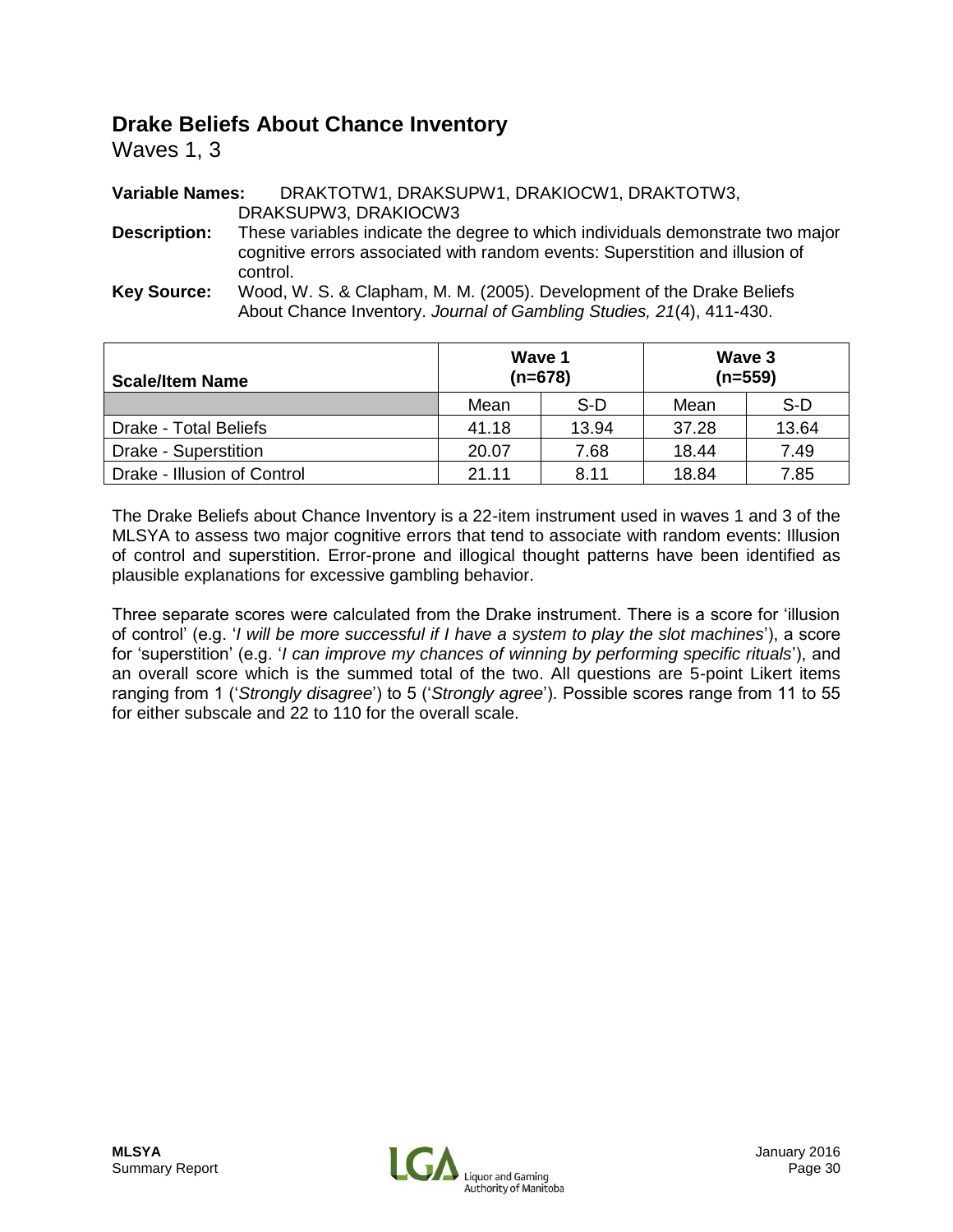| <b>Derived Variable</b>                  | <b>Computation Variables</b>                                                                                                                                                                                                                        |
|------------------------------------------|-----------------------------------------------------------------------------------------------------------------------------------------------------------------------------------------------------------------------------------------------------|
| Drake Total Beliefs W1 (DRAKTOTW1)       | DRAKE1W1, DRAKE2W1, DRAKE3W1, DRAKE4W1, DRAKE5W1,<br>DRAKE6W1, DRAKE7W1, DRAKE8W1, DRAKE9W1, DRAKE10W1,<br>DRAKE11W1, DRAKE12W1, DRAKE13W1, DRAKE14W1,<br>DRAKE15W1, DRAKE16W1, DRAKE17W1, DRAKE18W1,<br>DRAKE19W1, DRAKE20W1, DRAKE21W1, DRAKE22W1 |
| Drake Superstition W1 (DRAKSUPW1)        | DRAKE1W1, DRAKE2W1, DRAKE3W1, DRAKE4W1, DRAKE5W1,<br>DRAKE6W1, DRAKE7W1, DRAKE8W1, DRAKE9W1, DRAKE10W1,<br>DRAKE11W1                                                                                                                                |
| Drake Illusion of Control W1 (DRAKIOCW1) | DRAKE12W1, DRAKE13W1, DRAKE14W1, DRAKE15W1,<br>DRAKE16W1, DRAKE17W1, DRAKE18W1, DRAKE19W1,<br>DRAKE20W1, DRAKE21W1, DRAKE22W1                                                                                                                       |
| Drake Total Beliefs W3 (DRAKTOTW3)       | DRAKE1W3, DRAKE2W3, DRAKE3W3, DRAKE4W3, DRAKE5W3,<br>DRAKE6W3, DRAKE7W3, DRAKE8W3, DRAKE9W3, DRAKE10W3,<br>DRAKE11W3, DRAKE12W3, DRAKE13W3, DRAKE14W3,<br>DRAKE15W3, DRAKE16W3, DRAKE17W3, DRAKE18W3,<br>DRAKE19W3, DRAKE20W3, DRAKE21W3, DRAKE22W3 |
| Drake Superstition W3 (DRAKSUPW3)        | DRAKE1W3, DRAKE2W3, DRAKE3W3, DRAKE4W3, DRAKE5W3,<br>DRAKE6W3, DRAKE7W3, DRAKE8W3, DRAKE9W3, DRAKE10W3,<br>DRAKE11W3                                                                                                                                |
| Drake Illusion of Control W3 (DRAKIOCW3) | DRAKE12W3, DRAKE13W3, DRAKE14W3, DRAKE15W3,<br>DRAKE16W3, DRAKE17W3, DRAKE18W3, DRAKE19W3,<br>DRAKE20W3, DRAKE21W3, DRAKE22W3                                                                                                                       |

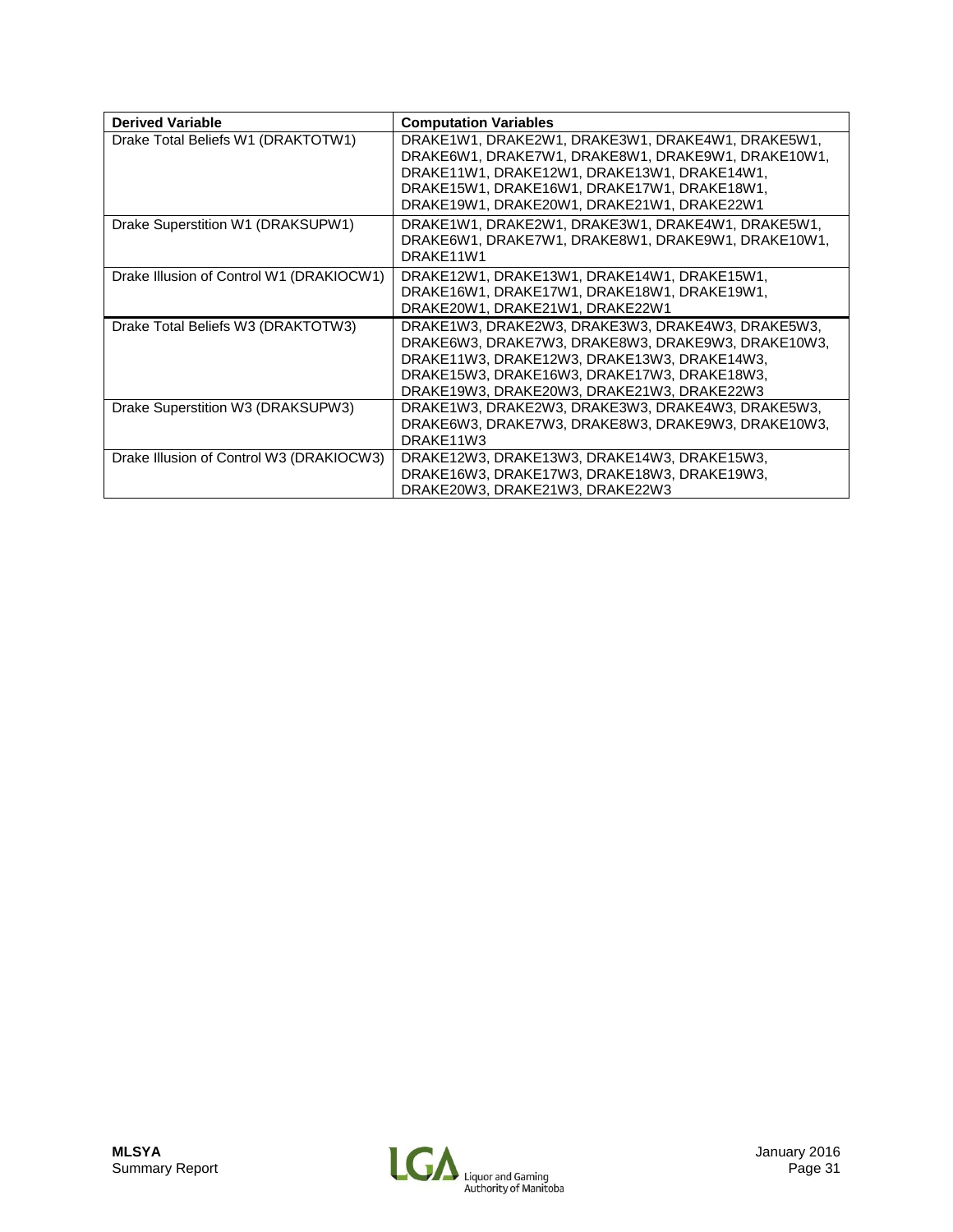# **Drug Dependence Scale**

Waves 1, 2, 3, 4

**Variable Names:** DRGR12W1, DRGA12W1, DRGE12W1, DRGRLW1, DRGR12W2, DRGA12W2, DRGE12W2, DRGRLW2, DRGR12W3, DRGA12W3, DRGE12W3, DRGRLW3, DRGR12W4, DRGA12W4, DRGE12W4, DRGRLW4 **Description:** This instrument detects the extent of individuals' drug use over the past year, and during their lifetime. **Key Source:** Statistics Canada (2003). Canadian Community Health Survey, Cycle 2.1. Available Online at http://www23.statcan.gc.ca/imdb/p2SV.pl?Function=getSurvey&Id=4995.

| <b>Scale/Item Name</b>                                      | Wave 1<br>$(n=679)$ | Wave 2<br>$(n=607)$ | Wave 3<br>$(n=561)$ | Wave 4<br>$(n=530)$ |
|-------------------------------------------------------------|---------------------|---------------------|---------------------|---------------------|
|                                                             | %                   | %                   | %                   | %                   |
| Regular Drug Use, 12 months                                 | 19.3                | 19.9                | 18.8                | 17.0                |
| Any Drug Use, 12 months                                     | 41.3                | 43.0                | 40.7                | 37.9                |
| Any Drug Use (excluding infrequent<br>marijuana), 12 months | 21.5                | 22.5                | 21.4                | 20.4                |
| Regular Drug Use, Lifetime                                  | 23.3                | 23.8                | 22.4                | 22.2                |

Level of drug use was measured using the same instrument included in the Canadian Community Health Survey, Cycle 2.1 (Statistics Canada). Instructions for calculating derived variables were taken directly from documents published by Statistics Canada. In this manner, four dichotomous variables were created to determine: 1) Regular drug use (1 to 3 times per month or more) over the past 12 months; 2) Any drug use over the past 12 months; 3) Any drug use excluding infrequent marijuana use over the past 12 months; 4) Regular drug use (1 to 3 times per month or more) at any point during lifetime. This instrument was included in all four waves of the MLSYA project, and was given to all respondents.

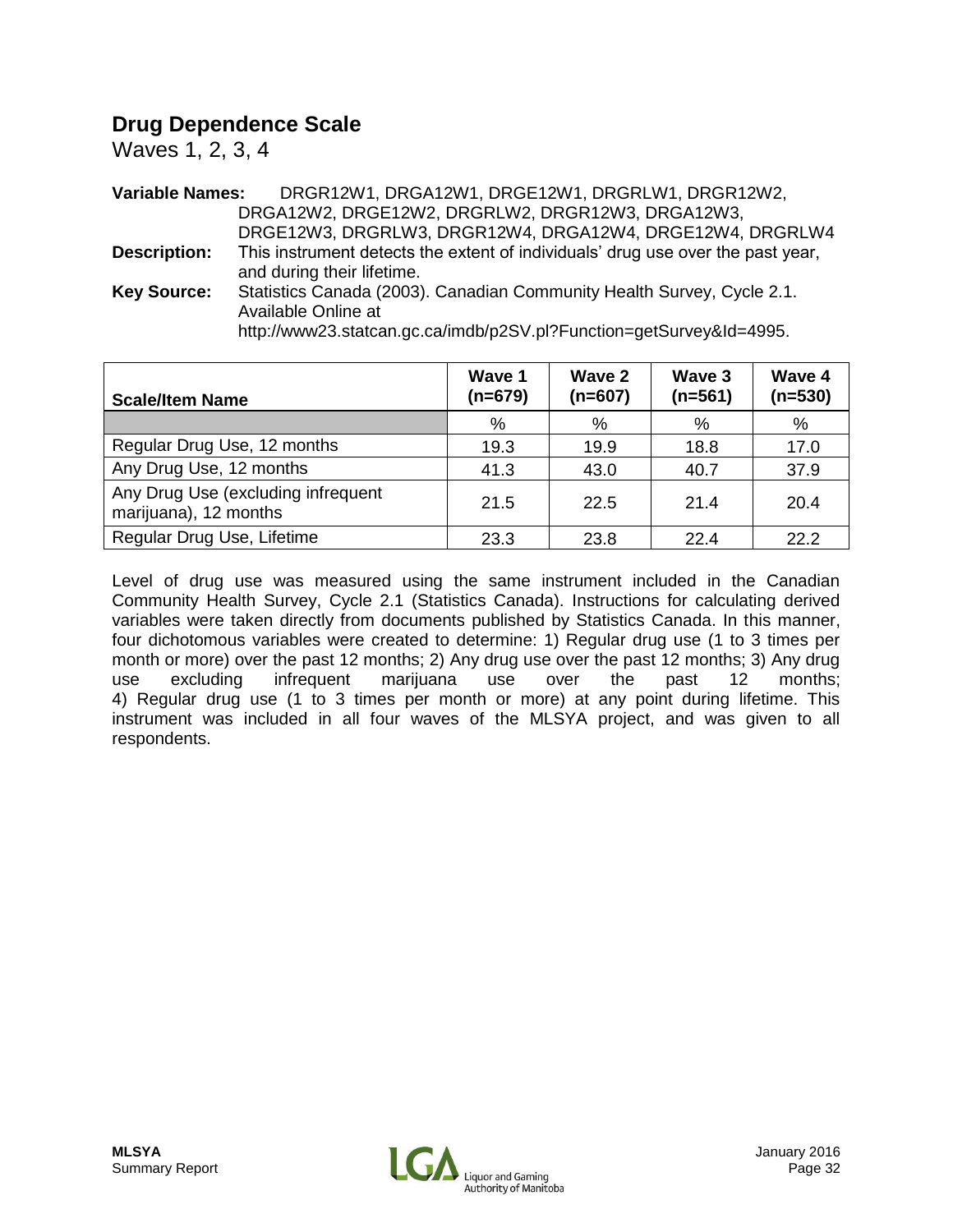| <b>Derived Variable</b>                                                     | <b>Computation Variables</b>                              |
|-----------------------------------------------------------------------------|-----------------------------------------------------------|
| Regular Drug Use - 12 Months W1<br>(DRGR12W1)                               | DRG1W1, DRG2W1, DRG3W1, DRG4W1, DRG5W1, DRG6W1            |
| Any Drug Use - 12 Months W1<br>(DRGA12W1)                                   | DRG1W1, DRG2W1, DRG3W1, DRG4W1, DRG5W1, DRG6W1            |
| Any Drug Use Excluding Infrequent<br>Marijuana - 12 Months W1<br>(DRGF12W1) | DRG1W1, DRG2W1, DRG3W1, DRG4W1, DRG5W1, DRG6W1            |
| Regular Drug Use - Lifetime W1<br>(DRGRLW1)                                 | DRG1W1, DRG2W1, DRG3W1, DRG4W1, DRG5W1, DRG6W1,<br>DRG7W1 |
| Regular Drug Use - 12 Months W2<br>(DRGR12W2)                               | DRG1W2, DRG2W2, DRG3W2, DRG4W2, DRG5W2, DRG6W2            |
| Any Drug Use - 12 Months W2<br>(DRGA12W2)                                   | DRG1W2, DRG2W2, DRG3W2, DRG4W2, DRG5W2, DRG6W2            |
| Any Drug Use Excluding Infrequent<br>Marijuana - 12 Months W2<br>(DRGF12W2) | DRG1W2, DRG2W2, DRG3W2, DRG4W2, DRG5W2, DRG6W2            |
| Regular Drug Use - Lifetime W2<br>(DRGRLW2)                                 | DRG1W2, DRG2W2, DRG3W2, DRG4W2, DRG5W2, DRG6W2,<br>DRG7W2 |
| Regular Drug Use - 12 Months W3<br>(DRGR12W3)                               | DRG1W3, DRG2W3, DRG3W3, DRG4W3, DRG5W3, DRG6W3            |
| Any Drug Use - 12 Months W3<br>(DRGA12W3)                                   | DRG1W3, DRG2W3, DRG3W3, DRG4W3, DRG5W3, DRG6W3            |
| Any Drug Use Excluding Infrequent<br>Marijuana - 12 Months W3<br>(DRGF12W3) | DRG1W3, DRG2W3, DRG3W3, DRG4W3, DRG5W3, DRG6W3            |
| Regular Drug Use - Lifetime W3<br>(DRGRLW3)                                 | DRG1W3, DRG2W3, DRG3W3, DRG4W3, DRG5W3, DRG6W3,<br>DRG7W3 |
| Regular Drug Use - 12 Months W4<br>(DRGR12W4)                               | DRG1W4, DRG2W4, DRG3W4, DRG4W4, DRG5W4, DRG6W4            |
| Any Drug Use - 12 Months W4<br>(DRGA12W4)                                   | DRG1W4, DRG2W4, DRG3W4, DRG4W4, DRG5W4, DRG6W4            |
| Any Drug Use Excluding Infrequent<br>Marijuana - 12 Months W4<br>(DRGF12W4) | DRG1W4, DRG2W4, DRG3W4, DRG4W4, DRG5W4, DRG6W4            |
| Regular Drug Use - Lifetime W4<br>(DRGRLW4)                                 | DRG1W4, DRG2W4, DRG3W4, DRG4W4, DRG5W4, DRG6W4,<br>DRG7W4 |

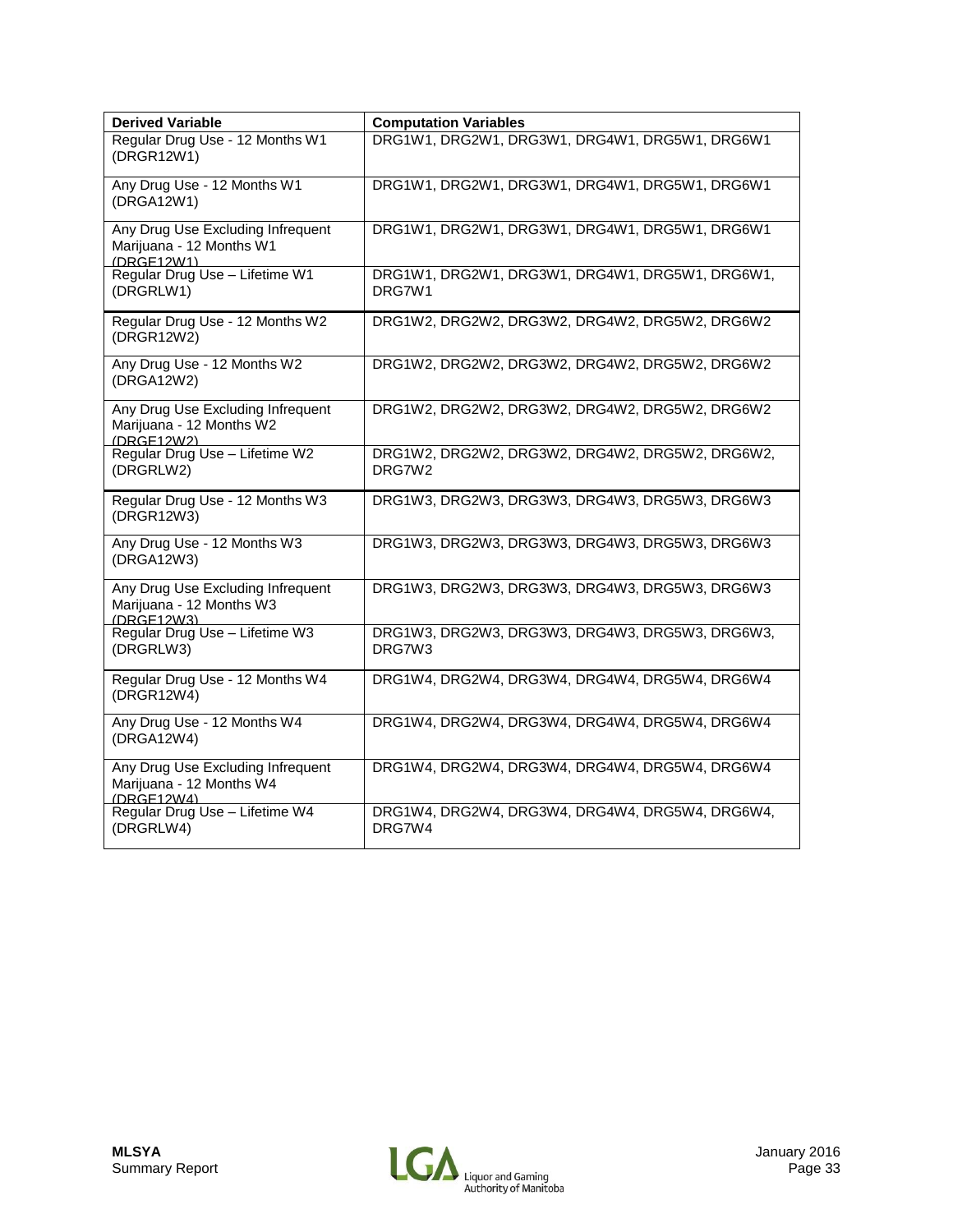### **Gambling Motives Questionnaire (GMQ)**

Wave 4

**Variable Names:** GMQ\_ENHW4, GMQ\_SOCW4, GMQ\_COPW4

**Description:** These variables indicate scores on three separate gambling motive factors that constitute the GMQ. The dataset also includes nine additional financial motive items developed by the Manitoba Gaming Control Commission.

**Key Source:** Stewart, S.H. & Zack, M. (2008). Development and psychometric evaluation of a three-dimensional Gambling Motives Questionnaire. *Addiction, 103*. 1110- 1117.

| <b>Scale/Item Name</b>     | Wave 4<br>$(n=453)$ |      |  |
|----------------------------|---------------------|------|--|
|                            | Mean                | SD   |  |
| <b>Enhancement Motives</b> | 7.94                | 2.96 |  |
| <b>Social Motives</b>      | 7.93                | 2.73 |  |
| <b>Coping Motives</b>      | 5.87                | 1.79 |  |

The Gambling Motives Questionnaire (GMQ) is a 15-item self-report measure of gambling motives developed based on the widely-accepted three-factor model of drinking motives (i.e., Drinking Motives Questionnaire; Cooper et al, 1992). The GMQ was included in wave 4 of the MLSYA as an assessment tool of gambling respondents' motives for participating in gambling activities. Exploratory factor analysis has shown that the GMQ items correspond to the same three subscales as the Drinking Motives Questionnaire:

- **Enhancement**: Internal, positive reinforcement; to increase positive emotions.
- **Coping**: Internal, negative reinforcement; to reduce or avoid negative emotions.
- **Social**: External, positive reinforcement; to increase social affiliation.

The three subscales are each calculated from five Likert questionnaire items scored from 1 – '*Never or almost never*' to 4 – '*Almost always or always*'. Possible scores range from five to 20 for each subscale, with higher scores indicating a stronger motive for gambling.

In 2010, the Manitoba Gaming Control Commission developed nine additional financial motive items to supplement the GMQ (publication forthcoming). The psychometric properties of this subscale have not been tested and so a subscale is not calculated here. Rather, the individual item scores are simply included in the dataset. Respondents' answered each item using the same scale as the GMQ.

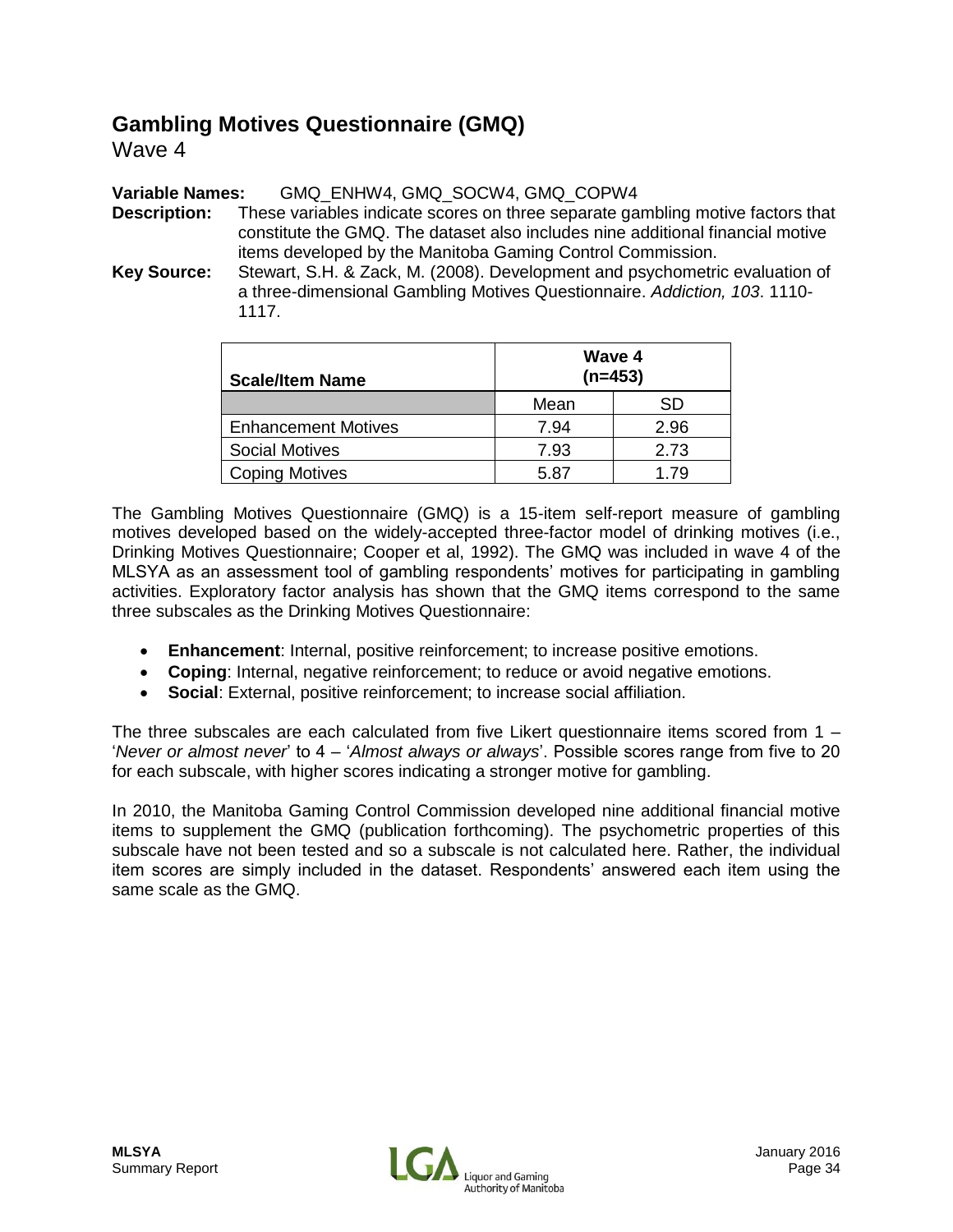| <b>Derived Variable</b>             | <b>Computation Variables</b>                                                                                     |
|-------------------------------------|------------------------------------------------------------------------------------------------------------------|
| Enhancement Motives W4              | GMQ ENH1W4, GMQ ENH2W4, GMQ ENH3W4, GMQ ENH4W4,                                                                  |
| (GMQ ENHW4)                         | GMQ ENH5W4                                                                                                       |
| Social Motives W4 (GMQ_SOCW4)       | GMQ_SOC1W4, GMQ_SOC2W4, GMQ_SOC3W4, GMQ_<br>SOC4W4, GMQ SOC5W4                                                   |
| Coping Motives W4 (GMQ COPW4)       | GMQ_COP1W4, GMQ_COP2W4, GMQ_COP3W4,<br>GMQ COP4W4, GMQ COP5W4                                                    |
| Financial W4 (NB: individual items) | GMQ FIN1W4, GMQ FIN2W4, GMQ FIN3W4, GMQ FIN4W4,<br>GMQ FIN5W4, GMQ FIN6W4, GMQ FIN7W4, GMQ FIN8W4,<br>GMQ FIN9W4 |

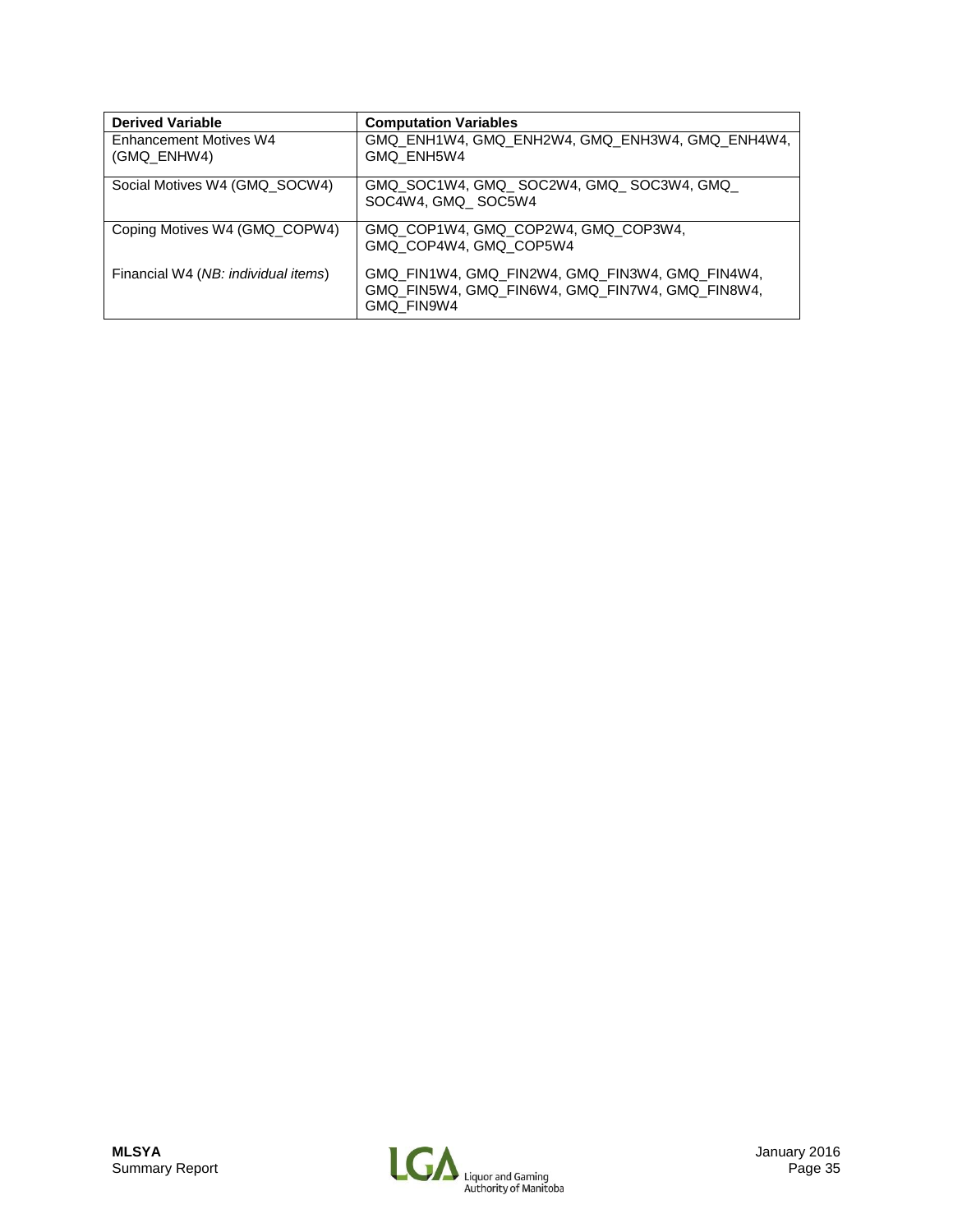# **Life Events Questionnaire**

Waves 1, 2, 3, 4

#### **Variable Names:** LEQW1, LEQW2, LEQW3, LEQW4

**Description:** This instrument measures the number of major life events reported by respondents as an indicator of their level of stress.

**Key Source:** Sarason, I. G., Johnson, J. H., & Siegel, J. M. (1978). Assessing the Impact of Life Changes: Development of the Life Experiences Survey. *Journal of Consulting and Clinical Psychology*, 46(5), 932-946.

| <b>Scale/Item Name</b> | Wave 1<br>(n=679) |      | Wave 2<br>$(n=607)$ |       | Wave 3<br>$(n=561)$ |       | Wave 4<br>$(n=518)$ |     |
|------------------------|-------------------|------|---------------------|-------|---------------------|-------|---------------------|-----|
|                        | Mean              | S-D  | Mean                | $S-D$ | Mean                | $S-D$ | Mean                | S-D |
| Life Events            | 6.24              | 3.04 | 5.70                | 3.02  | 5.28                | 2.83  | 5.13                | 2.7 |

A life events questionnaire was included in all four waves of MSLYA as a measure of respondents' stress levels. Literally dozens of instruments have been designed to measure major events experienced throughout the life-course. The particular life events questionnaire chosen for this study is a modified version of the 'Life Experiences Survey' customized for the purposes of surveying young adults. As an example, irrelevant questions to an 18 to 20 year old sample such as '*Did you experience the birth of a grandchild?*', or '(if female) *Have you started menopause?*' were omitted.

All survey participants were asked to indicate how many times each of 40 unique life events had been personally experienced in the past 12 months. Additionally, respondents were given extra space to indicate major events not mentioned. Scores were calculated based on the total number of unique events identified as having occurred at least once in the past 12 months. Mentions of a single event occurring two or more times were counted only once. It should be noted that the questionnaire includes subjectively positive and negative life events. Therefore, results could potentially be indicative of stress that is either healthy or harmful.

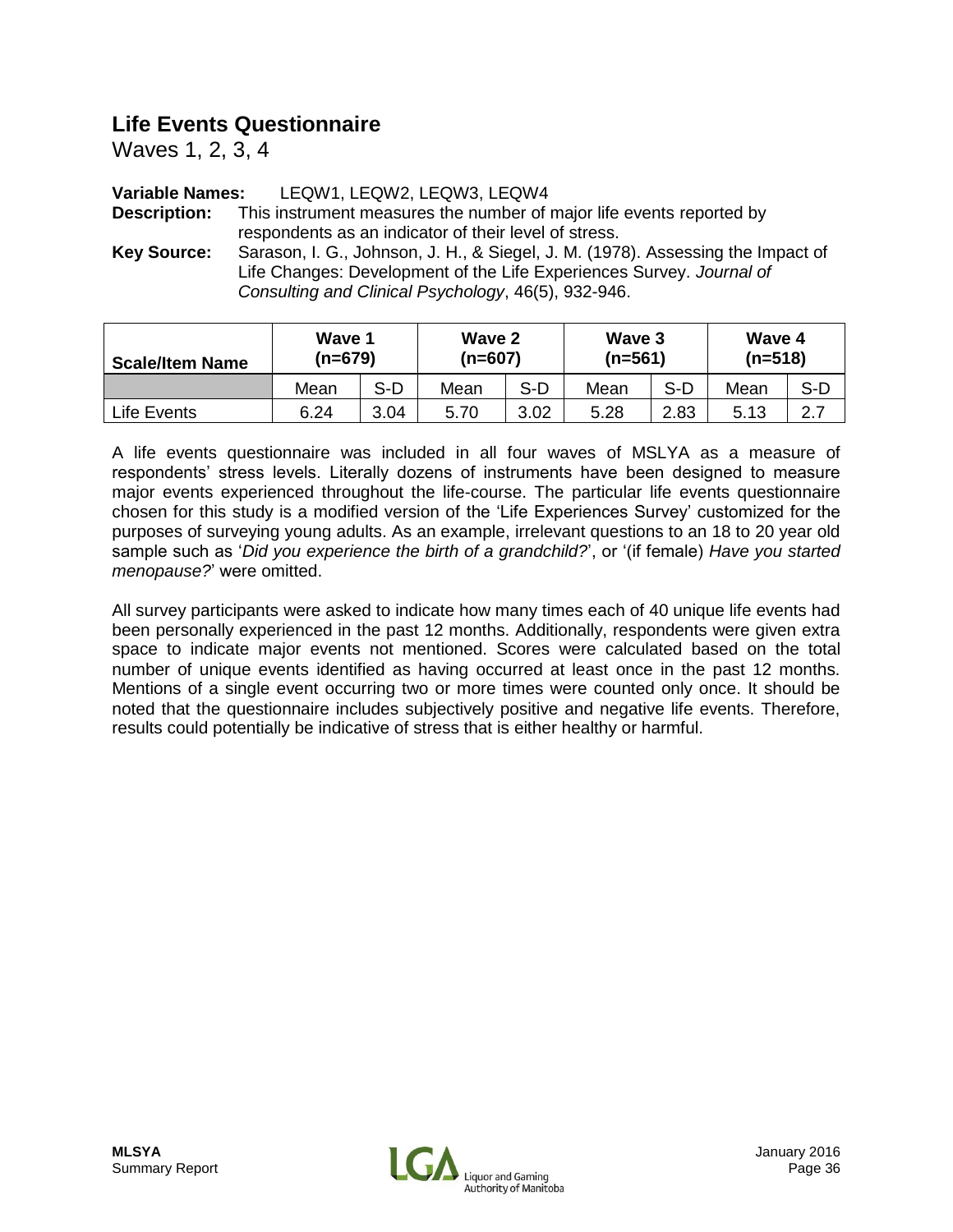| <b>Derived Variable</b> | <b>Computation Variables</b>                                                                                                                                                                                                                                                                                                                                                                                                                |
|-------------------------|---------------------------------------------------------------------------------------------------------------------------------------------------------------------------------------------------------------------------------------------------------------------------------------------------------------------------------------------------------------------------------------------------------------------------------------------|
| Life Events W1 (LEQW1)  | LEQ1W1, LEQ2W1, LEQ3W1, LEQ4W1, LEQ5W1, LEQ6W1, LEQ7W1, LEQ8W1,<br>LEQ9W1, LEQ10W1, LEQ11W1, LEQ12W1, LEQ13W1, LEQ14W1, LEQ15W1,<br>LEQ16W1, LEQ17W1, LEQ18W1, LEQ19W1, LEQ20W1, LEQ21W1, LEQ22W1,<br>LEQ23W1, LEQ24W1, LEQ25W1, LEQ26W1, LEQ27W1, LEQ28W1, LEQ29W1,<br>LEQ30W1, LEQ31W1, LEQ32W1, LEQ33W1, LEQ34W1, LEQ35W1, LEQ36W1,<br>LEQ37W1, LEQ38W1, LEQ39W1, LEQ40W1, LEQ411W1, LEQ412W1, LEQ413W1,<br>LEQ414W2, LEQ415W1, LEQ416W1 |
| Life Events W2 (LEQW2)  | LEQ1W2, LEQ2W2, LEQ3W2, LEQ4W2, LEQ5W2, LEQ6W2, LEQ7W2, LEQ8W2,<br>LEQ9W2, LEQ10W2, LEQ11W2, LEQ12W2, LEQ13W2, LEQ14W2, LEQ15W2,<br>LEQ16W2, LEQ17W2, LEQ18W2, LEQ19W2, LEQ20W2, LEQ21W2, LEQ22W2,<br>LEQ23W2, LEQ24W2, LEQ25W2, LEQ26W2, LEQ27W2, LEQ28W2, LEQ29W2,<br>LEQ30W2, LEQ31W2, LEQ32W2, LEQ33W2, LEQ34W2, LEQ35W2, LEQ36W2,<br>LEQ37W2, LEQ38W2, LEQ39W2, LEQ40W2, LEQ411W2, LEQ412W2, LEQ413W2,<br>LEQ414W2, LEQ415W2, LEQ416W2 |
| Life Events W3 (LEQW3)  | LEQ1W3, LEQ2W3, LEQ3W3, LEQ4W3, LEQ5W3, LEQ6W3, LEQ7W3, LEQ8W3,<br>LEQ9W3, LEQ10W3, LEQ11W3, LEQ12W3, LEQ13W3, LEQ14W3, LEQ15W3,<br>LEQ16W3, LEQ17W3, LEQ18W3, LEQ19W3, LEQ20W3, LEQ21W3, LEQ22W3,<br>LEQ23W3, LEQ24W3, LEQ25W3, LEQ26W3, LEQ27W3, LEQ28W3, LEQ29W3,<br>LEQ30W3, LEQ31W3, LEQ32W3, LEQ33W3, LEQ34W3, LEQ35W3, LEQ36W3,<br>LEQ37W3, LEQ38W3, LEQ39W3, LEQ40W3, LEQ411W3, LEQ412W3, LEQ413W3,<br>LEQ414W2, LEQ415W3, LEQ416W3 |
| Life Events W4 (LEQW4)  | LEQ1W4, LEQ2W4, LEQ3W4, LEQ4W4, LEQ5W4, LEQ6W4, LEQ7W4, LEQ8W4,<br>LEQ9W4, LEQ10W4, LEQ11W4, LEQ12W4, LEQ13W4, LEQ14W4, LEQ15W4,<br>LEQ16W4, LEQ17W4, LEQ18W4, LEQ19W4, LEQ20W4, LEQ21W4, LEQ22W4,<br>LEQ23W4, LEQ24W4, LEQ25W4, LEQ26W4, LEQ27W4, LEQ28W4, LEQ29W4,<br>LEQ30W4, LEQ31W4, LEQ32W4, LEQ33W4, LEQ34W4, LEQ35W4, LEQ36W4,<br>LEQ37W4, LEQ38W4, LEQ39W4, LEQ40W4, LEQ411W4, LEQ412W4, LEQ413W4,<br>LEQ414W2, LEQ415W4, LEQ416W4 |

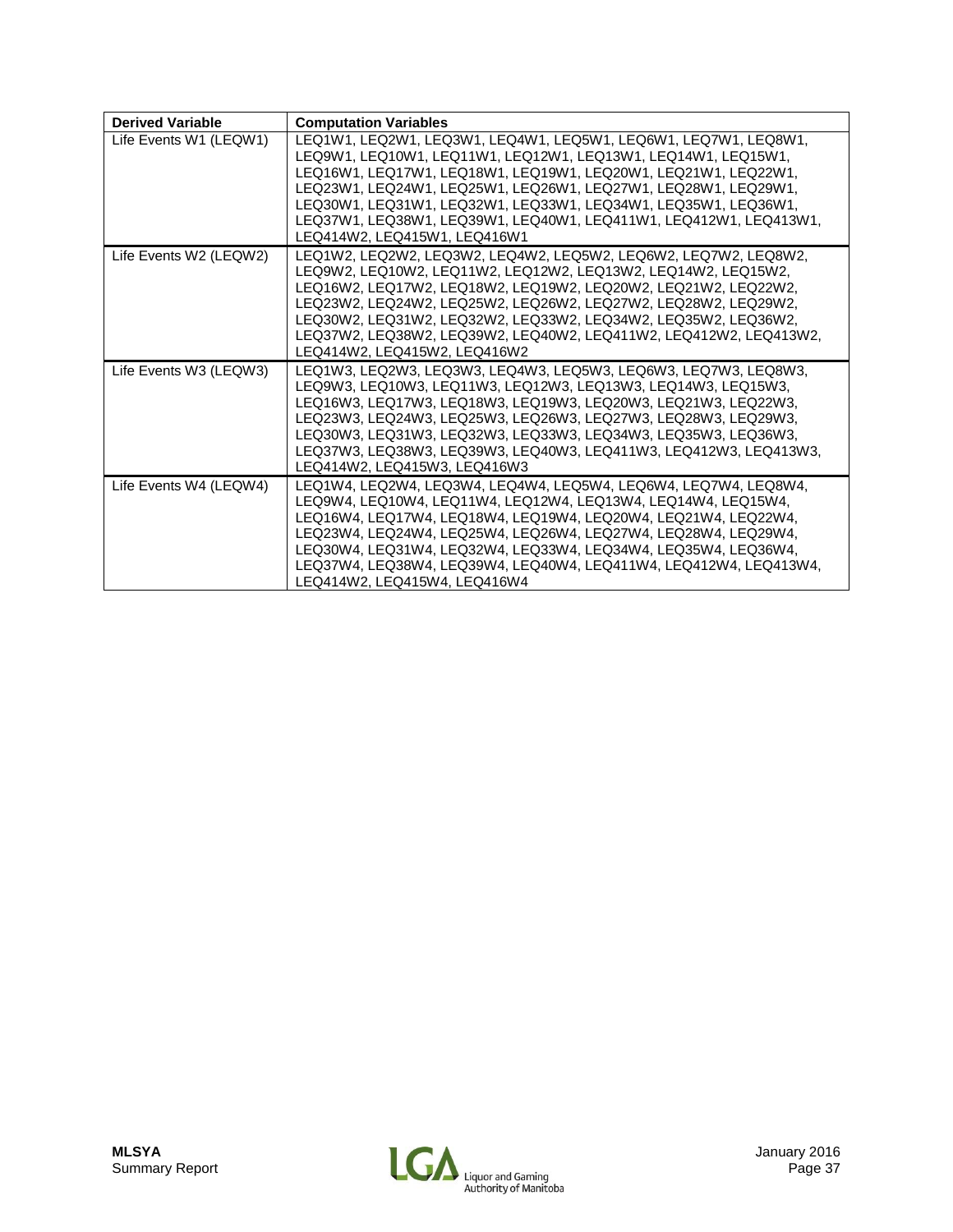# **Multidimensional Scale of Perceived Social Support (MSPSS)**

Waves 1, 2, 3, 4

| <b>Variable Names:</b> | PSS_TOTW1, PSS_FAMW1, PSS_FRIW1, PSS_SIGW1, PSS_TOTW2,                          |
|------------------------|---------------------------------------------------------------------------------|
|                        | PSS_FAMW2, PSS_FRIW2, PSS_SIGW2, PSS_TOTW3, PSS_FAMW3,                          |
|                        | PSS_FRIW3, PSS_SIGW3, PSS_TOTW4, PSS_FAMW4, PSS_FRIW4,                          |
|                        | PSS SIGW4                                                                       |
| <b>Description:</b>    | These four scales measure perceived social support in general, and specifically |
|                        | from family, friends, and a significant other.                                  |
| <b>Key Source:</b>     | Zimet, G. D., Dahlem, N. W., Zimet, S. G., & Farley, G. K. (1988). The          |
|                        | Multidimensional Scale of Perceived Social Support. Journal of Personality      |
|                        | Assessment, 52(1), 30-41.                                                       |

| <b>Scale/Item Name</b>     | Wave 1<br>$(n=676)$ |      | Wave 2<br>$(n=605)$ |      | Wave 3<br>$(n=560)$ |      | Wave 4<br>$(n=517)$ |      |
|----------------------------|---------------------|------|---------------------|------|---------------------|------|---------------------|------|
|                            | Mean                | S-D  | Mean                | S-D  | Mean                | S-D  | Mean                | S-D  |
| MSPSS - Total              | 5.52                | 1.04 | 5.47                | 1.16 | 5.56                | 1.09 | 5.55                | 1.23 |
| MSPSS - Family             | 5.36                | 1.34 | 5.34                | 1.45 | 5.43                | 1.35 | 5.48                | 1.42 |
| <b>MSPSS - Friends</b>     | 5.63                | 1.16 | 5.53                | 1.28 | 5.62                | 1.13 | 5.57                | 1.34 |
| <b>MSPSS - Significant</b> |                     |      |                     |      |                     |      |                     |      |
| Other                      | 5.56                | 1.45 | 5.55                | 1.51 | 5.63                | 1.45 | 5.63                | .49  |

The Multidimensional Scale of Perceived Social Support is a 12-item self-report measure of subjectively assessed social support. In addition to providing an overall measure of perceived social support, the MSPSS contains three subscales measuring support from: family (e.g. "*I get the emotional help and support I need from my family*"), friends (e.g. "*I can count on my friends when things go wrong*"), and significant others (e.g. "*There is a special person who is around when I am in need*"). All participants in all four waves of the Manitoba Longitudinal Study of Young Adults were asked to complete this section of the survey.

All 12 questions are 7-point Likert items ranging from 1 ("*Very Strongly Disagree*") to 7 ("*Very Strongly Agree*"). Overall scores for each scale were derived by summing the total of the individual questions and calculating the mean average. Participants who gave no answer to one or two items had their missing responses replaced by the mean of remaining valid responses. Participants who failed to answer three or more questions were excluded from analysis<sup>3</sup>.



 $3$  Three respondents were excluded from wave 1; two were excluded from wave 2; one was excluded from wave 3.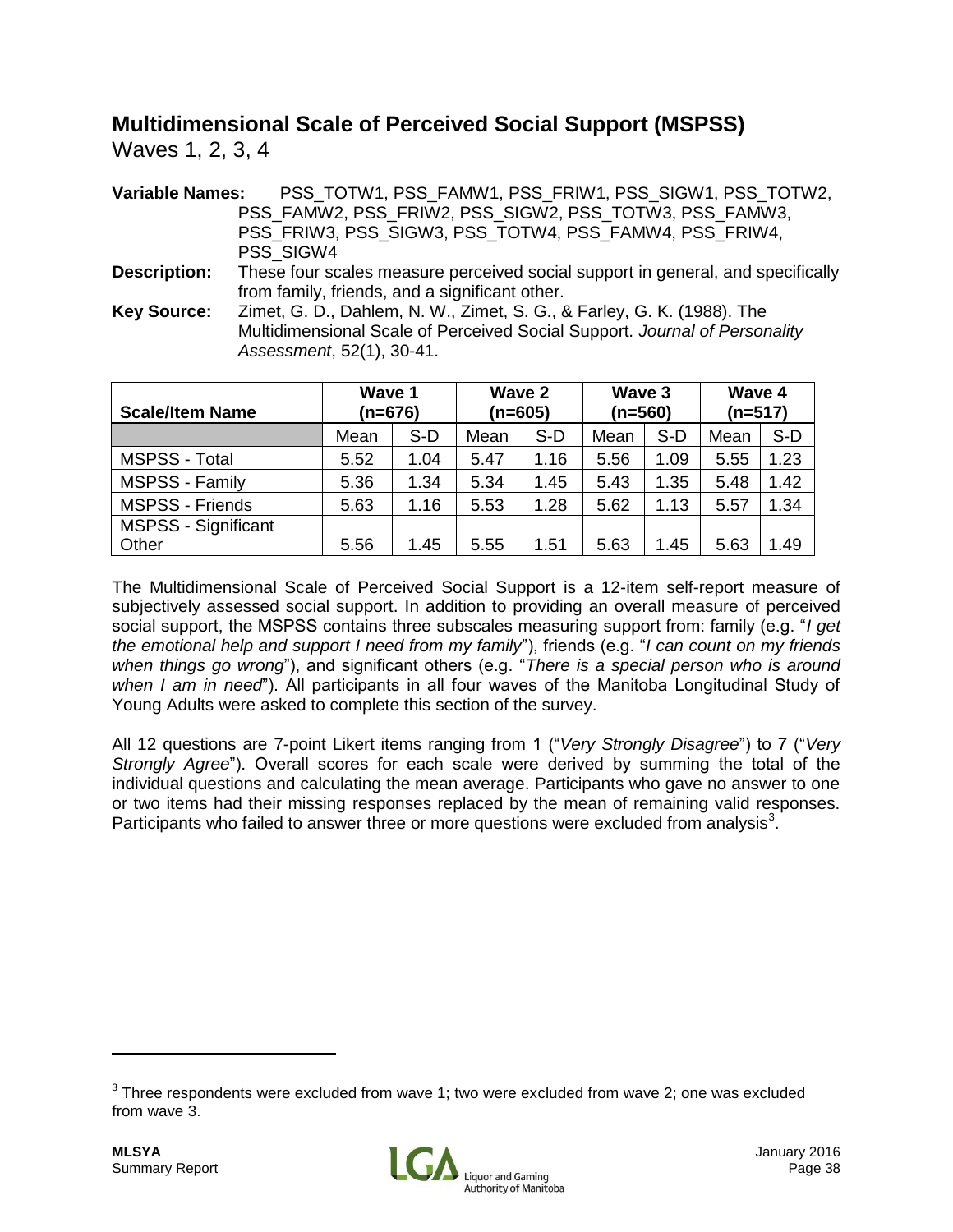| <b>Derived Variable</b>                  | <b>Computation Variables</b>                                                                         |
|------------------------------------------|------------------------------------------------------------------------------------------------------|
| MSPSS Total W1 (PSS_TOTW1)               | PSS1W1, PSS2W1, PSS3W1, PSS4W1, PSS5W1, PSS6W1,<br>PSS7W1, PSS8W1, PSS9W1, PSS10W1, PSS11W1, PSS12W1 |
| MSPSS FAMILY W1 (PSS_FAMW1)              | PSS3W1, PSS4W1, PSS8W1, PSS11W1                                                                      |
| MSPSS FRIENDS W1 (PSS_FRIW1)             | PSS6W1, PSS7W1, PSS9W1, PSS12W1                                                                      |
| <b>MSPSS SIG OTHER W1</b><br>(PSS_SIGW1) | PSS1W1, PSS2W1, PSS5W1, PSS10W1                                                                      |
| MSPSS Total W2 (PSS_TOTW2)               | PSS1W2, PSS2W2, PSS3W2, PSS4W2, PSS5W2, PSS6W2,<br>PSS7W2, PSS8W2, PSS9W2, PSS10W2, PSS11W2, PSS12W2 |
| MSPSS FAMILY W2 (PSS_FAMW2)              | PSS3W2, PSS4W2, PSS8W2, PSS11W2                                                                      |
| MSPSS FRIENDS W2 (PSS_FRIW2)             | PSS6W2, PSS7W2, PSS9W2, PSS12W2                                                                      |
| <b>MSPSS SIG OTHER W2</b><br>(PSS_SIGW2) | PSS1W2, PSS2W2, PSS5W2, PSS10W2                                                                      |
| MSPSS Total W3 (PSS_TOTW3)               | PSS1W3, PSS2W3, PSS3W3, PSS4W3, PSS5W3, PSS6W3,<br>PSS7W3, PSS8W3, PSS9W3, PSS10W3, PSS11W3, PSS12W3 |
| MSPSS FAMILY W3 (PSS_FAMW3)              | PSS3W3, PSS4W3, PSS8W3, PSS11W3                                                                      |
| MSPSS FRIENDS W3 (PSS_FRIW3)             | PSS6W3, PSS7W3, PSS9W3, PSS12W3                                                                      |
| MSPSS SIG OTHER W3<br>(PSS_SIGW3)        | PSS1W3, PSS2W3, PSS5W3, PSS10W3                                                                      |
| MSPSS Total W4 (PSS_TOTW4)               | PSS1W4, PSS2W4, PSS3W4, PSS4W4, PSS5W4, PSS6W4,<br>PSS7W4, PSS8W4, PSS9W4, PSS10W4, PSS11W4, PSS12W4 |
| MSPSS FAMILY W4 (PSS_FAMW4)              | PSS3W4, PSS4W4, PSS8W4, PSS11W4                                                                      |
| MSPSS FRIENDS W4 (PSS_FRIW4)             | PSS6W4, PSS7W4, PSS9W4, PSS12W4                                                                      |
| MSPSS SIG OTHER W4<br>(PSS_SIGW4)        | PSS1W4, PSS2W4, PSS5W4, PSS10W4                                                                      |

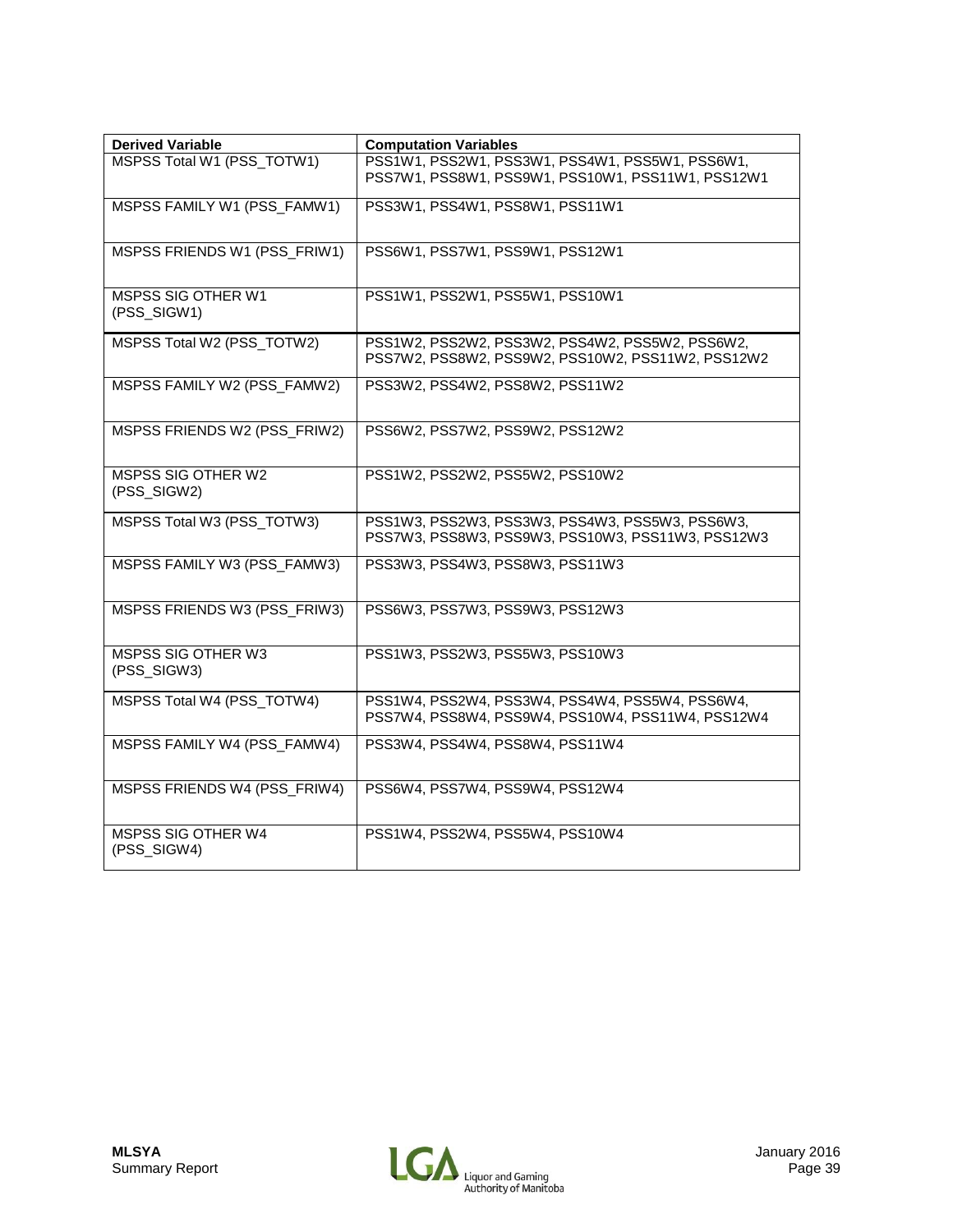# **NEO Five Factor Inventory (NEO-FFI)**

Waves 1, 3

| <b>Variable Names:</b> | NEO NW1, NEO EW1, NEO OW1, NEO AW1, NEO CW1, NEO NW3                        |
|------------------------|-----------------------------------------------------------------------------|
|                        | NEO EW3, NEO OW3, NEO AW3, NEO CW3                                          |
| <b>Description:</b>    | These variables indicate scores on five separate personality factors as     |
|                        | identified by the NEO-FFI.                                                  |
| <b>Key Source:</b>     | Costa Jr. P. T. & McCrae, R. R. (1992). NEO PI-R Professional Manual. Lutz, |
|                        | FL: Psychological Assessment Resources, Inc.                                |

| <b>Scale/Item Name</b> | Wave 1<br>$(n=676)$ |      |       | Wave 3<br>$(n=560)$ |
|------------------------|---------------------|------|-------|---------------------|
|                        | Mean                | S-D  | Mean  | S-D                 |
| Neuroticism            | 21.28               | 7.74 | 20.20 | 7.96                |
| Extraversion           | 30.19               | 5.76 | 29.99 | 6.08                |
| <b>Openness</b>        | 28.16               | 5.98 | 28.70 | 6.02                |
| Agreeableness          | 30.50               | 6.43 | 31.34 | 6.16                |
| Conscientiousness      | 29.84               | 6.20 | 31.19 | 6.08                |

The NEO Five Factor Inventory (NEO-FFI) was included in waves 1 and 3 of the MLSYA as an assessment tool of respondents' personality structure. A 60-item instrument, the NEO-FFI offers a standardized and comprehensive view of personality based on five major domains:

- **Neuroticism**: Most pervasive personality domain which contrasts emotional stability with emotional maladjustment.
- **Extraversion**: Measures the degree a subject tends towards sociability, preference for large groups, assertiveness, and being talkative.
- **Openness**: Elements include active imagination, aesthetic sensitivity, attentiveness to inner feelings, preference for variety, and intellectual curiosity.
- **Agreeableness**: The agreeable person is fundamentally altruistic, sympathetic to others, and believes others to be helpful in turn.
- **Conscientiousness**: Those high in conscientiousness are purposeful, strong-willed, and determined. It can also refer to self-control, planning, organization, and the ability to see tasks through to completion.

The five domains are individually calculated from 12 Likert questionnaire items scored from 0 – '*Strongly disagree*' to 4 - '*Strongly agree*' (or vice-versa in the case of reverse-coded questions). Possible scores range from 0 to 48 for each conceptual domain with higher scores indicating a more pronounced disposition to that personality trait. Missing responses were replaced by a score of 2 ('*Neutral*') as per instructions by the instrument's authors. Cases with ten or more invalid responses were excluded from analysis $4$ .



 $<sup>4</sup>$  Three cases were excluded for this reason in wave 1; one case was excluded in wave 3.</sup>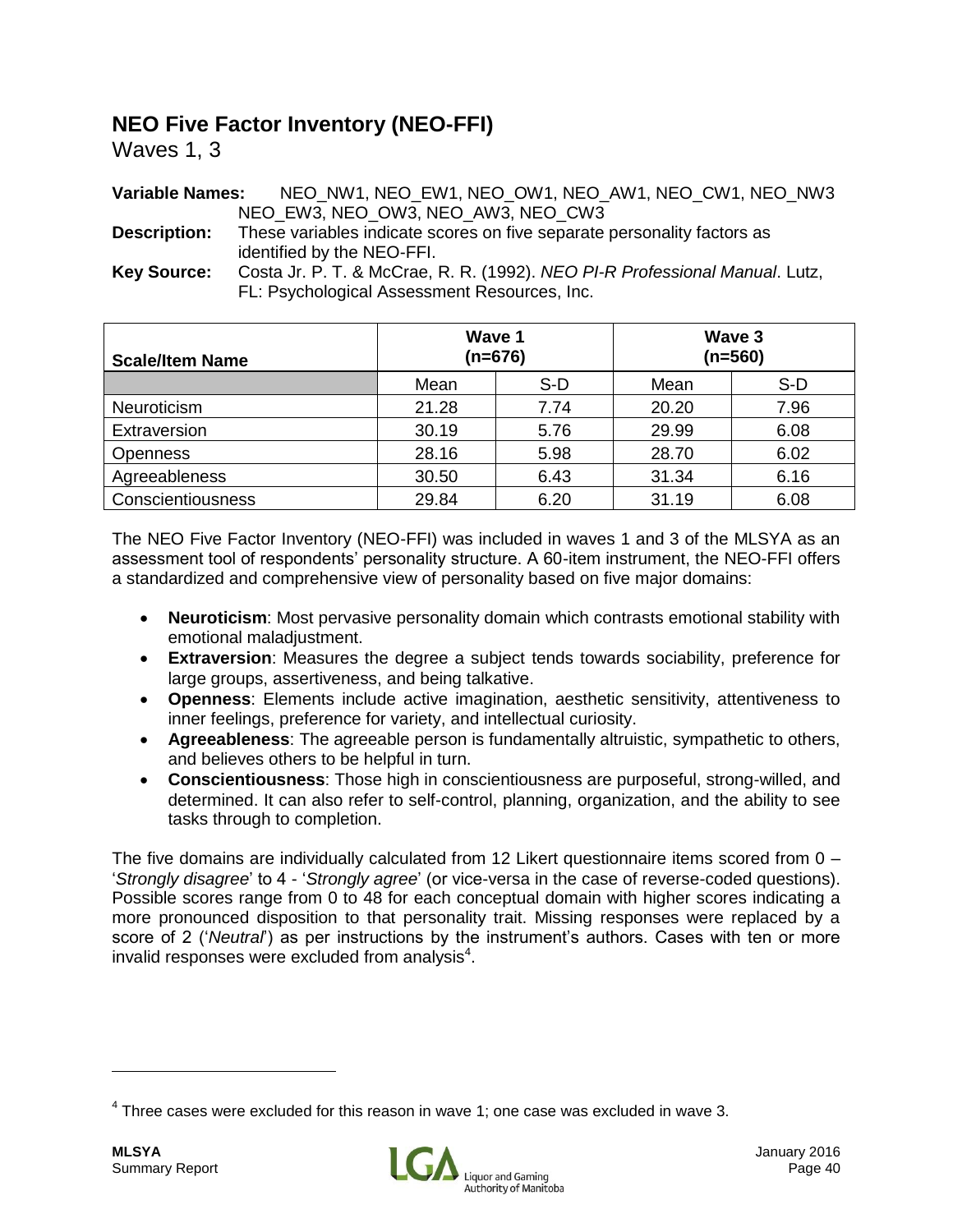| <b>Derived Variable</b>        | <b>Computation Variables</b>                                      |
|--------------------------------|-------------------------------------------------------------------|
| Neuroticism W1 (NEO NW1)       | NEO1W1, NEO6W1, NEO11W1, NEO16W1, NEO21W1,                        |
|                                | NEO26W1, NEO31W1, NEO36W1, NEO41W1, NEO46W1,                      |
|                                | NFO51W1 NFO56W1                                                   |
| Extraversion W1 (NEO_EW1)      | NEO2W1, NEO7W1, NEO12W1, NEO17W1, NEO22W1,                        |
|                                | NEO27W1, NEO32W1, NEO37W1, NEO42W1, NEO47W1,                      |
|                                | NFO52W1 NFO57W1                                                   |
| Openness W1 (NEO_OW1)          | NEO3W1, NEO8W1, NEO13W1, NEO18W1, NEO23W1,                        |
|                                | NEO28W1, NEO33W1, NEO38W1, NEO43W1, NEO48W1,                      |
|                                | NEO53W1, NEO58W1                                                  |
| Agreeableness W1 (NEO_AW1)     | NEO4W1, NEO9W1, NEO14W1, NEO19W1, NEO24W1,                        |
|                                | NEO29W1, NEO34W1, NEO39W1, NEO44W1, NEO49W1,                      |
|                                | NFO54W1 NFO59W1                                                   |
| Conscientiousness W1 (NEO_CW1) | NEO5W1, NEO10W1, NEO15W1, NEO20W1, NEO25W1,                       |
|                                | NEO30W1, NEO35W1, NEO40W1, NEO45W1, NEO50W1,                      |
|                                | NFO55W1 NFO60W1                                                   |
| Neuroticism W3 (NEO NW3)       | NEO1W3, NEO6W3, NEO11W3, NEO16W3, NEO21W3,                        |
|                                | NEO26W3, NEO31W3, NEO36W3, NEO41W3, NEO46W3,                      |
|                                | NEO51W3 NEO56W3                                                   |
| Extraversion W3 (NEO_EW3)      | NEO2W3, NEO7W3, NEO12W3, NEO17W3, NEO22W3,                        |
|                                | NEO27W3. NEO32W3. NEO37W3. NEO42W3. NEO47W3.                      |
|                                | NEO52W3, NEO57W3                                                  |
| Openness W3 (NEO OW3)          | NEO3W3, NEO8W3, NEO13W3, NEO18W3, NEO23W3,                        |
|                                | NEO28W3, NEO33W3, NEO38W3, NEO43W3, NEO48W3,                      |
|                                | NEO <sub>53</sub> W <sub>3</sub> NEO <sub>58</sub> W <sub>3</sub> |
| Agreeableness W3 (NEO_AW3)     | NEO4W3, NEO9W3, NEO14W3, NEO19W3, NEO24W3,                        |
|                                | NEO29W3, NEO34W3, NEO39W3, NEO44W3, NEO49W3,                      |
|                                | NEO54W3, NEO59W3                                                  |
| Conscientiousness W3 (NEO_CW3) | NEO5W3, NEO10W3, NEO15W3, NEO20W3, NEO25W3,                       |
|                                | NEO30W3, NEO35W3, NEO40W3, NEO45W3, NEO50W3,                      |
|                                | NFO55W3 NFO60W3                                                   |

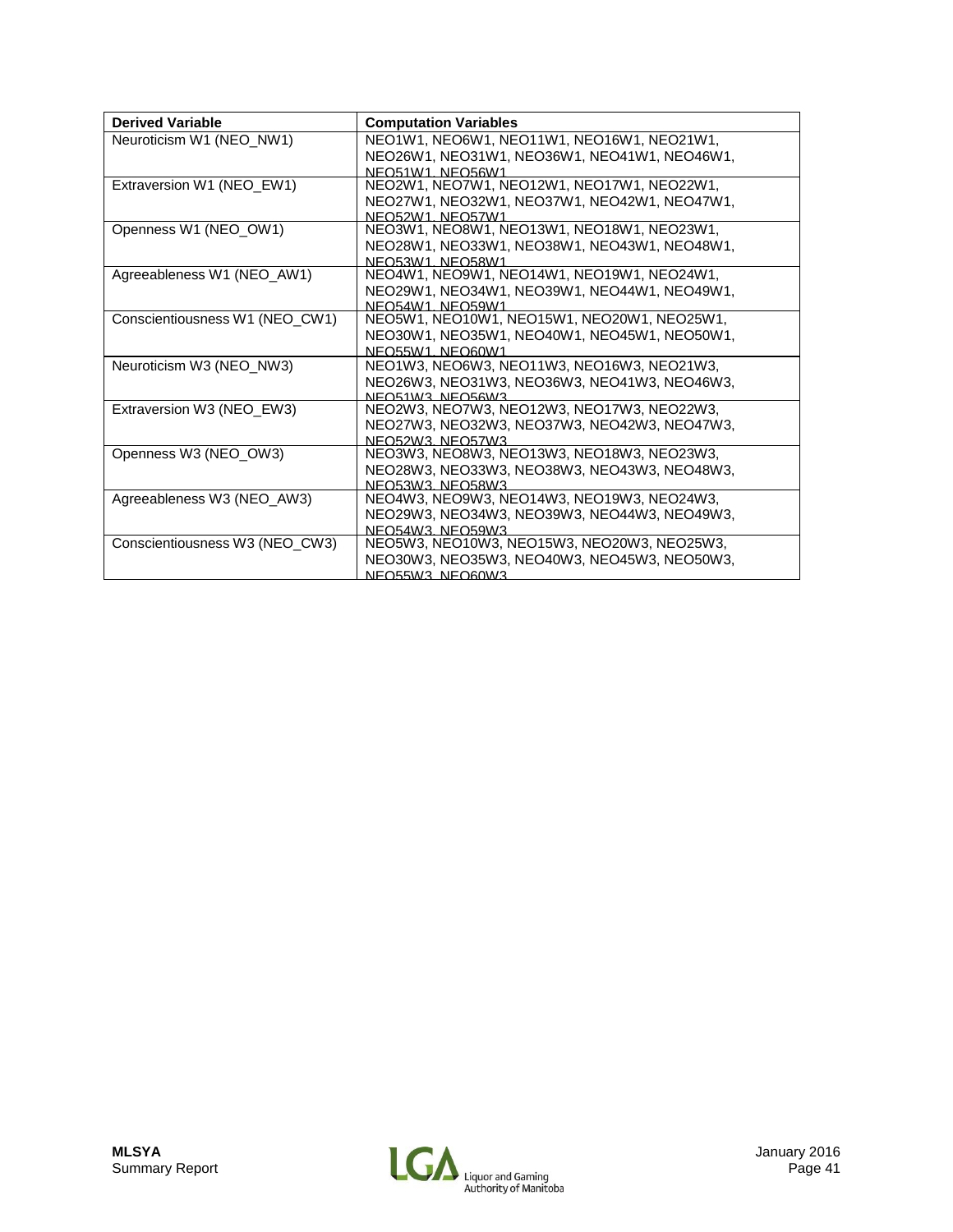# **Rosenberg Self-Esteem Scale**

Waves 1, 3

#### **Variable Names:** RSESW1, RSESW3

**Description:** This variable indicates individuals' subjective level of self-esteem. **Key Source:** Rosenberg, M. (1965). *Society and the Adolescent Self-Image*. Princeton, NJ: Princeton University Press.

| <b>Scale/Item Name</b>      | Wave 1<br>$(n=677)$ |       | Wave 3<br>$(n=560)$ |       |
|-----------------------------|---------------------|-------|---------------------|-------|
|                             | Mean                | $S-D$ | Mean                | $S-D$ |
| Rosenberg Self-Esteem Scale | 20.37               | 5.22  | 20.62               | 5.20  |

The Rosenberg Self-Esteem Scale is a 10-item instrument used for measuring the concept of self-esteem. Survey participants were asked to complete the RSES in waves 1 and 3 of the MLSYA. Possible scores range from 0 to 30 with higher scores indicating higher levels of selfesteem. Note that five items are negatively framed (e.g. '*I feel I do not have much to be proud of*') and were reverse-coded to match the positively worded questions. Missing data were replaced by the mean average of remaining valid responses on an individual basis. Those missing more than two responses were excluded from analysis<sup>5</sup>.

| <b>Derived Variable</b>                 | <b>Computation Variables</b>                                                                 |
|-----------------------------------------|----------------------------------------------------------------------------------------------|
| Rosenberg Self-Esteem Scale W1 (RSESW1) | RSES1W1, RSES2W1, RSES3W1, RSES4W1, RSES5W1,<br>RSES6W1, RSES7W1, RSES8W1, RSES9W1, RSES10W1 |
| Rosenberg Self-Esteem Scale W3 (RSESW3) | RSES1W3, RSES2W3, RSES3W3, RSES4W3, RSES5W3,<br>RSES6W3, RSES7W3, RSES8W3, RSES9W3, RSES10W3 |



 $5$  Two respondents were excluded from wave 1 for this reason; one was excluded from wave 3.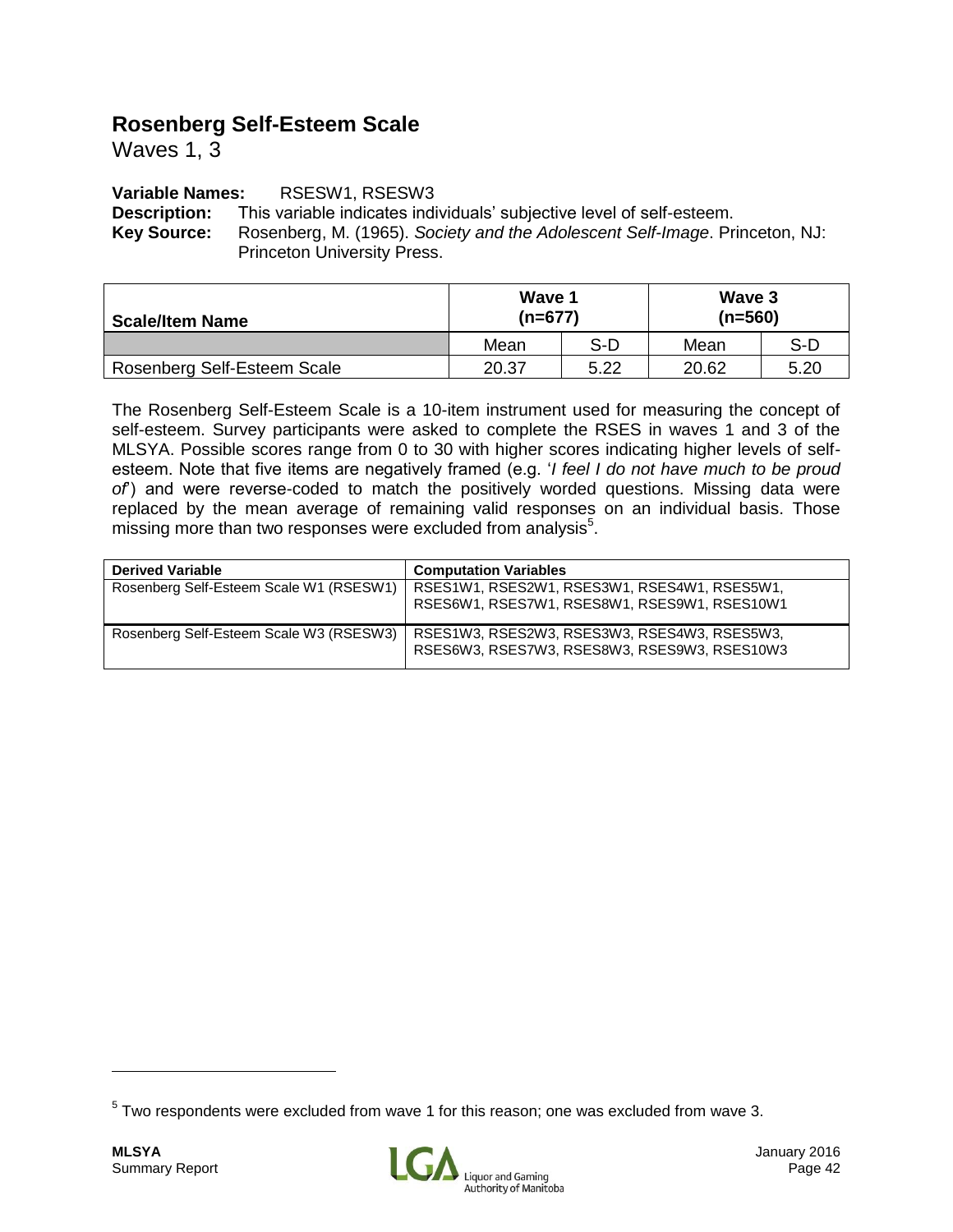## **SF-8 Health Survey**

Waves 1, 2, 3, 4

**Variable Names:** SF8\_PCSW1, SF8\_MCSW1, SF8\_PCSW2, SF8\_MCSW2, SF8\_PCSW3, SF8\_MCSW3, SF8\_PCSW4, Sf8\_MCSW4

**Description:** This instrument indicates respondents' levels of physical and mental health. **Key Source:** Ware, J. E., Kosinski, M., Dewey, J. E., & Gandek, B. (2001). *How to Score and Interpret Single-Item Health Status Measures: A Manual for Users of the SF-8 Health Survey*. Lincoln, RI: QualityMetric Inc.

| <b>Scale/Item Name</b> | Wave 1<br>$(n=672)$ |      | Wave 2<br>$(n=598)$ |       | Wave 3<br>$(n=554)$ |       | Wave 4<br>$(n=518)$ |       |
|------------------------|---------------------|------|---------------------|-------|---------------------|-------|---------------------|-------|
|                        | Mean                | S-D  | Mean                | $S-D$ | Mean                | $S-D$ | Mean                | $S-D$ |
| SF8 - Physical Scale   | 53.45               | 5.54 | 52.12               | 7.17  | 52.98               | 5.97  | 50.07               | 4.47  |
| SF8 - Mental Scale     | 49.34               | 8.62 | 50.26               | 8.09  | 50.47               | 8.33  | 49.06               | 8.55  |

The SF-8 Health Survey is a short, 8-item instrument asked of all respondents in all waves of the MLSYA that provides data on physical and mental health. Items on the SF-8 are asked in the form of either five- or six-point Likert-type questions. Normative values were then attributed to each response from parallel data obtained through a representative general population survey in the United States. In the absence of a comparable Canadian study, the American data were deemed suitable. Following the weighting scheme prescribed in the SF-8 manual, overall scores were then calculated for the physical summary (PCS-8) and the mental summary (MCS-8) measures. Missing or invalid responses were removed from analysis using a list-wise deletion method<sup>6</sup>.

| <b>Derived Variable</b>     | <b>Computation Variables</b>                                                        |
|-----------------------------|-------------------------------------------------------------------------------------|
| Physical Health W1 (PCS8W1) | SF81W1, SF82W1, SF83W1, SF84W1, SF85W1, SF86W1,<br>SF87W1, SF88W1 (PCS-8 Weighting) |
| Mental Health W1 (MCS8W1)   | SF81W1, SF82W1, SF83W1, SF84W1, SF85W1, SF86W1,<br>SF87W1, SF88W1 (MCS-8 Weighting) |
| Physical Health W2 (PCS8W2) | SF81W1, SF82W1, SF83W1, SF84W1, SF85W1, SF86W1,<br>SF87W1, SF88W1 (PCS-8 Weighting) |
| Mental Health W2 (MCS8W2)   | SF81W1, SF82W1, SF83W1, SF84W1, SF85W1, SF86W1,<br>SF87W1, SF88W1 (MCS-8 Weighting) |
| Physical Health W3 (PCS8W3) | SF81W1, SF82W1, SF83W1, SF84W1, SF85W1, SF86W1,<br>SF87W1, SF88W1 (PCS-8 Weighting) |
| Mental Health W3 (MCS8W3)   | SF81W1, SF82W1, SF83W1, SF84W1, SF85W1, SF86W1,<br>SF87W1, SF88W1 (MCS-8 Weighting) |
| Physical Health W4 (PCS8W4) | SF81W1, SF82W1, SF83W1, SF84W1, SF85W1, SF86W1,<br>SF87W1, SF88W1 (PCS-8 Weighting) |
| Mental Health W4 (MCS8W4)   | SF81W1, SF82W1, SF83W1, SF84W1, SF85W1, SF86W1,<br>SF87W1, SF88W1 (MCS-8 Weighting) |

 $^6$  Seven cases excluded in wave 1; nine cases excluded in wave 2; seven cases excluded in wave 3.

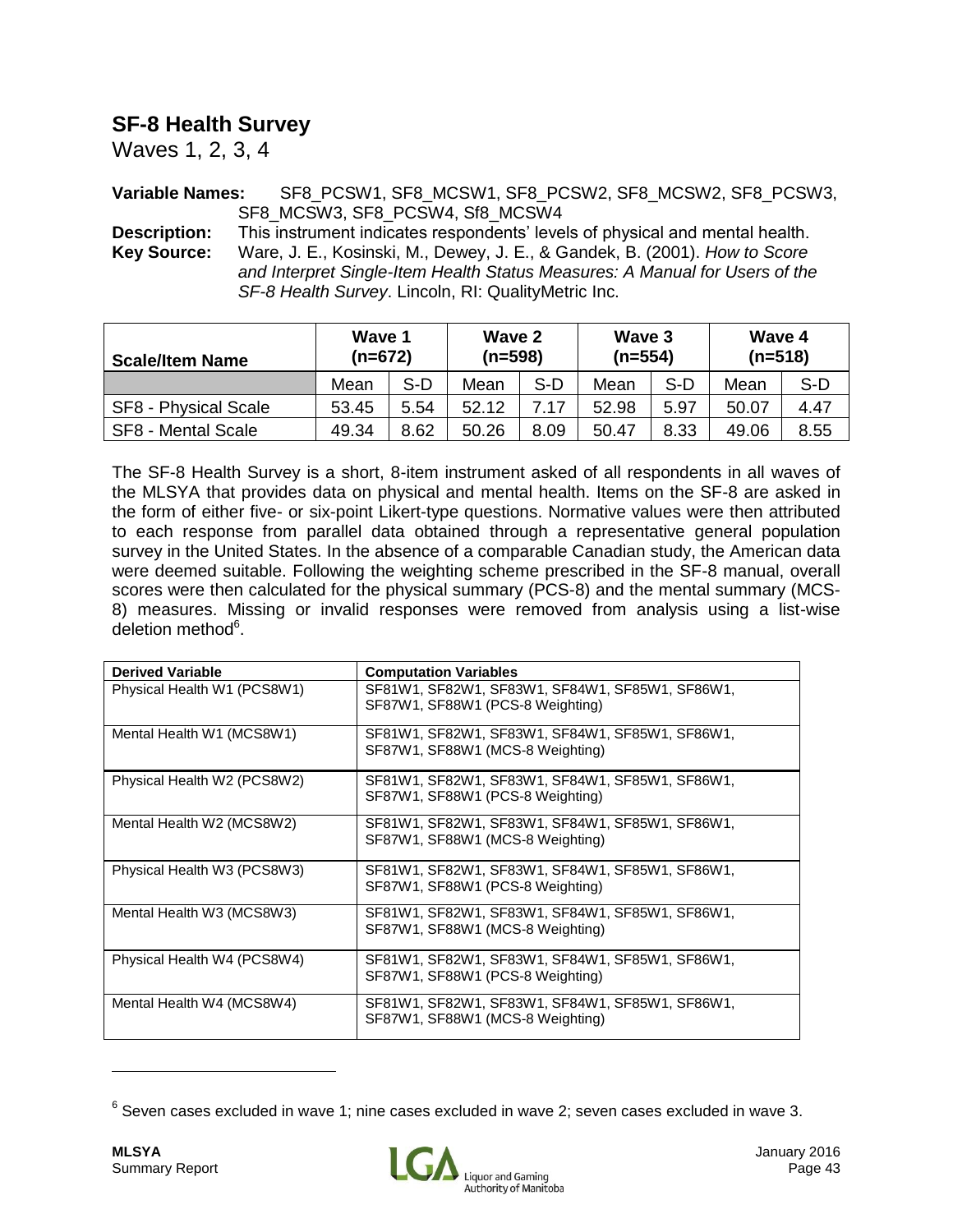# **Spiritual Involvement and Beliefs Scale (SIBS-R)**

Waves 1, 2, 3, 4

**Variable Names:** SIBSW1, SIBSIW1, SIBSEW1, SIBSW2, SIBSIW2, SIBSEW2, SIBSW3, SIBSIW3, SIBSEW3, SIBSW4, SIBSIW4, SIBSEW4

**Description:** This instrument measures the level of religiosity/spirituality exhibited by respondents in terms of their external actions and internal beliefs.

**Key Source:** Hatch, R. L., Burg, M. A., Naberhaus, D. S. & Hellmich, L. K. (1998). The Spiritual Involvement and Beliefs Scale: Development and Testing of a New Instrument. *Journal of Family Practice*, 46(6), 476-486.

| <b>Scale/Item Name</b> | Wave 1<br>$(n=674)$ |       | Wave 2<br>$(n=600)$ |       | Wave 3<br>(n=559) |       | Wave 4<br>$(n=518)$ |       |
|------------------------|---------------------|-------|---------------------|-------|-------------------|-------|---------------------|-------|
|                        | Mean                | S-D   | Mean                | $S-D$ | Mean              | S-D   | Mean                | $S-D$ |
| SIBS - Total           | 89.43               | 24.55 | 88.02               | 25.66 | 88.78             | 24.73 | 87.73               | 26.36 |
| SIBS - Internal        | 46.83               | 8.70  | 42.26               | 8.28  | 44.01             | 7.70  | 43.36               | 8.18  |
| SIBS - External        | 46.56               | 20.32 | 46.52               | 20.55 | 44.77             | 20.80 | 44.46               | 21.77 |

The Spiritual Involvement and Beliefs Scale is a 22-item instrument included in all four waves of MLSYA to measure key components of spirituality. SIBS was designed to be widely applicable across religious faiths and traditions. It is meant to assess general spirituality, external traits of spirituality (i.e. actions/rituals), and importance of internal beliefs<sup>7</sup>. All questions are asked as 7point Likert items, with valid response categories ranging from 1 – *Strongly disagree* to 7 – *Strongly agree*, and 4 serving as a neutral point. Negatively worded questions were reverse coded during analysis. Possible scores range from 22 to 154 on the overall scale, and 11 to 77 on both the internal and external subscales.



 $^7$  The scale's authors proposed 4 distinct subscales: External/ritual, internal/fluid, existential/meditative, and humility/personal application. In the current study, the data did not support this classification scheme. Instead, a two category distinction between internal and external spirituality fit more consistently with the empirical evidence.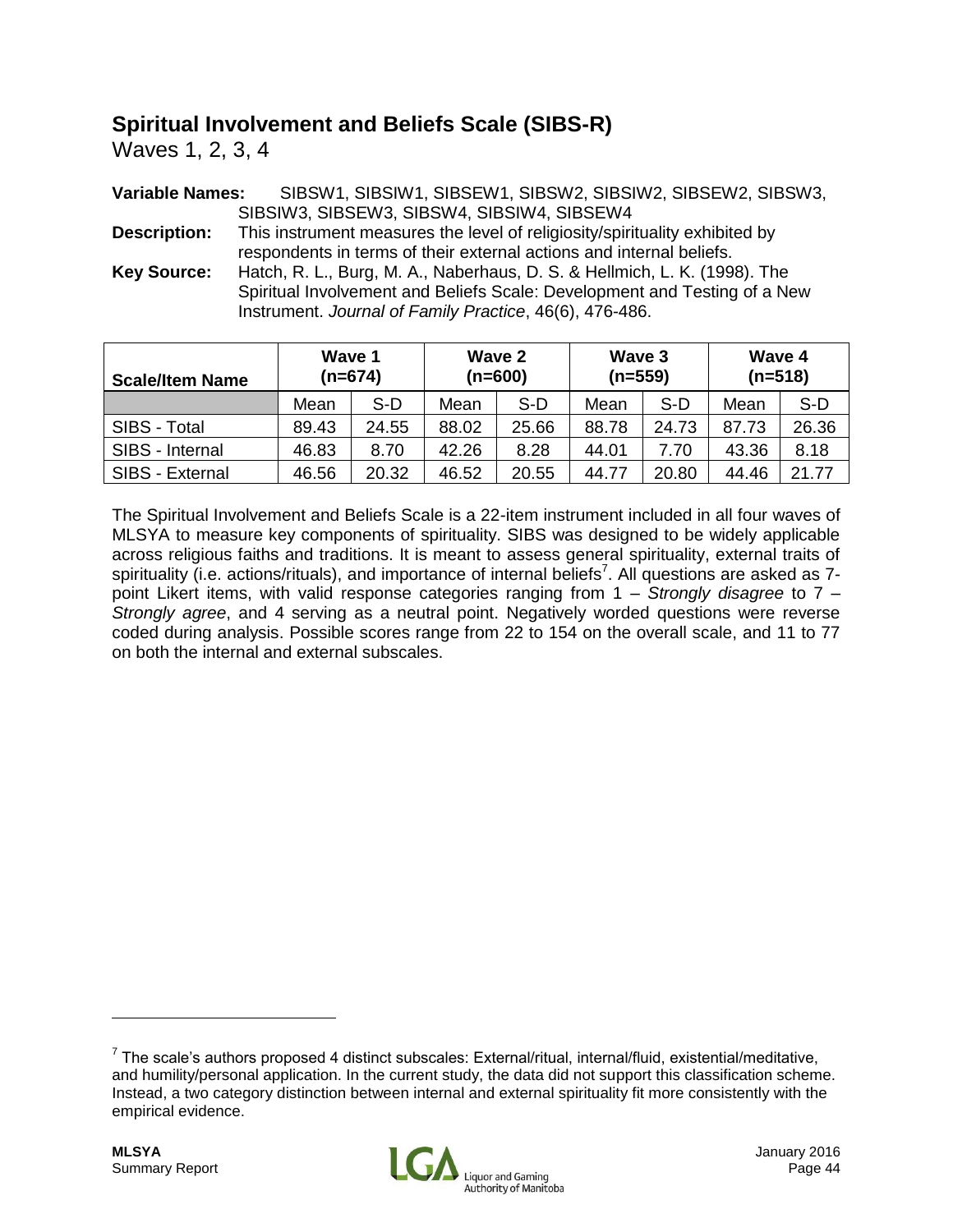| <b>Derived Variable</b>      | <b>Computation Variables</b>                                                                                                                                                                                               |
|------------------------------|----------------------------------------------------------------------------------------------------------------------------------------------------------------------------------------------------------------------------|
| SIBS - Total W1 (SIBSW1)     | SIBS1W1, SIBS2W1, SIBS3W1, SIBS4W1, SIBS5W1, SIBS6W1,<br>SIBS7W1, SIBS8W1, SIBS9W1, SIBS10W1, SIBS11W1, SIBS12W1,<br>SIBS13W1, SIBS14W1, SIBS15W1, SIBS16W1, SIBS17W1, SIBS18W1,<br>SIBS19W1, SIBS20W1, SIBS21W1, SIBS22W1 |
| SIBS - Internal W1 (SIBSIW1) | SIBS1W1, SIBS2W1, SIBS4W1, SIBS7W1, SIBS10W1, SIBS11W1,<br>SIBS17W1, SIBS18W1, SIBS21W1                                                                                                                                    |
| SIBS - External W1 (SIBSEW1) | SIBS3W1, SIBS5W1, SIBS6W1, SIBS8W1, SIBS9W1, SIBS12W1,<br>SIBS13W1, SIBS14W1, SIBS15W1, SIBS16W1, SIBS19W1, SIBS20W1,<br><b>SIBS22W1</b>                                                                                   |
| SIBS - Total W2 (SIBSW2)     | SIBS1W2, SIBS2W2, SIBS3W2, SIBS4W2, SIBS5W2, SIBS6W2,<br>SIBS7W2, SIBS8W2, SIBS9W2, SIBS10W2, SIBS11W2, SIBS12W2,<br>SIBS13W2, SIBS14W2, SIBS15W2, SIBS16W2, SIBS17W2, SIBS18W2,<br>SIBS19W2, SIBS20W2, SIBS21W2, SIBS22W2 |
| SIBS - Internal W2 (SIBSIW2) | SIBS1W2, SIBS2W2, SIBS4W2, SIBS7W2, SIBS10W2, SIBS11W2,<br>SIBS17W2, SIBS18W2, SIBS21W2                                                                                                                                    |
| SIBS - External W2 (SIBSEW2) | SIBS3W2, SIBS5W2, SIBS6W2, SIBS8W2, SIBS9W2, SIBS12W2,<br>SIBS13W2, SIBS14W2, SIBS15W2, SIBS16W2, SIBS19W2, SIBS20W2,<br><b>SIBS22W2</b>                                                                                   |
| SIBS - Total W3 (SIBSW3)     | SIBS1W3, SIBS2W3, SIBS3W3, SIBS4W3, SIBS5W3, SIBS6W3,<br>SIBS7W3, SIBS8W3, SIBS9W3, SIBS10W3, SIBS11W3, SIBS12W3,<br>SIBS13W3, SIBS14W3, SIBS15W3, SIBS16W3, SIBS17W3, SIBS18W3,<br>SIBS19W3, SIBS20W3, SIBS21W3, SIBS22W3 |
| SIBS - Internal W3 (SIBSIW3) | SIBS1W3, SIBS2W3, SIBS4W3, SIBS7W3, SIBS10W3, SIBS11W3,<br>SIBS17W3, SIBS18W3, SIBS21W3                                                                                                                                    |
| SIBS - External W3 (SIBSEW3) | SIBS3W3, SIBS5W3, SIBS6W3, SIBS8W3, SIBS9W3, SIBS12W3,<br>SIBS13W3, SIBS14W3, SIBS15W3, SIBS16W3, SIBS19W3, SIBS20W3,<br>SIBS22W3                                                                                          |
| SIBS - Total W4 (SIBSW4)     | SIBS1W4, SIBS2W4, SIBS3W4, SIBS4W4, SIBS5W4, SIBS6W4,<br>SIBS7W4, SIBS8W4, SIBS9W4, SIBS10W4, SIBS11W4, SIBS12W4,<br>SIBS13W4, SIBS14W4, SIBS15W4, SIBS16W4, SIBS17W4, SIBS18W4,<br>SIBS19W4, SIBS20W4, SIBS21W4, SIBS22W4 |
| SIBS - Internal W4 (SIBSIW4) | SIBS1W4, SIBS2W4, SIBS4W4, SIBS7W4, SIBS10W4, SIBS11W4,<br>SIBS17W4, SIBS18W4, SIBS21W4                                                                                                                                    |
| SIBS - External W4 (SIBSEW4) | SIBS3W4, SIBS5W4, SIBS6W4, SIBS8W4, SIBS9W4, SIBS12W4,<br>SIBS13W4, SIBS14W4, SIBS15W4, SIBS16W4, SIBS19W4, SIBS20W4,<br><b>SIBS22W4</b>                                                                                   |

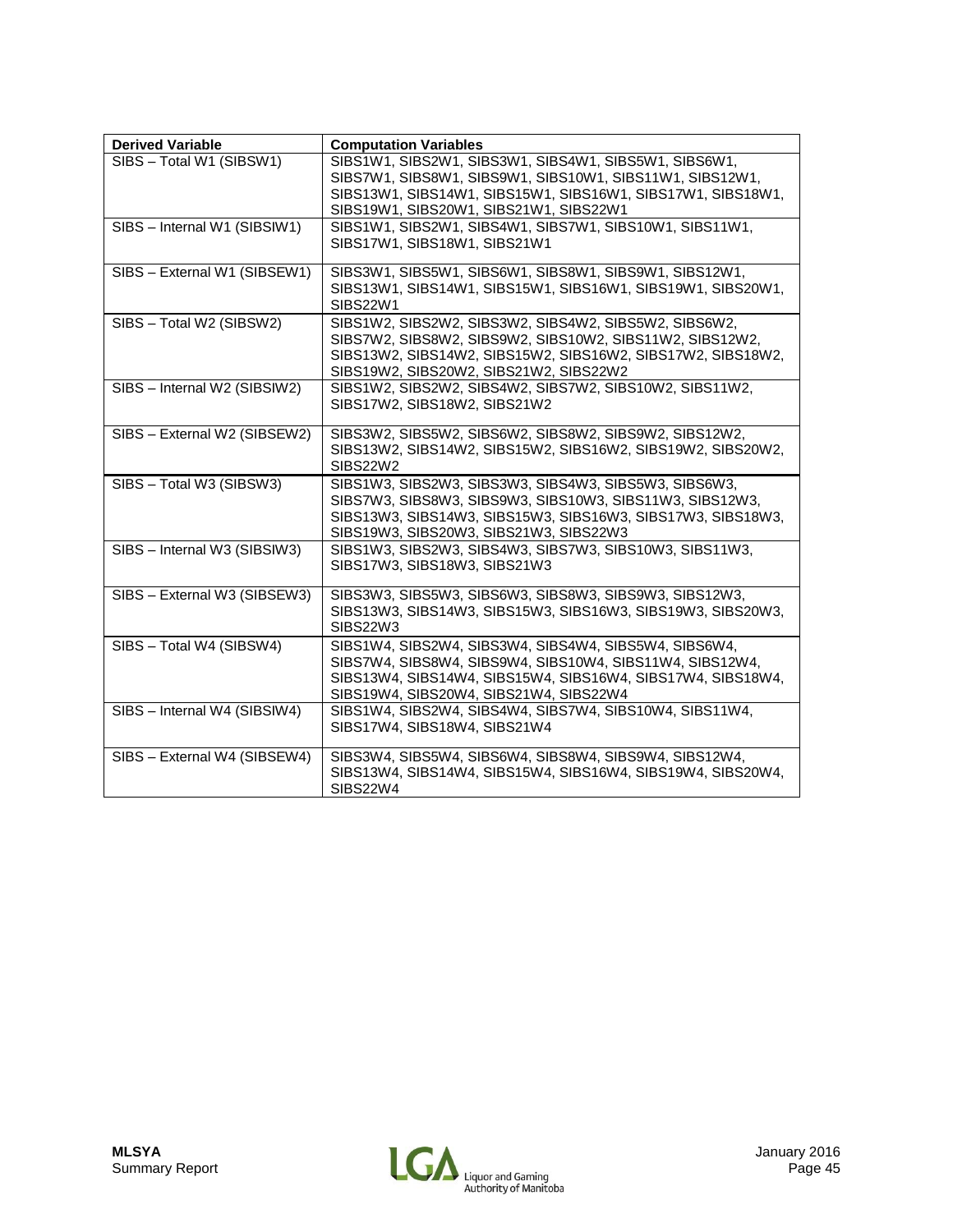## **Ways of Coping Questionnaire**

Waves 2, 4

**Variable Names:** WOCARW2, WOCCCW2, WOCDW2, WOCEAW2, WOCPPSW2, WOCPRW2, WOCSSSW2, WOCSCW2, WOCARW4, WOCCCW4, WOCDW4, WOCEAW4, WOCPPSW4, WOCPRW4, WOCSSSW4, WOCSCW4 **Description:** This instrument measures the coping strategies typically used by respondents to manage a notable stressful situation. **Key Source:** Folkman, S. & Lazarus, R. S. (1988). *Ways of Coping Questionnaire Sampler Set: Manual, Test Book, Scoring Key*. Menlo Park, CA: Mind Garden, Inc.

| <b>Scale/Item Name</b>                |      | Wave 2<br>(n=599) | Wave 4<br>$(n=512)$ |     |
|---------------------------------------|------|-------------------|---------------------|-----|
|                                       | Mean | S-D               | Mean                | S-D |
| <b>WOC - Confrontive Coping</b>       | 4.8  | 3.6               | 4.7                 | 3.4 |
| <b>WOC - Distancing</b>               | 5.6  | 3.5               | 5.1                 | 3.3 |
| WOC - Self-Controlling                | 7.4  | 4.3               | 7.9                 | 5.9 |
| <b>WOC - Seeking Social Support</b>   | 5.9  | 3.8               | 6.4                 | 3.9 |
| <b>WOC - Accepting Responsibility</b> | 3.9  | 2.9               | 3.7                 | 2.8 |
| WOC - Escape-Avoidance                | 6.1  | 4.8               | 5.6                 | 6.0 |
| WOC - Planful Problem Solving         | 7.0  | 3.8               | 6.9                 | 3.8 |
| <b>WOC - Positive Reappraisal</b>     | 5.9  | 4.3               | 5.8                 | 4.2 |

Ways of Coping is a 66-item instrument designed to measure the degree that respondents employed particular coping strategies during '*the most stressful situation experienced in the past week*'. This instrument was included in waves 2 and 4 of the MLSYA project, and was asked of all respondents. All questions are formatted as 4-point Likert items, with valid responses of 0 – *Does not apply or not used*, 1 – *Used somewhat*, 2 – *Used quite a bit*, and 3 – *Used a great deal*. Of the 66 questions asked, only 40 are factored into the calculation of eight distinct subscales as defined by the instrument's authors. These subscales include: Confrontive coping, distancing, self-controlling, seeking social support, accepting responsibility, escapeavoidance, planful problem solving, and positive reappraisal (see Table 1 for descriptions, next page). Scores for each subscale<sup>8</sup> are calculated by a straight summation of the relevant questionnaire items.



<sup>&</sup>lt;sup>8</sup> Folkman and Lazarus also propose a methodology to calculate relative coping scores. This entails comparing individuals' raw scores on each subscale to their overall mean score of all subscales.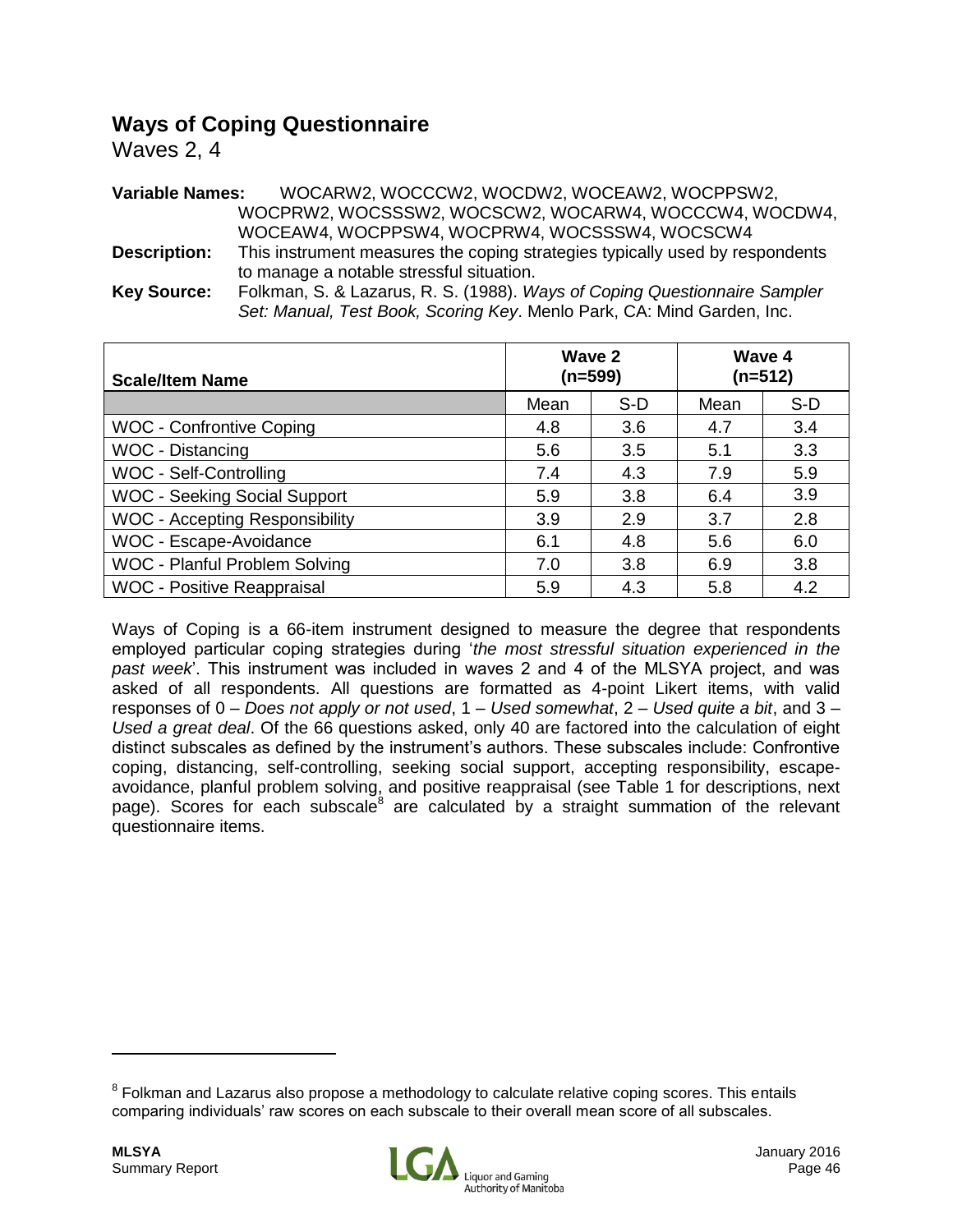| Table 1: Description of the Ways of Coping subscales |                                                                                                                                     |  |  |
|------------------------------------------------------|-------------------------------------------------------------------------------------------------------------------------------------|--|--|
| <b>Confrontive Coping</b>                            | Describes aggressive efforts to alter the situation and<br>suggests some degree of hostility and risk-taking                        |  |  |
| <b>Distancing</b>                                    | Describes cognitive efforts to detach oneself and to<br>minimize the significance of the situation                                  |  |  |
| <b>Self-Controlling</b>                              | Describes efforts to regulate one's feelings and actions                                                                            |  |  |
| <b>Seeking Social Support</b>                        | Describes efforts to seek informational support, tangible<br>support, and emotional support                                         |  |  |
| <b>Accepting Responsibility</b>                      | Acknowledges one's own role in the problem with a<br>concomitant theme of trying to put things right                                |  |  |
| <b>Escape-Avoidance</b>                              | Describes wishful thinking and behavioral efforts to escape<br>or avoid the problem.                                                |  |  |
| <b>Planful Problem Solving</b>                       | Describes deliberate problem-focused efforts to alter the<br>situation, coupled with an analytic approach to solving the<br>problem |  |  |
| <b>Positive Reappraisal</b>                          | Describes efforts to create positive meaning by focusing on<br>personal growth. It also has a religious dimension.                  |  |  |

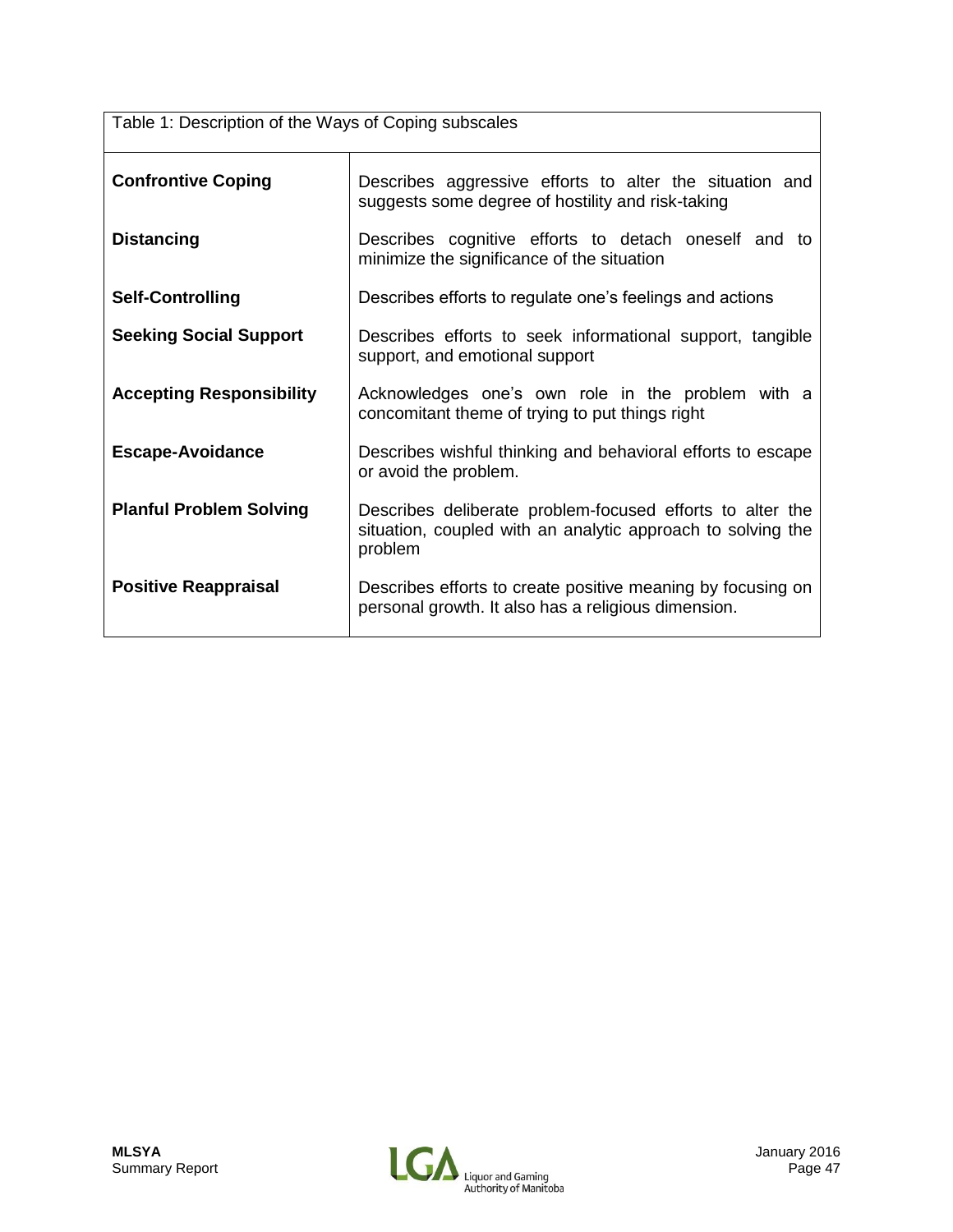| <b>Derived Variable</b>                        | <b>Computation Variables</b>                            |
|------------------------------------------------|---------------------------------------------------------|
| WOC - Confrontive Coping W2                    | WOC6W2, WOC7W2, WOC17W2, WOC28W2, WOC34W2,              |
| (WOCCCW2)                                      | WOC46W2                                                 |
| WOC - Distancing W2 (WOCDW2)                   | WOC12W2, WOC13W2, WOC15W2, WOC21W2, WOC41W2,<br>WOC44W2 |
| WOC - Self-Controlling W2                      | WOC10W2, WOC14W2, WOC35W2, WOC43W2, WOC54W2,            |
| (WOCSCW2)                                      | WOC62W2, WOC63W2                                        |
| WOC - Seeking Social Support W2                | WOC8W2, WOC18W2, WOC22W2, WOC31W2, WOC42W2,             |
| (WOCSSSW2)                                     | WOC45W2                                                 |
| WOC - Accepting Responsibility W2<br>(WOCARW2) | WOC9W2, WOC25W2, WOC29W2, WOC51W2                       |
| WOC - Escape-Avoidance W2                      | WOC11W2, WOC16W2, WOC33W2, WOC40W2, WOC47W2,            |
| (WOCEAW2)                                      | WOC50W2, WOC58W2, WOC59W2                               |
| WOC - Planful Problem Solving W2               | WOC1W2, WOC26W2, WOC39W2, WOC48W2, WOC49W2,             |
| (WOCPPSW2)                                     | WOC52W2                                                 |
| WOC - Positive Reappraisal W2                  | WOC20W2, WOC23W2, WOC30W2, WOC36W2, WOC38W2,            |
| (WOCPRW2)                                      | WOC56W2, WOC60W2                                        |
| WOC - Confrontive Coping W4                    | WOC6W4, WOC7W4, WOC17W4, WOC28W4, WOC34W4,              |
| (WOCCCW4)                                      | WOC46W4                                                 |
| WOC - Distancing W4 (WOCDW4)                   | WOC12W4, WOC13W4, WOC15W4, WOC21W4, WOC41W4,<br>WOC44W4 |
| WOC - Self-Controlling W4                      | WOC10W4, WOC14W4, WOC35W4, WOC43W4, WOC54W4,            |
| (WOCSCW4)                                      | WOC62W4, WOC63W4                                        |
| WOC - Seeking Social Support W4                | WOC8W4, WOC18W4, WOC22W4, WOC31W4, WOC42W4,             |
| (WOCSSSW4)                                     | WOC45W4                                                 |
| WOC - Accepting Responsibility W4<br>(WOCARW4) | WOC9W4, WOC25W4, WOC29W4, WOC51W4                       |
| WOC - Escape-Avoidance W4                      | WOC11W4, WOC16W4, WOC33W4, WOC40W4, WOC47W4,            |
| (WOCEAW4)                                      | WOC50W4, WOC58W4, WOC59W4                               |
| WOC - Planful Problem Solving W4               | WOC1W4, WOC26W4, WOC39W4, WOC48W4, WOC49W4,             |
| (WOCPPSW4)                                     | WOC52W4                                                 |
| WOC - Positive Reappraisal W4                  | WOC20W4, WOC23W4, WOC30W4, WOC36W4, WOC38W4,            |
| (WOCPRW4)                                      | WOC56W4, WOC60W4                                        |

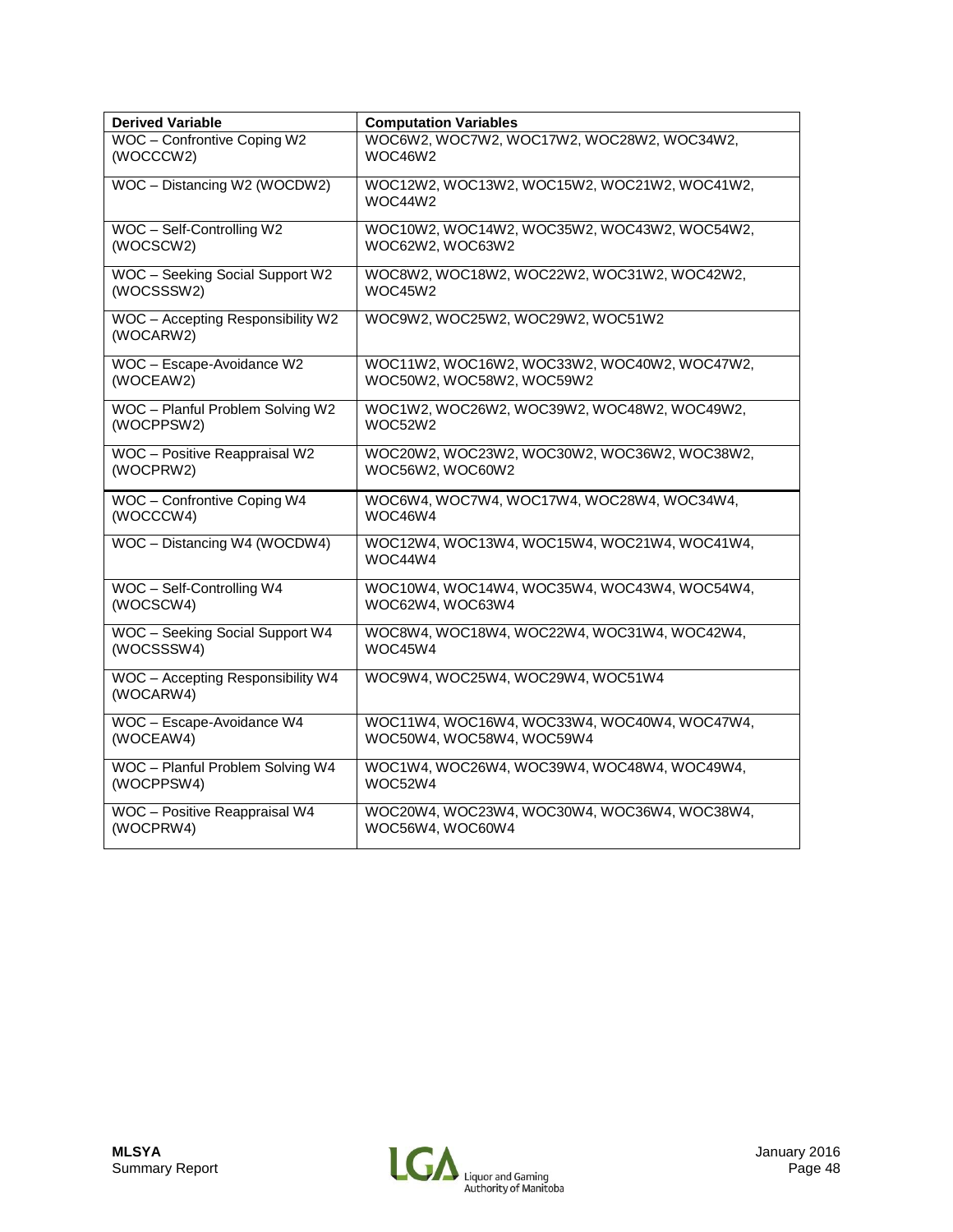# **Demographics**

Waves 1, 2, 3, 4

# **Variable Names:** *See below*

These variables indicate demographic information.<br>N/A **Key Source:** 

### **MARITIAL STATUS, EDUCATION, AGE, REGION & GENDER**

| <b>Scale/Item Name</b>                  | Wave 1<br>$(n=679)$      | Wave 2<br>$(n=624)$      | Wave 3<br>$(n=578)$ | Wave 4<br>$(n=530)$      |
|-----------------------------------------|--------------------------|--------------------------|---------------------|--------------------------|
|                                         | $\frac{0}{0}$            | $\frac{0}{0}$            | $\%$                | $\frac{0}{0}$            |
| <b>Marital Status</b>                   |                          |                          |                     |                          |
| Single (never married)                  | 66.4                     | 62.0                     | 59.9                | 50.6                     |
| In a relationship                       | 31.7                     | 34.6                     | 33.9                | 37.5                     |
| Married/common-law                      | 1.9                      | 3.4                      | 6.2                 | 11.9                     |
| Divorced/Separated/Widowed              | $\overline{\phantom{0}}$ | $\overline{\phantom{a}}$ | $\blacksquare$      | $\overline{\phantom{a}}$ |
| <b>Education</b>                        |                          |                          |                     |                          |
| < High school                           | 9.0                      | 3.7                      | 3.3                 | 3.2                      |
| High school                             | 32.8                     | 22.4                     | 15.7                | 13.2                     |
| Some college                            | 7.5                      | 9.6                      | 8.7                 | 6.6                      |
| Some university                         | 48.9                     | 57.2                     | 48.8                | 34.9                     |
| Diploma/certificate                     | 1.5                      | 5.0                      | 10.9                | 15.7                     |
| University degree                       | 0.1                      | 2.1                      | 12.6                | 26.4                     |
| DK/NR                                   | 0.1                      | $\overline{\phantom{a}}$ |                     |                          |
| Age at time of survey                   |                          |                          |                     |                          |
| 18                                      | 35.6                     | 0.6                      | $\blacksquare$      | $\overline{\phantom{a}}$ |
| 19                                      | 36.8                     | 33.2                     |                     |                          |
| 20                                      | 27.5                     | 38.0                     | 24.9                |                          |
| 21                                      | -                        | 26.6                     | 36.9                | 24.9                     |
| 22                                      | ÷,                       | 1.6                      | 31.1                | 35.1                     |
| $23+$                                   |                          | $\overline{a}$           | 7.1                 | 40.0                     |
| (mean)                                  | 18.9 years               | 20.0 years               | 21.2 years          | 22.2 years               |
| Region                                  |                          |                          |                     |                          |
| Winnipeg                                | 79.7                     | 78.8                     | 79.2                | 79.1                     |
| Non-Winnipeg                            | 20.2                     | 20.8                     | 20.4                | 19.4                     |
| Outside Manitoba                        | 0.1                      | 0.3                      | 0.3                 | 1.3                      |
| <b>Gender</b>                           |                          |                          |                     |                          |
| Female                                  | 51.8                     | 52.6                     | 52.6                | 52.3                     |
| Male                                    | 48.2                     | 47.4                     | 47.4                | 47.7                     |
| $1 - 40001$ $1 - 1$<br>$T \times 1 = 1$ |                          |                          |                     |                          |

Note: Totals may not sum to 100% due to rounding.

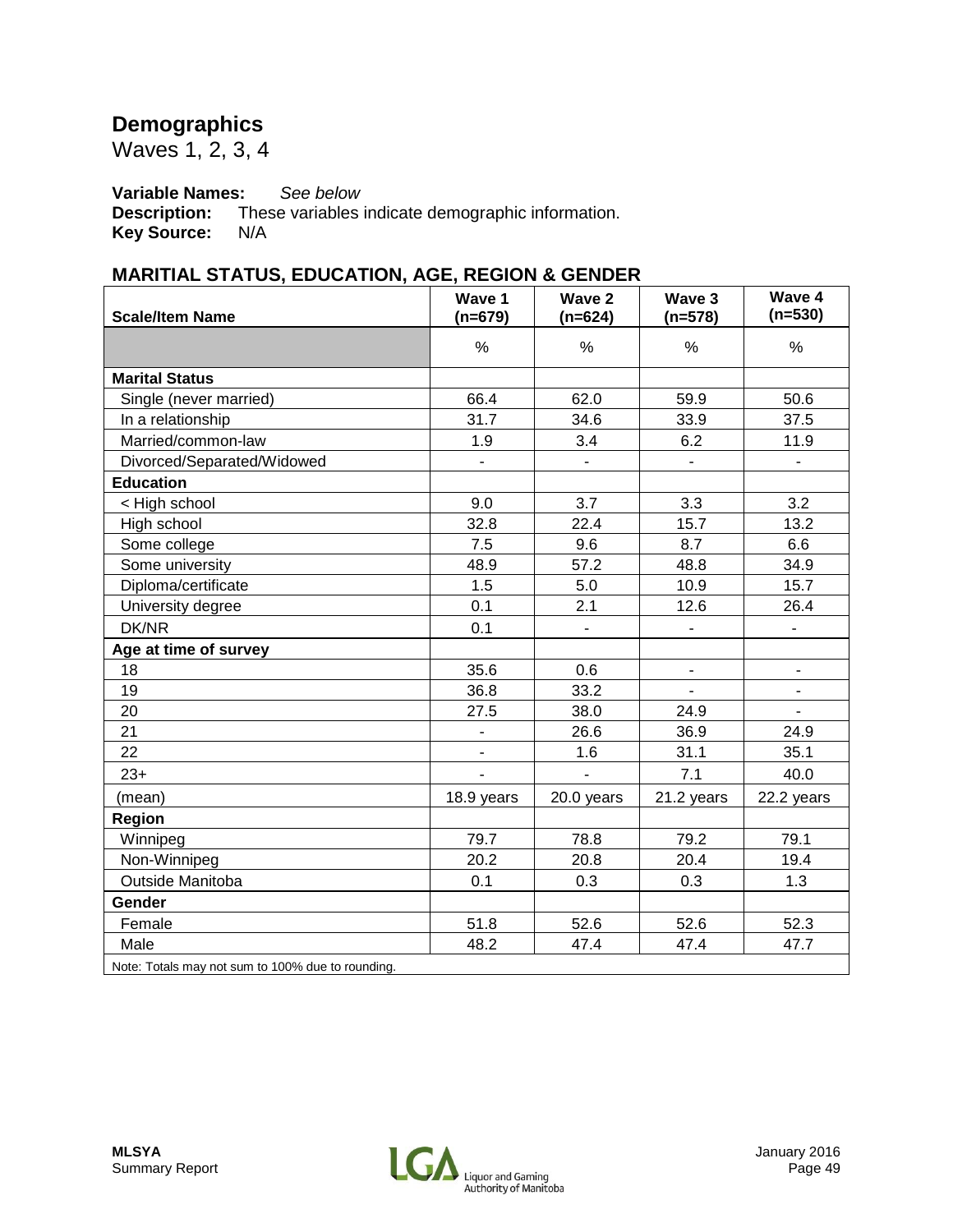### **MAIN ACTIVITY & EMPLOYMENT**

| <b>Scale/Item Name</b>                           | Wave 1<br>$(n=679)$ | Wave 2<br>$(n=624)$ | Wave 3<br>$(n=578)$ | Wave 4<br>$(n=530)$ |
|--------------------------------------------------|---------------------|---------------------|---------------------|---------------------|
|                                                  | %                   | $\%$                | %                   | $\%$                |
| Main activity past 12 months                     |                     |                     |                     |                     |
| School                                           | 69.8                | 60.6                | 58.7                | 53.4                |
| Working                                          | 26.5                | 35.9                | 36.9                | 41.7                |
| Looking for work                                 | 1.5                 | 1.4                 | 2.1                 | 2.1                 |
| Other                                            | 2.1                 | 2.1                 | 2.4                 | 2.8                 |
| <b>School FT/PT</b>                              | $(n=474)$           | $(n=378)$           | $(n=339)$           | $(n=283)$           |
| Full-time                                        | 92.0                | 94.7                | 91.4                | 93.6                |
| Part-time                                        | 7.8                 | 5.3                 | 8.6                 | 6.4                 |
| DK/NR                                            | 0.2                 |                     |                     |                     |
| <b>Working as a student?</b>                     | $(n=474)$           | $(n=378)$           | $(n=339)$           | $(n=283)$           |
| No                                               | 29.1                | 29.1                | 28.3                | 28.6                |
| Yes, full-time                                   | 6.1                 | 2.9                 | 6.2                 | 7.4                 |
| Yes, part-time                                   | 64.6                | 67.5                | 65.5                | 64.0                |
| DK/NR                                            | 0.2                 | 0.5                 |                     |                     |
| Ever been employed?                              | $(n=164)$           | $(n=134)$           | $(n=122)$           | $(n=107)$           |
| No                                               | 14.0                | 7.5                 | 1.6                 | 4.7                 |
| Yes, full-time                                   | 40.2                | 54.5                | 68.9                | 83.2                |
| Yes, part-time                                   | 40.9                | 33.6                | 24.6                | 11.2                |
| DK/NR                                            | 0.9                 | 4.5                 | 4.9                 | 0.9                 |
| How many weeks employed in past 12<br>months?    | $(n=656)$           | $(n=614)$           | $(n=576)$           | $(n=525)$           |
| 0-10 weeks                                       | 12.7                | 8.6                 | 11.1                | 8.6                 |
| 11-20 weeks                                      | 14.5                | 13.4                | 13.9                | 12.6                |
| 21-30 weeks                                      | 9.8                 | 8.3                 | 7.1                 | 5.7                 |
| 31-40 weeks                                      | 8.8                 | 8.1                 | 6.9                 | 7.2                 |
| 41-51 weeks                                      | 5.5                 | 7.2                 | 3.8                 | 6.9                 |
| 52 weeks                                         | 47.6                | 53.7                | 56.8                | 58.5                |
| DK/NR                                            | 1.2                 | 0.7                 | 0.3                 | 0.6                 |
| (mean)                                           | 36.5 weeks          | 39.2 weeks          | 38.5 weeks          | 40.6                |
| How many hours worked per week?                  | $(n=656)$           | $(n=614)$           | $(n=576)$           | $(n-519)$           |
| 0-9 hours                                        | 6.6                 | 6.8                 | 8.2                 | 6.9                 |
| 10-19 hours                                      | 19.1                | 18.2                | 16.5                | 12.0                |
| 20-29 hours                                      | 31.6                | 24.3                | 19.1                | 20.2                |
| 30-39 hours                                      | 16.5                | 18.6                | 22.2                | 22.5                |
| 40 or more hours                                 | 25.3                | 31.4                | 33.0                | 37.3                |
| DK/NR                                            | 1.1                 | 0.7                 | 1.0                 | 1.1                 |
| (mean)                                           | 26.6 hours          | 27.9 hours          | 28.8 hours          | 29.9                |
| Note: Totale mou<br>oum to 1000/ dug to rounding |                     |                     |                     |                     |

Note: Totals may not sum to 100% due to rounding.

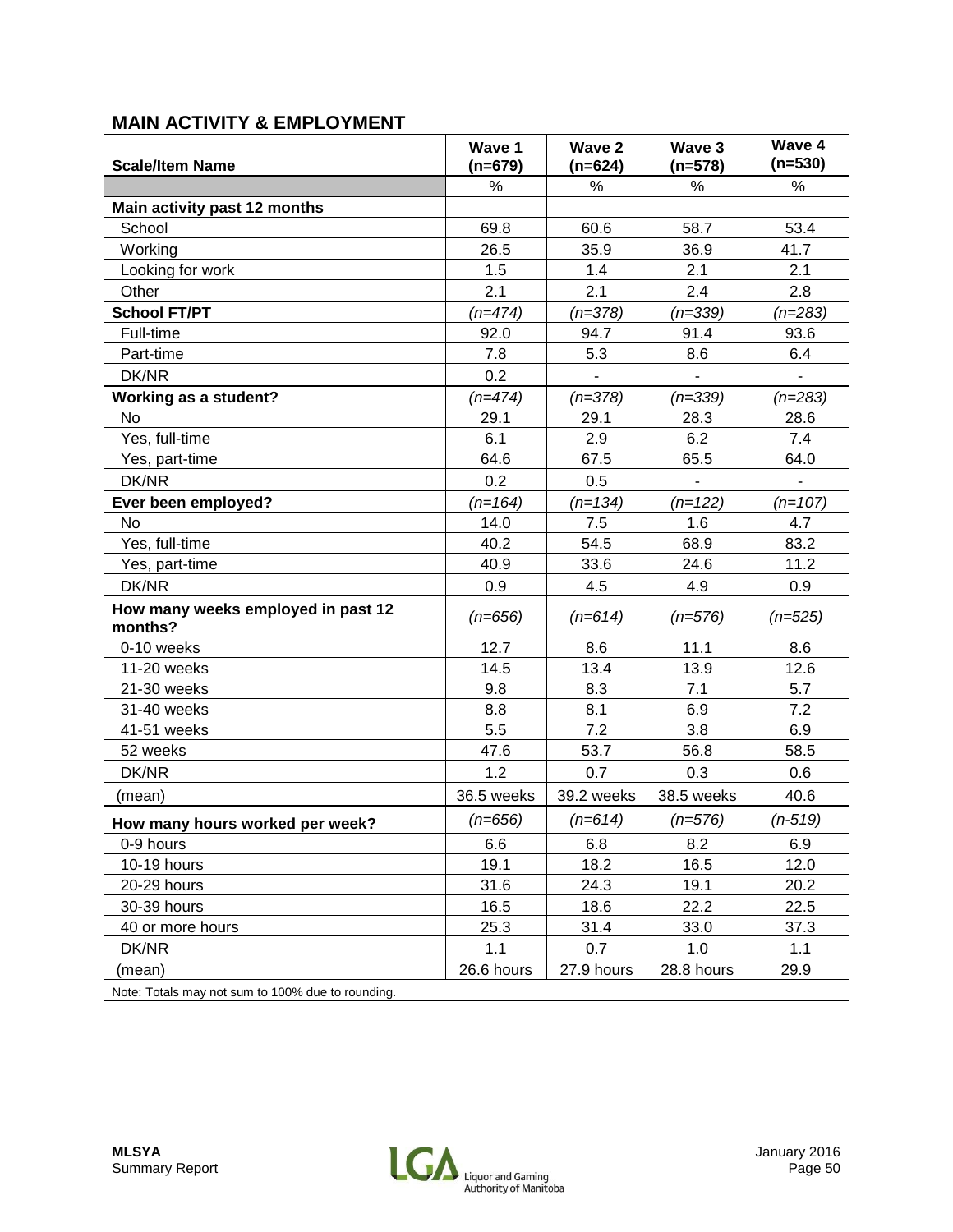### **PERSONAL & HOUSEHOLD INCOME**

| <b>Scale/Item Name</b>                                                                                                             | Wave 1<br>$(n=679)$ | Wave 2<br>$(n=624)$ | Wave 3<br>$(n=578)$ | Wave 4<br>$(n=530)$ |
|------------------------------------------------------------------------------------------------------------------------------------|---------------------|---------------------|---------------------|---------------------|
|                                                                                                                                    | $\%$                | %                   | %                   | %                   |
| Main source of personal income in past 12<br>months?                                                                               |                     |                     |                     |                     |
| Employment/self-employment                                                                                                         | 88.5                | 90.4                | 91.2                | 89.6                |
| Parents/family                                                                                                                     | 2.2                 | 1.4                 | 1.7                 | 0.8                 |
| Student Ioans                                                                                                                      | 1.9                 | 2.2                 | 1.9                 | 2.3                 |
| Other                                                                                                                              | 1.4                 | 3.3                 | 3.3                 | 4.0                 |
| No income                                                                                                                          | 5.4                 | 1.6                 | 1.2                 | 2.3                 |
| DK/NR                                                                                                                              | 0.6                 | 1.1                 | 0.7                 | 1.1                 |
| What is your total personal income before taxes<br>in the past 12 months?                                                          |                     |                     |                     |                     |
| No income/loss                                                                                                                     | 5.9                 | 1.6                 | 1.2                 | 2.3                 |
| $$1 - $10,000$                                                                                                                     | 49.0                | 40.2                | 31.3                | 22.6                |
| $$10,001 - $20,000$                                                                                                                | 22.9                | 28.4                | 31.7                | 32.5                |
| $$20,001 - $30,000$                                                                                                                | 6.1                 | 10.2                | 16.1                | 17.0                |
| \$30,001 - \$40,000                                                                                                                | 1.3                 | 4.1                 | 5.7                 | 9.2                 |
| $$40,000+$                                                                                                                         | 2.2                 | 1.7                 | 4.3                 | 8.7                 |
| DK/NR                                                                                                                              | 12.5                | 13.8                | 9.7                 | 7.7                 |
| (mean)                                                                                                                             | \$12,998            | \$14,361            | \$18,228            | \$21,478            |
| How many members of your household received<br>income in the past 12 months?                                                       |                     |                     |                     |                     |
| $\pmb{0}$                                                                                                                          | 3.4                 | 6.1                 | 6.7                 | 9.2                 |
| $\mathbf 1$                                                                                                                        | 15.5                | 17.9                | 22.0                | 26.8                |
| $\overline{2}$                                                                                                                     | 39.2                | 34.5                | 32.9                | 32.3                |
| 3                                                                                                                                  | 29.2                | 29.8                | 26.1                | 20.4                |
| $\overline{4}$                                                                                                                     | 7.2                 | 9.0                 | 10.2                | 8.7                 |
| $5+$                                                                                                                               | 2.7                 | 1.1                 | 2.1                 | 0.9                 |
| DK/NR                                                                                                                              | 2.8                 | 1.6                 |                     | 0.6                 |
| (mean)                                                                                                                             | 2.3                 | 2.2                 | 2.2                 | 2.0                 |
| What is your total household income before taxes<br>in the past 12 months? <sup>a</sup>                                            |                     |                     |                     |                     |
| $<$ \$10,000                                                                                                                       | 2.1                 | 2.2                 | 0.3                 | 0.4                 |
| \$10,000 - \$19,999                                                                                                                | 2.2                 | 2.9                 | 3.8                 | 2.5                 |
| \$20,000 - \$29,999                                                                                                                | 4.0                 | 5.0                 | 5.2                 | 7.0                 |
| \$30,000 - \$39,999                                                                                                                | 4.9                 | 5.3                 | 4.7                 | 5.7                 |
| \$40,000 - \$49,999                                                                                                                | 5.3                 | 4.5                 | 5.4                 | 4.2                 |
| \$50,000 - \$59,999                                                                                                                | 6.5                 | 5.8                 | 7.8                 | 7.0                 |
| \$60,000 - \$79,999                                                                                                                | 11.5                | 11.7                | 10.4                | 10.8                |
| \$80,000 - \$99,999                                                                                                                | 9.6                 | 10.7                | 7.3                 | 9.2                 |
| \$100,000+                                                                                                                         | 34.2                | 33.3                | 35.6                | 36.4                |
| DK/NR                                                                                                                              | 19.9                | 18.6                | 19.6                | 17.0                |
| Note: Totals may not sum to 100% due to rounding.<br>*Question asked in Wave 1 only.<br><sup>a</sup> Mean could not be calculated. |                     |                     |                     |                     |

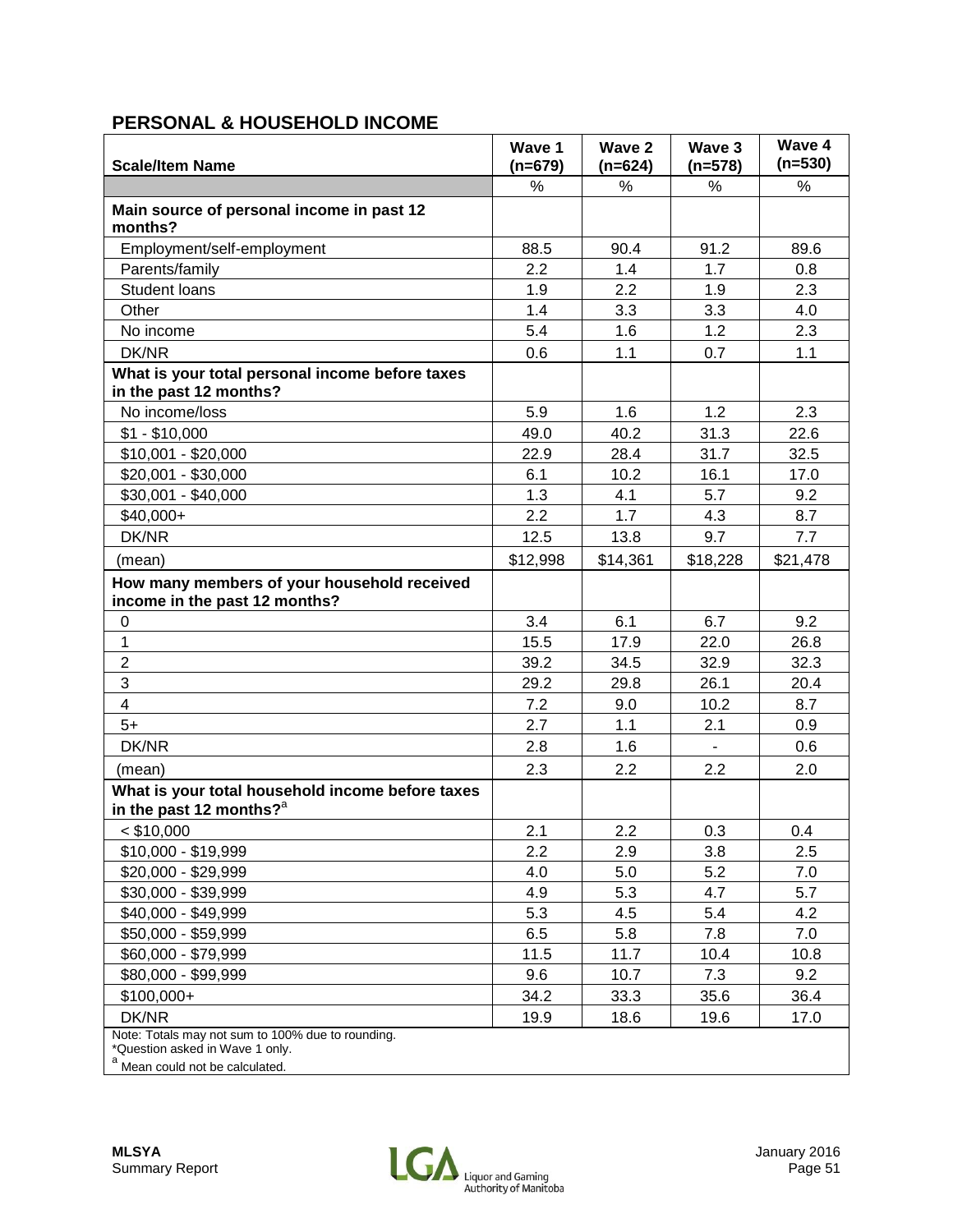| <b>Scale/Item Name</b>                                                               | Wave 1<br>(n=679) | Wave 2<br>(n=624) | Wave 3<br>(n=578) | Wave 4<br>$(n=530)$ |
|--------------------------------------------------------------------------------------|-------------------|-------------------|-------------------|---------------------|
|                                                                                      | ℅                 | ℅                 | ℅                 | %                   |
| How long have you been living in<br>Manitoba?*                                       |                   |                   |                   |                     |
| 0-4 years                                                                            | 3.1               | 2.7               | 2.6               | 2.7                 |
| 5-9 years                                                                            | 3.5               | 3.7               | 3.8               | 4.0                 |
| $10+$ years                                                                          | 14.1              | 13.8              | 13.8              | 13.0                |
| All my life                                                                          | 79.2              | 79.8              | 79.8              | 80.4                |
| Born in Canada?*                                                                     |                   |                   |                   |                     |
| Yes                                                                                  | 94.1              | 94.4              | 94.5              | 94.3                |
| No                                                                                   | 5.9               | 5.6               | 5.5               | 5.7                 |
| In what year did you first come to Canada to<br>live?*                               | $(n=40)$          | $(n=34)$          | $(n=31)$          | $(n=30)$            |
| Before 1990                                                                          | 25.0              | 23.5              | 22.6              | 23.3                |
| 1990 to 1999                                                                         | 32.5              | 32.2              | 32.3              | 30.0                |
| 2000 or later                                                                        | 42.5              | 44.0              | 45.2              | 46.7                |
| Were you born a Canadian citizen?*                                                   | (n=40)            | $(n=34)$          | $(n=31)$          | $(n=30)$            |
| Yes                                                                                  | 15.0              | 17.6              | 19.4              | 16.7                |
| No                                                                                   | 85.0              | 82.4              | 80.6              | 83.3                |
| Are you currently a Canadian citizen?                                                | (n=34)            | $(n=29)$          | $(n=25)$          | $(n=25)$            |
| Yes                                                                                  | 79.4              | 75.9              | 80.0              | 80.0                |
| No                                                                                   | 20.6              | 24.1              | 20.0              | 20.0                |
| Note: Totals may not sum to 100% due to rounding.<br>*Question asked in Wave 1 only. |                   |                   |                   |                     |

### **MANITOBA RESIDENCY & CANADIAN CITIZENSHIP**

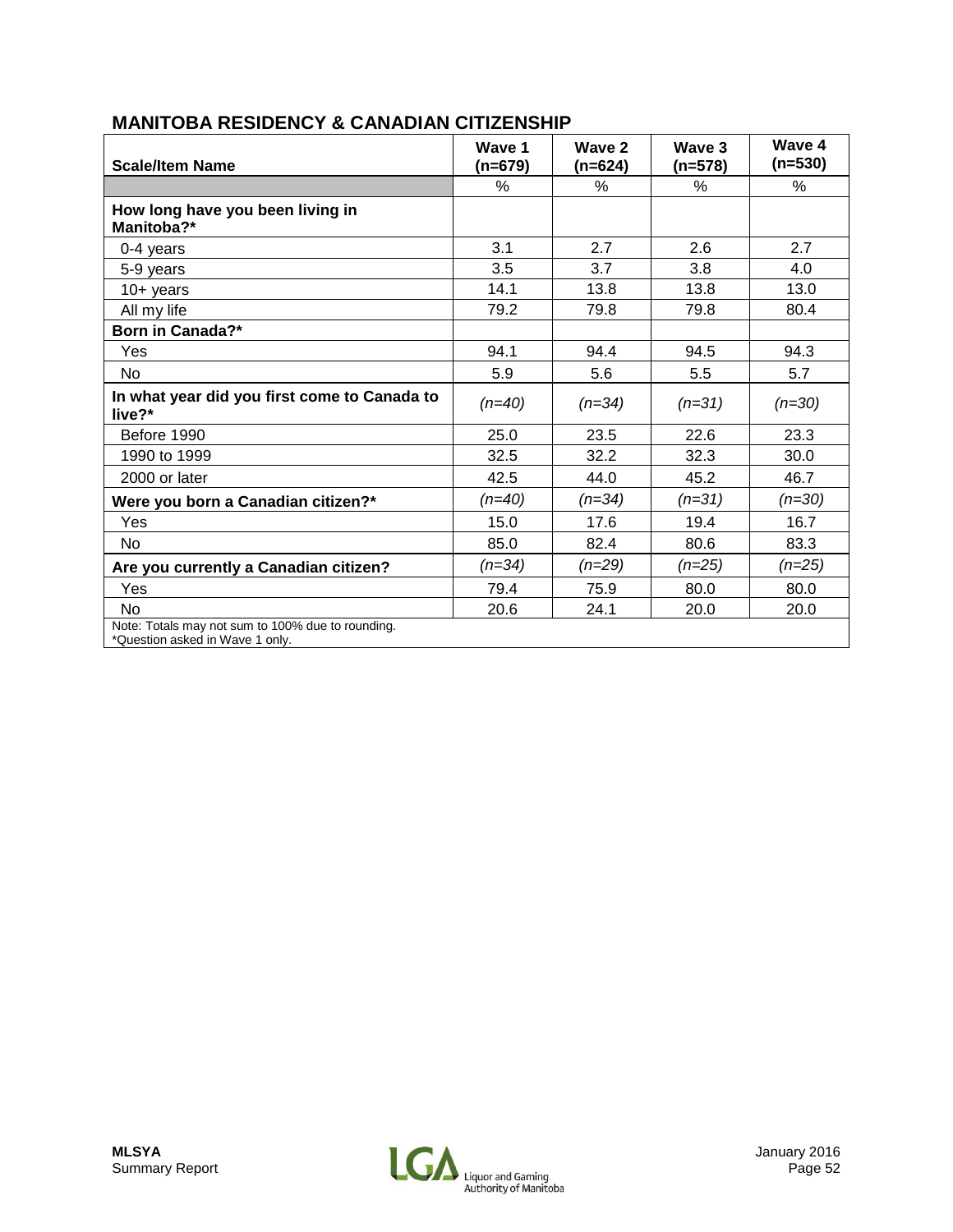### **ETHNICITY & RELIGION**

| <b>Scale/Item Name</b>                                                               | Wave 1<br>$(n=679)$ | Wave 2<br>$(n=624)$ | Wave 3<br>(n=578) | Wave 4<br>$(n=530)$ |
|--------------------------------------------------------------------------------------|---------------------|---------------------|-------------------|---------------------|
|                                                                                      | %                   | %                   | %                 | %                   |
| In addition to Canadian, to what other                                               |                     |                     |                   |                     |
| ethnic groups do you belong?* <sup>a</sup>                                           |                     |                     |                   |                     |
| Ukrainian                                                                            | 21.1                | 20.6                | 20.3              | 20.4                |
| German                                                                               | 18.6                | 19.1                | 19.6              | 19.8                |
| English                                                                              | 15.6                | 16.5                | 16.9              | 17.2                |
| Scottish                                                                             | 14.7                | 15.0                | 15.2              | 15.3                |
| Irish                                                                                | 11.3                | 11.7                | 11.8              | 9.4                 |
| French                                                                               | 9.7                 | 10.0                | 10.2              | 8.9                 |
| Polish                                                                               | 9.4                 | 9.2                 | 9.1               | 7.5                 |
| Aboriginal/Métis/First Nation                                                        | 7.9                 | 7.1                 | 7.1               | 7.2                 |
| Filipino                                                                             | 5.3                 | 5.1                 | 5.0               | 4.7                 |
| All others                                                                           | < 5.0               | < 5.0               | < 5.0             | < 5.0               |
| DK/NR                                                                                | 8.2                 | 7.7                 | 6.8               | 6.8                 |
| How important is your ethnic or cultural<br>identity?                                |                     |                     |                   |                     |
| 1 - Not important at all                                                             | 12.4                | 13.0                | 14.9              | 12.1                |
| $\overline{c}$                                                                       | 17.4                | 19.9                | 18.5              | 16.2                |
| $\ensuremath{\mathsf{3}}$                                                            | 26.7                | 27.2                | 25.8              | 28.9                |
| 4                                                                                    | 21.4                | 22.8                | 24.2              | 24.7                |
| 5 - Very important                                                                   | 22.2                | 17.1                | 16.6              | 18.1                |
| How strong is your sense of belonging to<br>your cultural/ethnic group?              |                     |                     |                   |                     |
| 1 - Not strong at all                                                                | 15.5                | 16.2                | 17.8              | 13.4                |
| $\overline{2}$                                                                       | 20.2                | 24.2                | 21.3              | 22.1                |
| $\sqrt{3}$                                                                           | 28.4                | 26.8                | 28.9              | 29.8                |
| $\overline{4}$                                                                       | 20.6                | 18.9                | 20.2              | 20.4                |
| 5 - Very strong                                                                      | 15.2                | 13.9                | 11.8              | 14.3                |
| DK/NR                                                                                | 0.1                 |                     |                   |                     |
| Are you Aboriginal, Métis or Inuit? <sup>b</sup>                                     | $(n=625)$           | $(n=577)$           | $(n=537)$         | $(n=492)$           |
| No                                                                                   | 95.0                | 95.0                | 95.0              | 95.5                |
| Aboriginal                                                                           | 0.6                 | 0.5                 | 0.6               | 0.6                 |
| Métis                                                                                | 3.2                 | 3.3                 | 3.4               | 2.8                 |
| Inuit                                                                                | 0.2                 | 0.2                 | 0.2               |                     |
| Other                                                                                | 0.2                 | 0.2                 |                   |                     |
| DK/NR                                                                                | 0.8                 | 0.9                 | 1.0               | 1.0                 |
| What is your religion, if any? <sup>a</sup>                                          | $(n=679)$           | $(n=624)$           | $(n=578)$         | $(n=530)$           |
| No religion/agnostic/atheist                                                         | 38.9                | 39.6                | 38.8              | 39.2                |
| Christian                                                                            | 17.4                | 16.8                | 17.1              | 17.5                |
| Roman Catholic                                                                       | 14.7                | 14.3                | 14.5              | 14.5                |
| All others                                                                           | 24.2                | 24.4                | 24.4              | 24.3                |
| Note: Totals may not sum to 100% due to rounding.<br>*Question asked in Wave 1 only. |                     |                     |                   |                     |

\*Question asked in Wave 1 only.<br><sup>a</sup> Multiple responses accepted.<br><sup>b</sup> Question not asked to those who indicated Aboriginal, Métis, First Nation, or Inuit as their ethnicity.

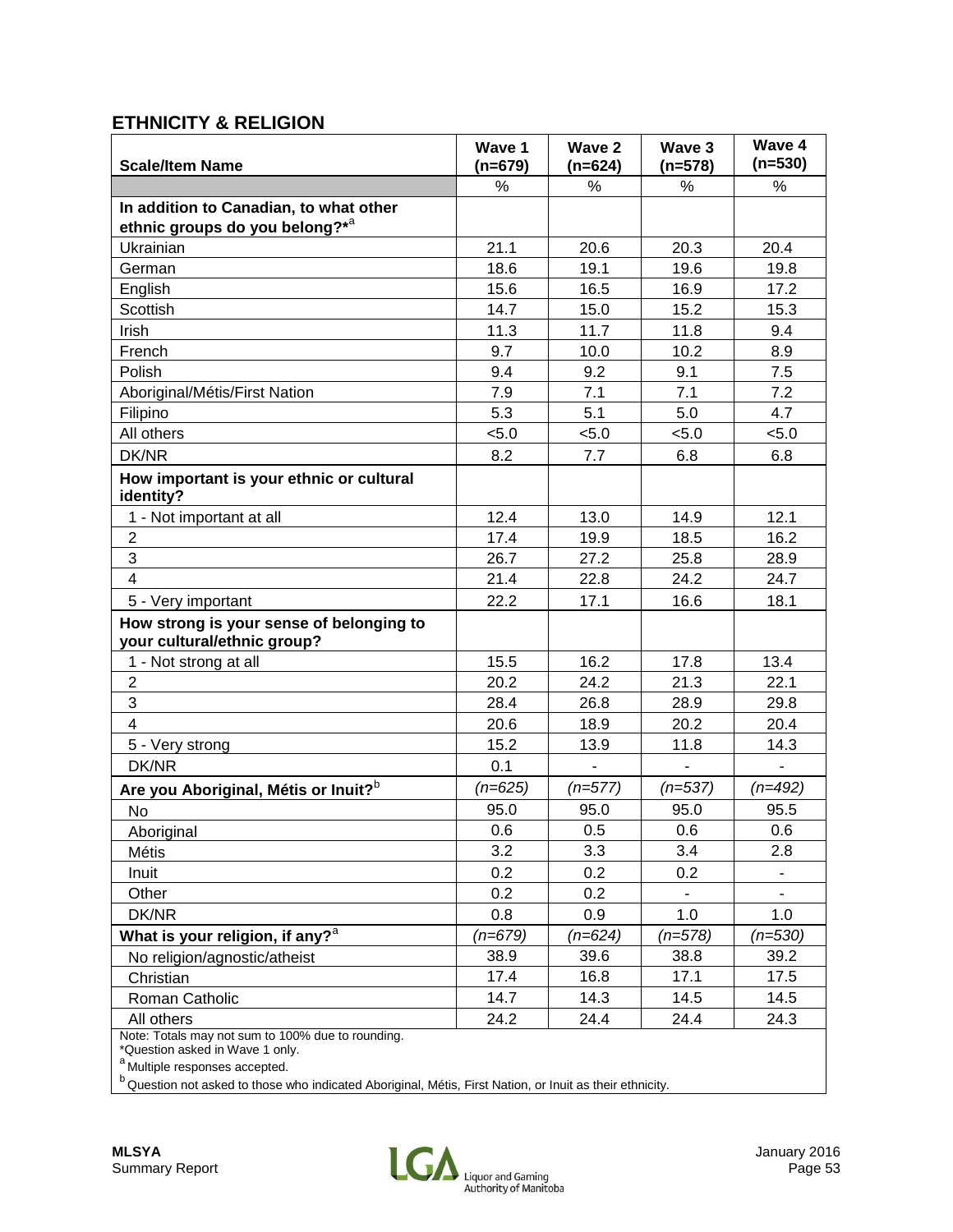### **ETHNIC IDENTITY**

| <b>Scale/Item Name</b>                                                                    | Wave 1<br>(n=679) | Wave 2<br>(n=624)        | Wave 3<br>(n=578) | Wave 4<br>$(n=530)$      |
|-------------------------------------------------------------------------------------------|-------------------|--------------------------|-------------------|--------------------------|
|                                                                                           | $\frac{0}{0}$     | $\%$                     | $\%$              | $\%$                     |
| How many friends have the same ethnicity<br>as you?                                       |                   |                          |                   |                          |
| None                                                                                      | 10.6              | 10.3                     | 9.2               | 7.4                      |
| A few                                                                                     | 47.0              | 43.8                     | 46.7              | 37.4                     |
| About half                                                                                | 16.2              | 21.8                     | 19.7              | 25.1                     |
| Most                                                                                      | 23.3              | 20.7                     | 21.5              | 27.9                     |
| All                                                                                       | 1.5               | 2.2                      | 2.2               | 0.9                      |
| DK/NR                                                                                     | 1.5               | 1.3                      | 0.7               | 1.3                      |
| How important is it to carry on the customs<br>and traditions of your ethnicity/ancestry? |                   |                          |                   |                          |
| 1 - Not important at all                                                                  | 17.8              | 19.1                     | 20.8              | 14.7                     |
| $\overline{2}$                                                                            | 20.6              | 20.5                     | 19.4              | 19.6                     |
| 3                                                                                         | 27.4              | 26.6                     | 26.8              | 29.4                     |
| $\overline{4}$                                                                            | 21.2              | 21.5                     | 21.3              | 21.5                     |
| 5 - Very important                                                                        | 12.5              | 12.2                     | 11.6              | 14.7                     |
| DK/NR                                                                                     | 0.4               | 0.2                      | 0.2               |                          |
| How often do you feel discriminated against<br>because of your ethnicity/race?            |                   |                          |                   |                          |
| <b>Never</b>                                                                              | 67.7              | 67.6                     | 65.6              | 63.2                     |
| Rarely                                                                                    | 22.5              | 23.7                     | 26.1              | 28.7                     |
| Some of the time                                                                          | 7.2               | 7.2                      | 7.6               | 7.2                      |
| Most of the time                                                                          | 1.6               | 0.8                      | 0.5               | 0.6                      |
| All of the time                                                                           | 0.7               | 0.6                      | 0.2               | 0.4                      |
| DK/NR                                                                                     | 0.1               | $\overline{\phantom{m}}$ |                   | $\overline{\phantom{a}}$ |
| Note: Totals may not sum to 100% due to rounding.<br>*Question asked in Wave 1 only.      |                   |                          |                   |                          |

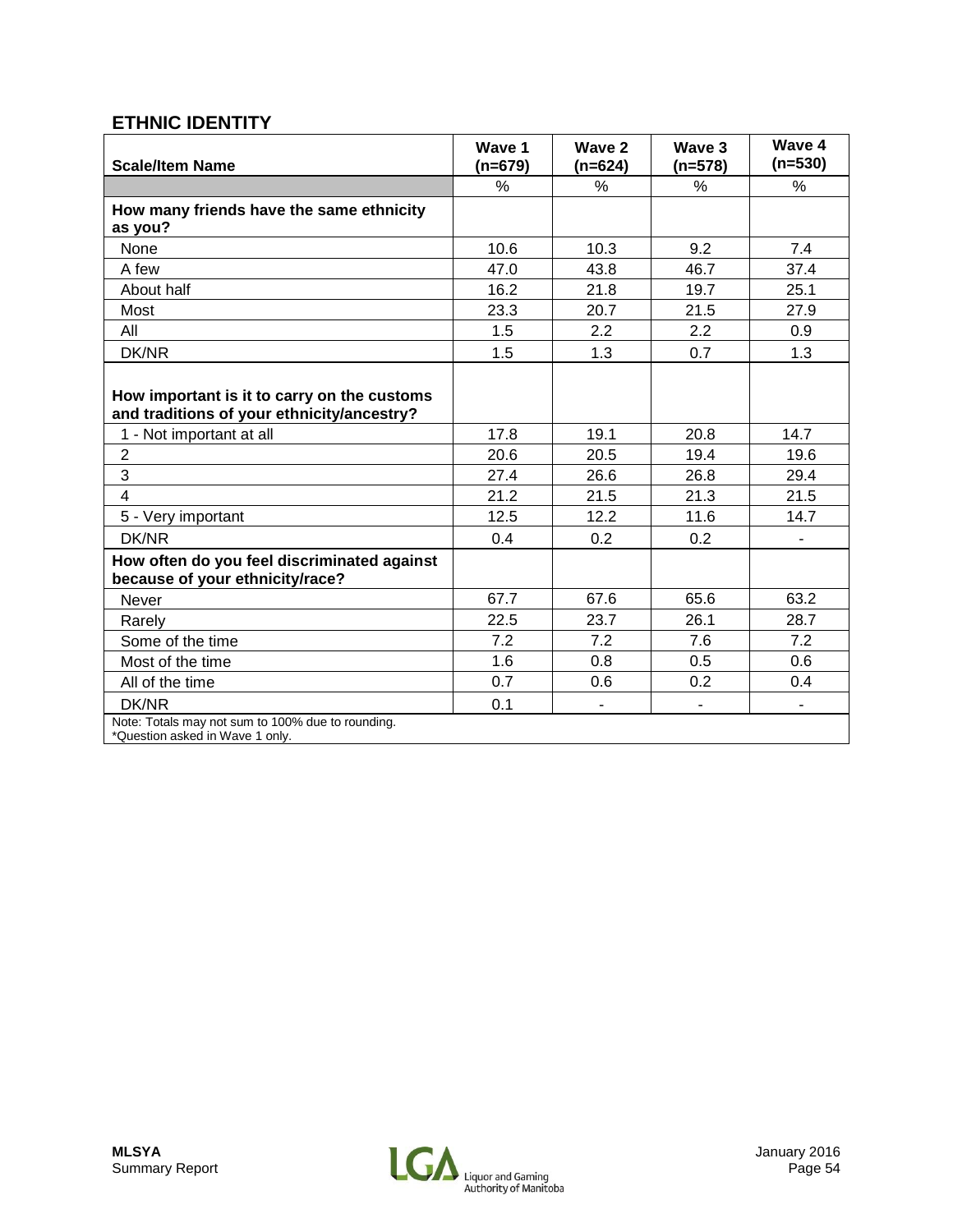### **HOUSEHOLD COMPOSITION**

| <b>Scale/Item Name</b>                   | Wave 1<br>$(n=679)$ | Wave 2<br>$(n=624)$      | Wave 3<br>$(n=578)$      | Wave 4<br>$(n=530)$      |
|------------------------------------------|---------------------|--------------------------|--------------------------|--------------------------|
|                                          | $\frac{0}{0}$       | %                        | $\frac{0}{0}$            | %                        |
| Who lives in your household with you?    |                     |                          |                          |                          |
| Parent                                   | 84.2                | 76.9                     | 71.5                     | 62.5                     |
| Brother/sister/sibling                   | 61.8                | 61.1                     | 55.9                     | 44.0                     |
| Roommate                                 | 8.3                 | 10.4                     | 11.9                     | 13                       |
| Other relative                           | 3.3                 | 2.7                      | 2.2                      | 1.5                      |
| Child                                    | 2.8                 | 2.1                      | 2.6                      | 4.3                      |
| Grandparent                              | 2.5                 | 2.2                      | 1.6                      | 1.7                      |
| Boyfriend/girlfriend/partner             | 2.3                 | 5.1                      | 8.1                      | 10.2                     |
| Husband/wife/spouse                      | 0.6                 | 1.3                      | 2.8                      | 6.4                      |
| In-law                                   | 0.1                 | 0.6                      | 0.2                      | 8.5                      |
| Lives alone                              | 2.2                 | 4.8                      | 5.4                      | 7.4                      |
| DK/NR                                    | 0.7                 | 0.2                      | 0.2                      | 0.8                      |
| How many of your parents live with you?  | $(n=569)$           | $(n=480)$                | $(n=413)$                | $(n=331)$                |
| 1                                        | 14.6                | 16.7                     | 15.5                     | 18.7                     |
| $\overline{2}$                           | 84.9                | 83.3                     | 84.5                     | 81.3                     |
| $3+$                                     | 0.4                 |                          |                          |                          |
| DK/NR                                    | 0.2                 | $\Box$                   | $\blacksquare$           | $\blacksquare$           |
| How many of your siblings live with you? | $(n=418)$           | $(n=381)$                | $(n=323)$                | $(n=233)$                |
| 1                                        | 60.0                | 63.0                     | 64.4                     | 67.4                     |
| $\overline{2}$                           | 29.7                | 28.1                     | 26.9                     | 25.3                     |
| $3+$                                     | 10.1                | 8.9                      | 8.6                      | 7.3                      |
| DK/NR                                    | 0.2                 | $\blacksquare$           | $\overline{\phantom{a}}$ | $\overline{\phantom{a}}$ |
| How many roommates live with you?        | $(n=56)$            | $(n=65)$                 | $(n=69)$                 | $(n=69)$                 |
| 1                                        | 46.4                | 55.4                     | 46.4                     | 52.2                     |
| $\overline{2}$                           | 21.4                | 29.2                     | 33.3                     | 29.0                     |
| $3+$                                     | 32.2                | 15.3                     | 20.3                     | 18.8                     |
| DK/NR                                    | $\overline{a}$      | $\overline{\phantom{a}}$ |                          |                          |
| How many other relatives live with you?  | $(n=22)$            | $(n=17)$                 | $(n=13)$                 | $(n=8)$                  |
| 1                                        | 68.2                | 70.6                     | 100.0                    | 87.5                     |
| $\overline{2}$                           | 9.1                 | 17.6                     |                          |                          |
| $3+$                                     | 22.7                | 11.8                     |                          | 12.5                     |
| DK/NR                                    | ۰                   | $\blacksquare$           |                          |                          |
| How many of your children live with you? | $(n=19)$            | $(n=13)$                 | $(n=15)$                 | $(n=23)$                 |
| $\mathbf 1$                              | 68.4                | 69.2                     | 80.0                     | 82.6                     |
| $\overline{2}$                           | 21.1                | 23.1                     | 20.0                     | 13.0                     |
| $3+$                                     | 10.6                | 7.7                      |                          | 4.3                      |
| DK/NR                                    | ۰.                  | $\blacksquare$           |                          | $\blacksquare$           |

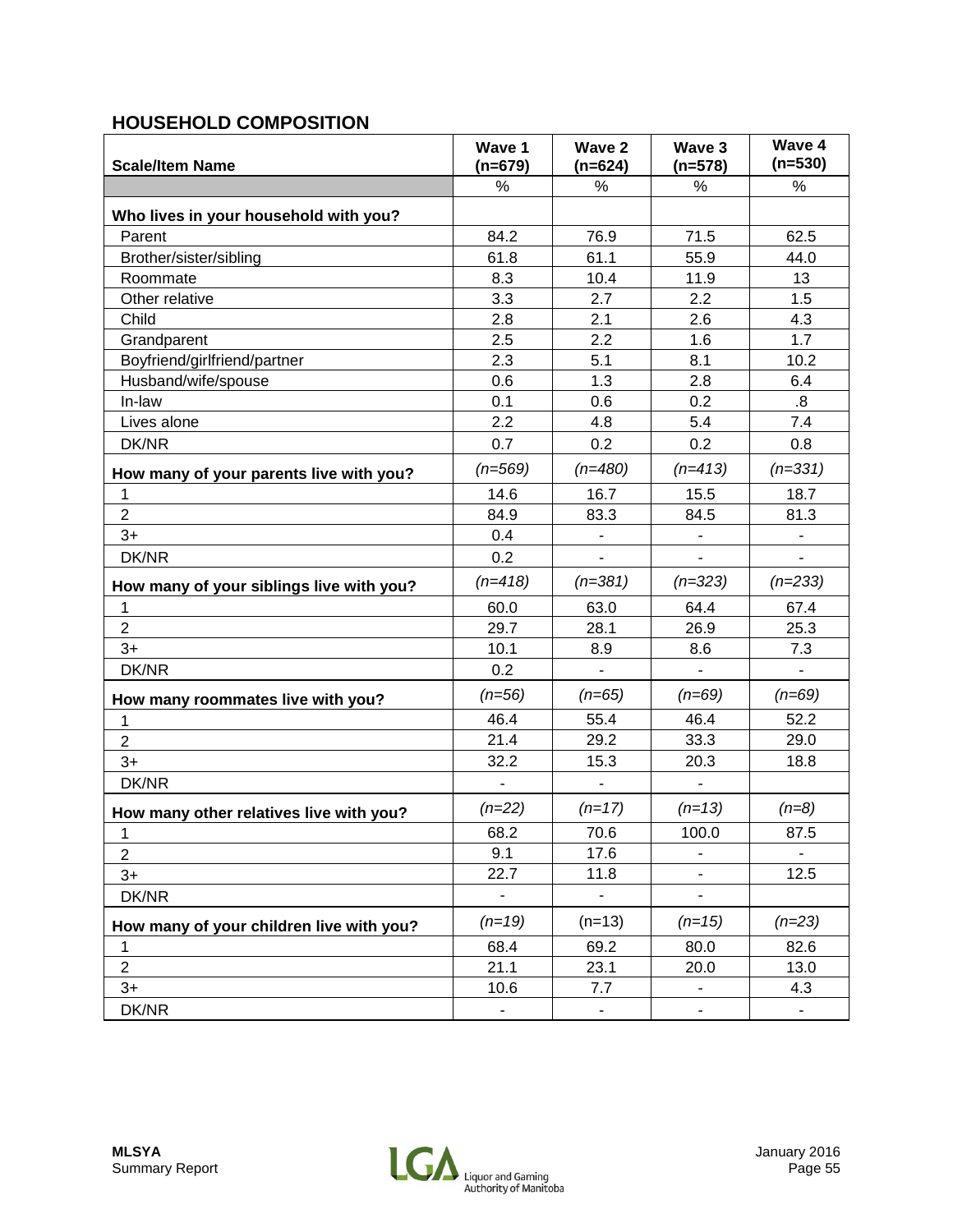| How many of your grandparents live with<br>you?                                      | $(n=17)$ | $(n=14)$ | $(n=9)$ | $(n=9)$ |
|--------------------------------------------------------------------------------------|----------|----------|---------|---------|
|                                                                                      | 70.6     | 64.3     | 55.6    | 77.8    |
| 2                                                                                    | 29.4     | 35.7     | 44.4    | 22.2    |
| $3+$                                                                                 | ۰        | ۰        |         |         |
| DK/NR                                                                                |          |          |         |         |
| How many of your in-laws live with you?                                              | $(n=1)$  | $(n=4)$  | $(n=1)$ | $(n=4)$ |
|                                                                                      |          | 75.0     | 100.0   | 75.0    |
| 2                                                                                    | 100.0    | 25.0     |         | 25.0    |
| $3+$                                                                                 |          |          |         |         |
| DK/NR                                                                                |          |          |         |         |
| Note: Totals may not sum to 100% due to rounding.<br>*Question asked in Wave 1 only. |          |          |         |         |

| <b>Variable Label</b>                                                                                                                                        | <b>Variable Name</b>                                               |
|--------------------------------------------------------------------------------------------------------------------------------------------------------------|--------------------------------------------------------------------|
| Marital Status, Education, Age, Region & Gender                                                                                                              |                                                                    |
| What is your marital status?                                                                                                                                 | DEM1W1, DEM1W2, DEM1W3, DEM1W4                                     |
| What is your highest level of schooling?                                                                                                                     | DEM2W1, DEM2W2, DEM2W3, DEM2W4                                     |
| Age of respondent at time of survey                                                                                                                          | DEM3W1, DEM3W2, DEM3W3, DEM3W4                                     |
| Region                                                                                                                                                       | DEM4W1, DEM4W2, DEM4W3, DEM4W4                                     |
| Gender                                                                                                                                                       | DEM5W1                                                             |
| <b>Main Activities &amp; Employment</b>                                                                                                                      |                                                                    |
| In the past 12 months, was your main activity                                                                                                                | DEM6W1, DEM6W2, DEM6W3, DEM6W4                                     |
| Are you going to school full-time or part-time?                                                                                                              | DEM7W1, DEM7W2, DEM7W3, DEM7W4                                     |
| Are you working FT or PT while you are enrolled as a<br>student?                                                                                             | DEM8W1, DEM8W2, DEM8W3, DEM8W4                                     |
| Have you ever been employed FT or PT?                                                                                                                        | DEM9W1, DEM9W2, DEM9W3, DEM9W4                                     |
| For how many weeks during the past 12 months were you<br>employed?                                                                                           | DEM10W1, DEM10W2, DEM10W3, DEM10W4                                 |
| In the past 12 months, how many hours a week did you<br>usually work at all jobs?                                                                            | DEM11W1, DEM11W2, DEM11W3, DEM11W4                                 |
| <b>Personal &amp; Household Income</b>                                                                                                                       |                                                                    |
| What was your main source of personal income in the past 12<br>months?                                                                                       | DEM12W1, DEM12W2, DEM12W3, DEM12W4                                 |
| What is your best estimate of your total personal income,<br>before taxes and deductions, from all sources in the past 12<br>months?                         | DEM13W1, DEM13W2, DEM13W3, DEM13W4                                 |
| How many other members of your household received<br>income from any source in the past 12 months?                                                           | DEM14W1, DEM14W2, DEM14W3, DEM14W4                                 |
| What is your best estimate of the total income, before taxes<br>and deductions, of all members of your household, from all<br>sources in the past 12 months? | DEM15W1, DEM15W2, DEM15W3, DEM15W4                                 |
| Can you estimate in which of the following groups your<br>household income in the past 12 months falls?                                                      | DEM16W1, DEM16W2, DEM16W3, DEM16W4                                 |
| Manitoba Residency & Canadian Citizenship                                                                                                                    |                                                                    |
| How long have you been living in Manitoba?                                                                                                                   | DEM17W1                                                            |
| Were you born in Canada?                                                                                                                                     | DEM18W1, DEM18W2                                                   |
| In what year did you first come to Canada to live?                                                                                                           | DEM19W1, DEM19W2                                                   |
| Were you born a Canadian citizen?                                                                                                                            | DEM20W1, DEM20W2                                                   |
| Are you currently a Canadian citizen?                                                                                                                        | DEM21W1, DEM21W2, DEM21W3, DEM21W4                                 |
| <b>Ethnicity &amp; Religion</b>                                                                                                                              |                                                                    |
| In addition to being Canadian, to what other ethnic or cultural<br>group do you belong?                                                                      | DEM22W1, DEM22W2, DEM22W3, DEM22W4<br>(up to 3 multiple responses) |
| How important is your ethnic or cultural identity to you?                                                                                                    | DEM23W1, DEM23W2, DEM23W3, DEM23W4                                 |
| How strong is your sense of belonging to your ethnic or                                                                                                      | DEM24W1, DEM24W2, DEM24W3, DEM24W4                                 |